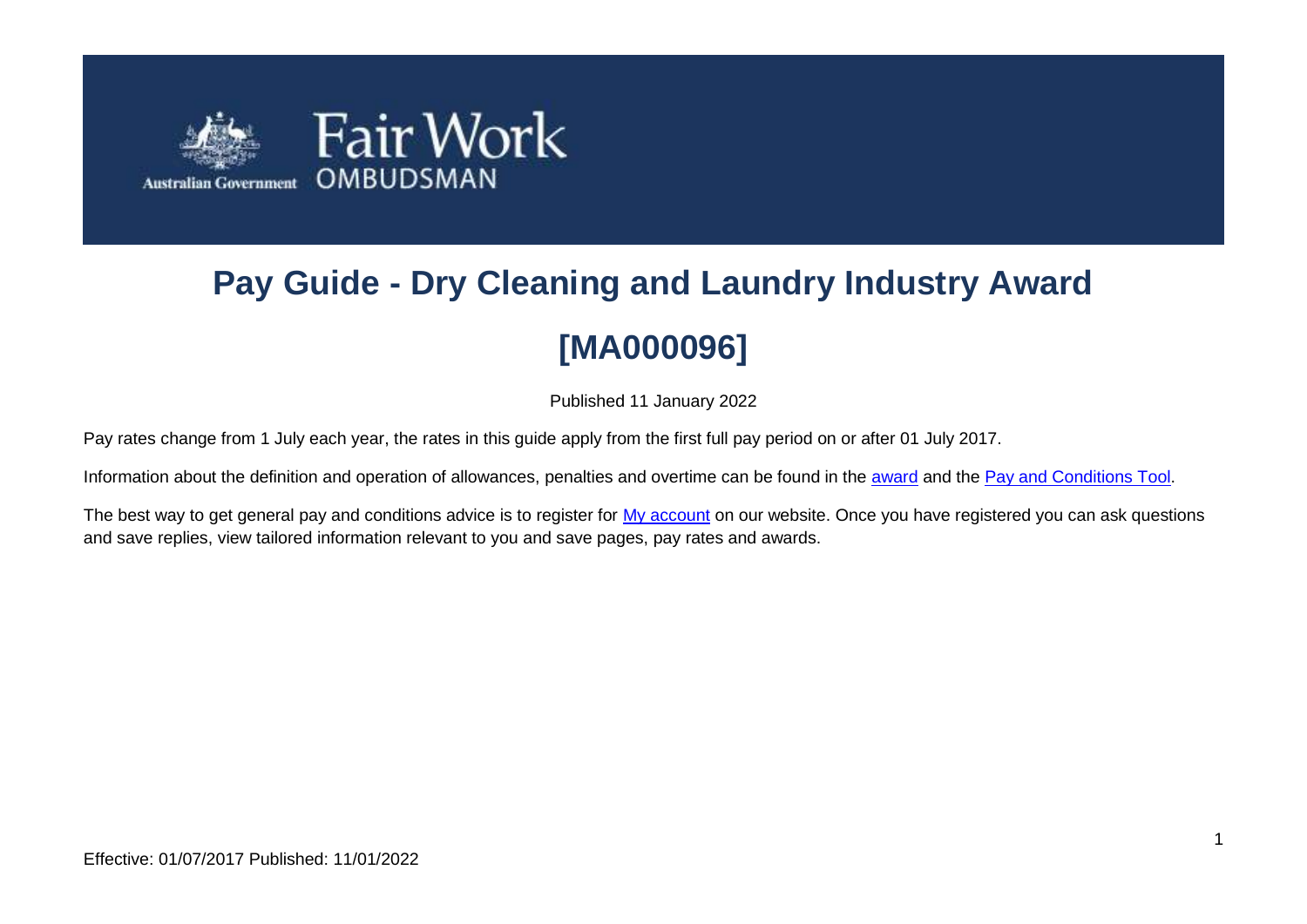# **Rates of pay**

# **Adult - Dry cleaning**

# **Full-time & part-time**

### **Table 1 of 3**

| <b>Classification</b>         | <b>Weekly pay</b><br>rate | Hourly pay<br>rate | Saturday -<br>ordinary hours<br>before 12 noon | Saturday -<br>ordinary hours<br>after 12 noon | <b>Public holiday</b> | <b>Overtime - Monday</b><br>to Saturday - first 3<br>hours |
|-------------------------------|---------------------------|--------------------|------------------------------------------------|-----------------------------------------------|-----------------------|------------------------------------------------------------|
| Dry cleaning employee level 1 | \$694.90                  | \$18.29            | \$22.86                                        | \$27.44                                       | \$45.73               | \$27.44                                                    |
| Dry cleaning employee level 2 | \$714.90                  | \$18.81            | \$23.51                                        | \$28.22                                       | \$47.03               | \$28.22                                                    |
| Dry cleaning employee level 3 | \$725.20                  | \$19.08            | \$23.85                                        | \$28.62                                       | \$47.70               | \$28.62                                                    |
| Dry cleaning employee level 4 | \$767.80                  | \$20.21            | \$25.26                                        | \$30.32                                       | \$50.53               | \$30.32                                                    |
| Dry cleaning employee level 5 | \$809.10                  | \$21.29            | \$26.61                                        | \$31.94                                       | \$53.23               | \$31.94                                                    |

### **Table 2 of 3**

| <b>Classification</b>         | <b>Overtime - Monday</b> | Overtime -    | <b>Overtime -</b> | Less than 10   | Working      | <b>Morning shift -</b> |
|-------------------------------|--------------------------|---------------|-------------------|----------------|--------------|------------------------|
|                               | to Saturday - after      | <b>Sunday</b> | public holiday    | hour break     | through meal | <b>Monday to</b>       |
|                               | 3 hours                  |               |                   | between shifts | break        | <b>Friday</b>          |
| Dry cleaning employee level 1 | \$36.58                  | \$36.58       | \$45.73           | \$36.58        | \$27.44      | \$21.03                |
| Dry cleaning employee level 2 | \$37.62                  | \$37.62       | \$47.03           | \$37.62        | \$28.22      | \$21.63                |
| Dry cleaning employee level 3 | \$38.16                  | \$38.16       | \$47.70           | \$38.16        | \$28.62      | \$21.94                |
| Dry cleaning employee level 4 | \$40.42                  | \$40.42       | \$50.53           | \$40.42        | \$30.32      | \$23.24                |
| Dry cleaning employee level 5 | \$42.58                  | \$42.58       | \$53.23           | \$42.58        | \$31.94      | \$24.48                |

| <b>Classification</b>         | Afternoon shift -<br><b>Monday to Friday</b> | Night shift -<br><b>Monday to Friday</b> | <b>Permanent night</b><br>shift - Monday to<br>Friday | Shiftwork - less than<br>3 successive shifts -<br><b>Monday to Friday -</b><br>first 3 hours | <b>Shiftwork - less than</b><br>3 successive shifts -<br><b>Monday to Friday -</b><br>after 3 hours |
|-------------------------------|----------------------------------------------|------------------------------------------|-------------------------------------------------------|----------------------------------------------------------------------------------------------|-----------------------------------------------------------------------------------------------------|
| Dry cleaning employee level 1 | \$21.03                                      | \$21.03                                  | \$23.78                                               | \$27.44                                                                                      | \$36.58                                                                                             |
| Dry cleaning employee level 2 | \$21.63                                      | \$21.63                                  | \$24.45                                               | \$28.22                                                                                      | \$37.62                                                                                             |
| Dry cleaning employee level 3 | \$21.94                                      | \$21.94                                  | \$24.80                                               | \$28.62                                                                                      | \$38.16                                                                                             |
| Dry cleaning employee level 4 | \$23.24                                      | \$23.24                                  | \$26.27                                               | \$30.32                                                                                      | \$40.42                                                                                             |
| Dry cleaning employee level 5 | \$24.48                                      | \$24.48                                  | \$27.68                                               | \$31.94                                                                                      | \$42.58                                                                                             |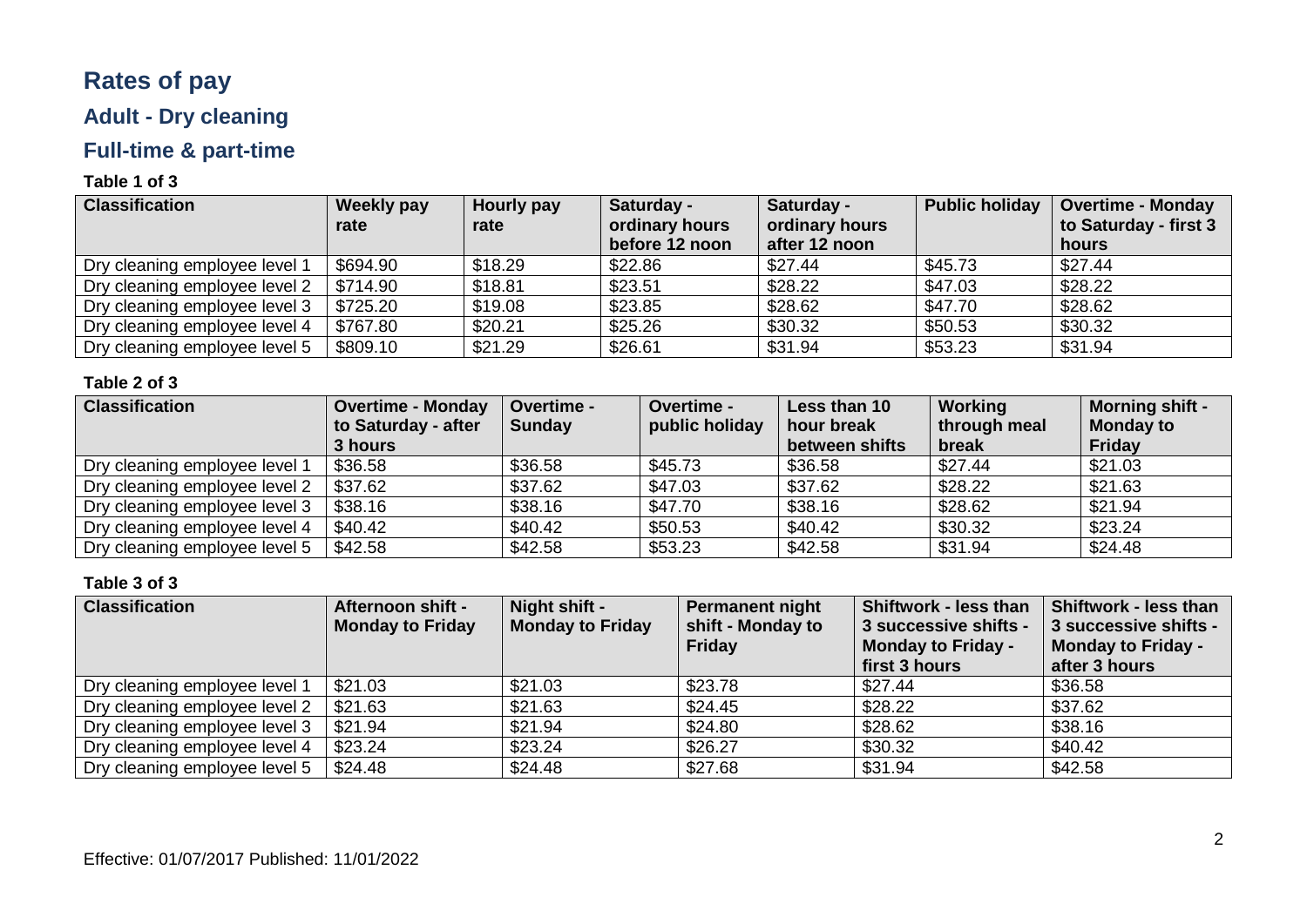# **Casual**

### **Table 1 of 3**

| <b>Classification</b>         | Hourly pay rate | <b>Saturday - ordinary</b><br>hours before 12 | <b>Saturday - ordinary</b><br>hours after 12 noon | <b>Public holiday</b> | <b>Overtime - Monday</b><br>to Saturday - first 3 |
|-------------------------------|-----------------|-----------------------------------------------|---------------------------------------------------|-----------------------|---------------------------------------------------|
|                               |                 | <b>noon</b>                                   |                                                   |                       | hours                                             |
| Dry cleaning employee level 1 | \$22.86         | \$27.44                                       | \$32.01                                           | \$50.30               | \$32.01                                           |
| Dry cleaning employee level 2 | \$23.51         | \$28.22                                       | \$32.92                                           | \$51.73               | \$32.92                                           |
| Dry cleaning employee level 3 | \$23.85         | \$28.62                                       | \$33.39                                           | \$52.47               | \$33.39                                           |
| Dry cleaning employee level 4 | \$25.26         | \$30.32                                       | \$35.37                                           | \$55.58               | \$35.37                                           |
| Dry cleaning employee level 5 | \$26.61         | \$31.94                                       | \$37.26                                           | \$58.55               | \$37.26                                           |

#### **Table 2 of 3**

| <b>Classification</b>         | <b>Overtime - Monday</b><br>to Saturday - after<br>3 hours | Overtime -<br><b>Sunday</b> | Overtime -<br>public holiday | Less than 10<br>hour break<br>between shifts | <b>Working</b><br>through meal<br>break | <b>Morning shift -</b><br><b>Monday to</b><br>Friday |
|-------------------------------|------------------------------------------------------------|-----------------------------|------------------------------|----------------------------------------------|-----------------------------------------|------------------------------------------------------|
| Dry cleaning employee level 1 | \$41.15                                                    | \$41.15                     | \$50.30                      | \$41.15                                      | \$32.01                                 | \$25.61                                              |
| Dry cleaning employee level 2 | \$42.32                                                    | \$42.32                     | \$51.73                      | \$42.32                                      | \$32.92                                 | \$26.33                                              |
| Dry cleaning employee level 3 | \$42.93                                                    | \$42.93                     | \$52.47                      | \$42.93                                      | \$33.39                                 | \$26.71                                              |
| Dry cleaning employee level 4 | \$45.47                                                    | \$45.47                     | \$55.58                      | \$45.47                                      | \$35.37                                 | \$28.29                                              |
| Dry cleaning employee level 5 | \$47.90                                                    | \$47.90                     | \$58.55                      | \$47.90                                      | \$37.26                                 | \$29.81                                              |

| <b>Classification</b>         | Afternoon shift -<br><b>Monday to Friday</b> | Night shift -<br><b>Monday to Friday</b> | <b>Permanent night</b><br>shift - Monday to<br>Friday | Shiftwork - less than<br>3 successive shifts -<br><b>Monday to Friday -</b><br>first 3 hours | Shiftwork - less than<br>3 successive shifts -<br>Monday to Friday -<br>after 3 hours |
|-------------------------------|----------------------------------------------|------------------------------------------|-------------------------------------------------------|----------------------------------------------------------------------------------------------|---------------------------------------------------------------------------------------|
| Dry cleaning employee level 1 | \$25.61                                      | \$25.61                                  | \$28.35                                               | \$32.01                                                                                      | \$41.15                                                                               |
| Dry cleaning employee level 2 | \$26.33                                      | \$26.33                                  | \$29.16                                               | \$32.92                                                                                      | \$42.32                                                                               |
| Dry cleaning employee level 3 | \$26.71                                      | \$26.71                                  | \$29.57                                               | \$33.39                                                                                      | \$42.93                                                                               |
| Dry cleaning employee level 4 | \$28.29                                      | \$28.29                                  | \$31.33                                               | \$35.37                                                                                      | \$45.47                                                                               |
| Dry cleaning employee level 5 | \$29.81                                      | \$29.81                                  | \$33.00                                               | \$37.26                                                                                      | \$47.90                                                                               |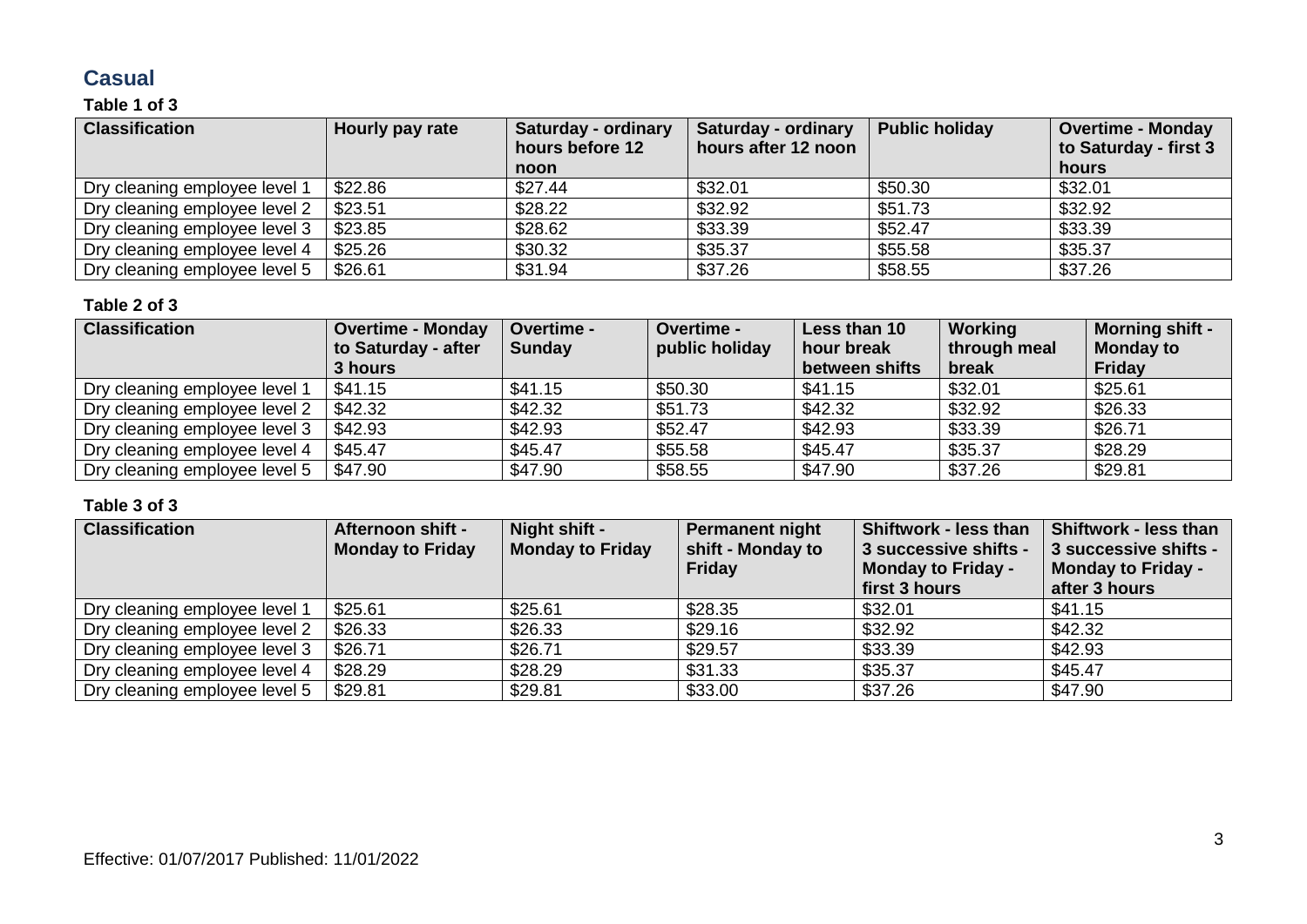# **Adult - Laundry Full-time & part-time**

### **Table 1 of 3**

| <b>Classification</b>    | Weekly pay rate | Hourly pay rate | <b>Public holiday</b> | Overtime -<br><b>Monday to</b><br>Saturday - first 3   Saturday - after<br>hours | Overtime -<br><b>Monday to</b><br>3 hours | Overtime -<br><b>Sunday</b> |
|--------------------------|-----------------|-----------------|-----------------------|----------------------------------------------------------------------------------|-------------------------------------------|-----------------------------|
| Laundry employee level 1 | \$704.60        | \$18.54         | \$46.35               | \$27.81                                                                          | \$37.08                                   | \$37.08                     |
| Laundry employee level 2 | \$729.90        | \$19.21         | \$48.03               | \$28.82                                                                          | \$38.42                                   | \$38.42                     |
| Laundry employee level 3 | \$760.60        | \$20.02         | \$50.05               | \$30.03                                                                          | \$40.04                                   | \$40.04                     |
| Laundry employee level 4 | \$780.90        | \$20.55         | \$51.38               | \$30.83                                                                          | \$41.10                                   | \$41.10                     |

#### **Table 2 of 3**

| <b>Classification</b>    | <b>Overtime -</b><br>public holiday | Less than 10<br>hour break | Working<br>through meal | <b>Morning shift -</b><br><b>Monday to</b> | <b>Afternoon shift -</b><br>Monday to | Night shift -<br><b>Monday to</b> |
|--------------------------|-------------------------------------|----------------------------|-------------------------|--------------------------------------------|---------------------------------------|-----------------------------------|
|                          |                                     | between shifts             | break                   | Friday                                     | Friday                                | Friday                            |
| Laundry employee level 1 | \$46.35                             | \$37.08                    | \$27.81                 | \$21.32                                    | \$21.32                               | \$21.32                           |
| Laundry employee level 2 | \$48.03                             | \$38.42                    | \$28.82                 | \$22.09                                    | \$22.09                               | \$22.09                           |
| Laundry employee level 3 | \$50.05                             | \$40.04                    | \$30.03                 | \$23.02                                    | \$23.02                               | \$23.02                           |
| Laundry employee level 4 | \$51.38                             | \$41.10                    | \$30.83                 | \$23.63                                    | \$23.63                               | \$23.63                           |

| <b>Classification</b>    | <b>Permanent night</b><br>Friday | <b>Shiftwork - less</b><br>shift - Monday to $\vert$ than 5 successive<br>shifts (6 in six day<br>workshop) -<br><b>Monday to Friday -</b><br>first 3 hours | <b>Shiftwork - less</b><br>than 5 successive<br>shifts (6 in six day<br>workshop) -<br><b>Monday to Friday -</b><br>after 3 hours | <b>Saturday</b><br>before 12 noon<br>- shiftworkers | <b>Saturday after</b><br>12 noon -<br>shiftworkers | Sunday -<br>shiftwork |
|--------------------------|----------------------------------|-------------------------------------------------------------------------------------------------------------------------------------------------------------|-----------------------------------------------------------------------------------------------------------------------------------|-----------------------------------------------------|----------------------------------------------------|-----------------------|
| Laundry employee level 1 | \$24.10                          | \$27.81                                                                                                                                                     | \$37.08                                                                                                                           | \$23.18                                             | \$27.81                                            | \$37.08               |
| Laundry employee level 2 | \$24.97                          | \$28.82                                                                                                                                                     | \$38.42                                                                                                                           | \$24.01                                             | \$28.82                                            | \$38.42               |
| Laundry employee level 3 | \$26.03                          | \$30.03                                                                                                                                                     | \$40.04                                                                                                                           | \$25.03                                             | \$30.03                                            | \$40.04               |
| Laundry employee level 4 | \$26.72                          | \$30.83                                                                                                                                                     | \$41.10                                                                                                                           | \$25.69                                             | \$30.83                                            | \$41.10               |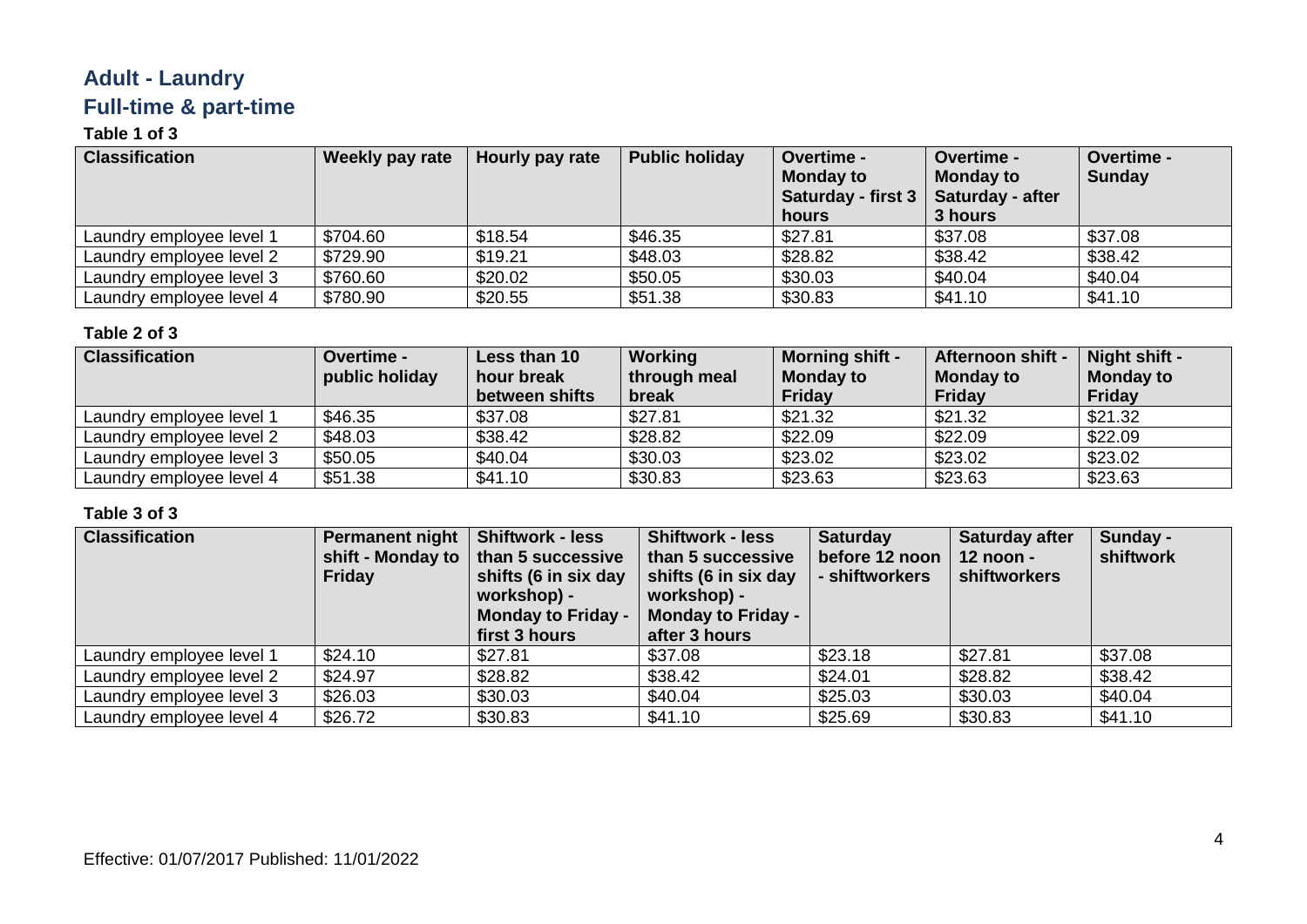# **Casual**

### **Table 1 of 3**

| <b>Classification</b>    | Hourly pay rate | <b>Public holiday</b> | <b>Overtime -</b><br><b>Monday to</b><br>Saturday - first 3   Saturday - after<br>hours | <b>Overtime -</b><br><b>Monday to</b><br>3 hours | Overtime -<br><b>Sunday</b> | <b>Overtime -</b><br>public holiday |
|--------------------------|-----------------|-----------------------|-----------------------------------------------------------------------------------------|--------------------------------------------------|-----------------------------|-------------------------------------|
| Laundry employee level 1 | \$23.18         | \$50.99               | \$32.45                                                                                 | \$41.72                                          | \$41.72                     | \$50.99                             |
| Laundry employee level 2 | \$24.01         | \$52.83               | \$33.62                                                                                 | \$43.22                                          | \$43.22                     | \$52.83                             |
| Laundry employee level 3 | \$25.03         | \$55.06               | \$35.04                                                                                 | \$45.05                                          | \$45.05                     | \$55.06                             |
| Laundry employee level 4 | \$25.69         | \$56.51               | \$35.96                                                                                 | \$46.24                                          | \$46.24                     | \$56.51                             |

#### **Table 2 of 3**

| <b>Classification</b>    | Less than 10   | Working      | <b>Morning shift -</b> | Afternoon shift - | Night shift -    | Permanent night |
|--------------------------|----------------|--------------|------------------------|-------------------|------------------|-----------------|
|                          | hour break     | through meal | <b>Monday to</b>       | <b>Monday to</b>  | <b>Monday to</b> | shift - Monday  |
|                          | between shifts | break        | Friday                 | Friday            | Friday           | to Friday       |
| Laundry employee level 1 | \$41.72        | \$32.45      | \$25.96                | \$25.96           | \$25.96          | \$28.74         |
| Laundry employee level 2 | \$43.22        | \$33.62      | \$26.89                | \$26.89           | \$26.89          | \$29.78         |
| Laundry employee level 3 | \$45.05        | \$35.04      | \$28.03                | \$28.03           | \$28.03          | \$31.03         |
| Laundry employee level 4 | \$46.24        | \$35.96      | \$28.77                | \$28.77           | \$28.77          | \$31.85         |

| <b>Classification</b>    | Shiftwork - less than 5<br>successive shifts (6<br>in six day workshop) -<br><b>Monday to Friday -</b><br>first 3 hours | Shiftwork - less than 5<br>successive shifts (6 in<br>six day workshop) -<br><b>Monday to Friday -</b><br>after 3 hours | <b>Saturday before 12</b><br>noon -<br>shiftworkers | <b>Saturday after 12</b><br>noon -<br>shiftworkers | <b>Sunday - shiftwork</b> |
|--------------------------|-------------------------------------------------------------------------------------------------------------------------|-------------------------------------------------------------------------------------------------------------------------|-----------------------------------------------------|----------------------------------------------------|---------------------------|
| Laundry employee level 1 | \$32.45                                                                                                                 | \$41.72                                                                                                                 | \$27.81                                             | \$32.45                                            | \$41.72                   |
| Laundry employee level 2 | \$33.62                                                                                                                 | \$43.22                                                                                                                 | \$28.82                                             | \$33.62                                            | \$43.22                   |
| Laundry employee level 3 | \$35.04                                                                                                                 | \$45.05                                                                                                                 | \$30.03                                             | \$35.04                                            | \$45.05                   |
| Laundry employee level 4 | \$35.96                                                                                                                 | \$46.24                                                                                                                 | \$30.83                                             | \$35.96                                            | \$46.24                   |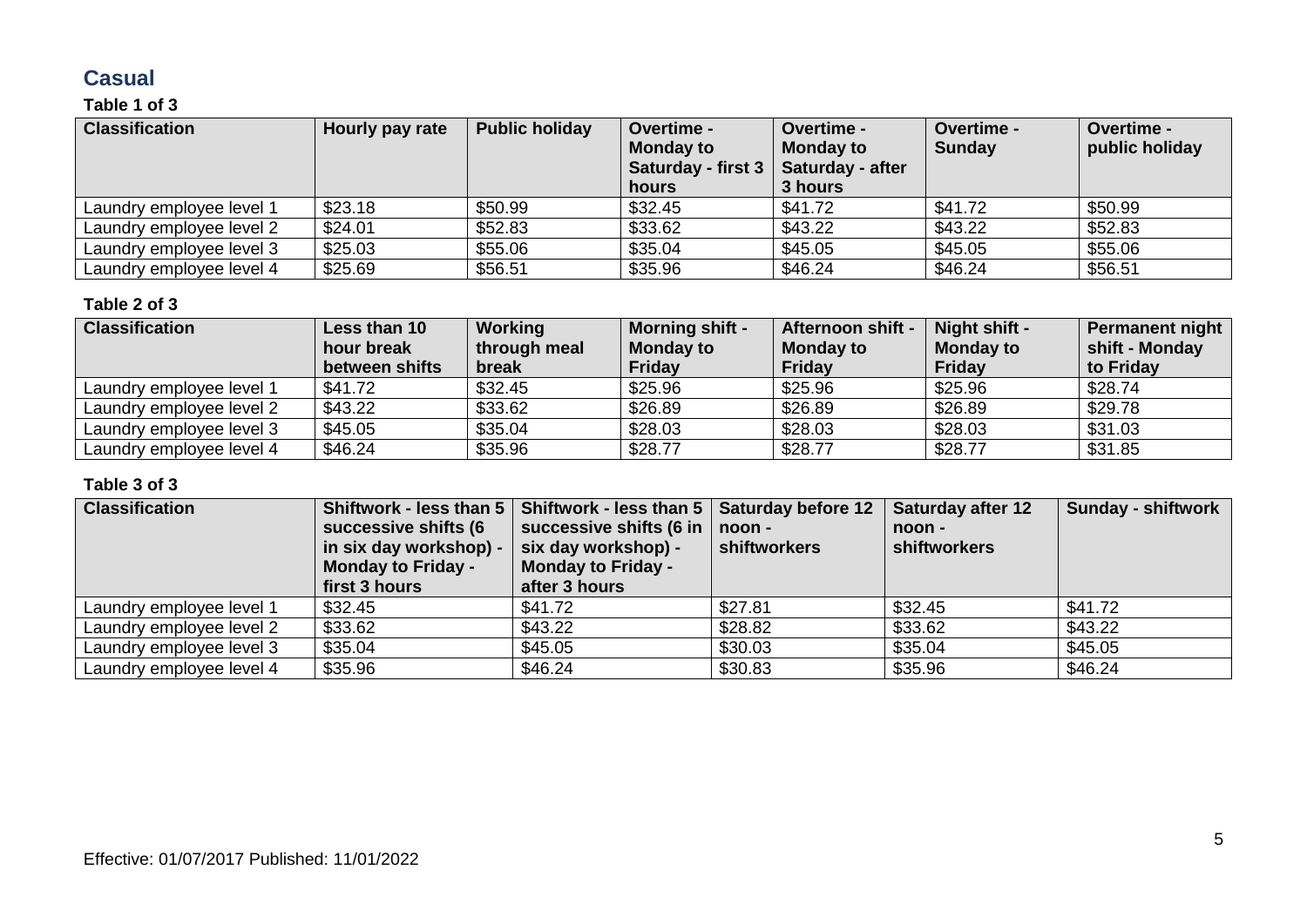# **Junior - Dry cleaning**

# **Full-time & part-time - Under 16 years**

### **Table 1 of 2**

| <b>Classification</b>            | Weekly pay rate | Hourly pay rate | Saturday -<br>ordinary hours<br>before 12 noon | Saturday -<br>ordinary hours<br>after 12 noon | <b>Public holiday</b> | Overtime -<br><b>Monday to</b><br>Saturday - first 3<br>hours |
|----------------------------------|-----------------|-----------------|------------------------------------------------|-----------------------------------------------|-----------------------|---------------------------------------------------------------|
| Dry cleaning employee<br>level 1 | \$347.45        | \$9.14          | \$11.43                                        | \$13.71                                       | \$22.85               | \$13.71                                                       |
| Dry cleaning employee<br>level 2 | \$357.45        | \$9.41          | \$11.76                                        | \$14.12                                       | \$23.53               | \$14.12                                                       |
| Dry cleaning employee<br>level 3 | \$362.60        | \$9.54          | \$11.93                                        | \$14.31                                       | \$23.85               | \$14.31                                                       |
| Dry cleaning employee<br>level 4 | \$383.90        | \$10.10         | \$12.63                                        | \$15.15                                       | \$25.25               | \$15.15                                                       |
| Dry cleaning employee<br>level 5 | \$404.55        | \$10.65         | \$13.31                                        | \$15.98                                       | \$26.63               | \$15.98                                                       |

| <b>Classification</b>            | <b>Overtime - Monday</b><br>to Saturday - after 3<br>hours | <b>Overtime - Sunday</b> | Overtime - public<br>holiday | Less than 10 hour<br>break between shifts | <b>Working through</b><br>meal break |
|----------------------------------|------------------------------------------------------------|--------------------------|------------------------------|-------------------------------------------|--------------------------------------|
| Dry cleaning employee<br>level 1 | \$18.28                                                    | \$18.28                  | \$22.85                      | \$18.28                                   | \$13.71                              |
| Dry cleaning employee<br>level 2 | \$18.82                                                    | \$18.82                  | \$23.53                      | \$18.82                                   | \$14.12                              |
| Dry cleaning employee<br>level 3 | \$19.08                                                    | \$19.08                  | \$23.85                      | \$19.08                                   | \$14.31                              |
| Dry cleaning employee<br>level 4 | \$20.20                                                    | \$20.20                  | \$25.25                      | \$20.20                                   | \$15.15                              |
| Dry cleaning employee<br>level 5 | \$21.30                                                    | \$21.30                  | \$26.63                      | \$21.30                                   | \$15.98                              |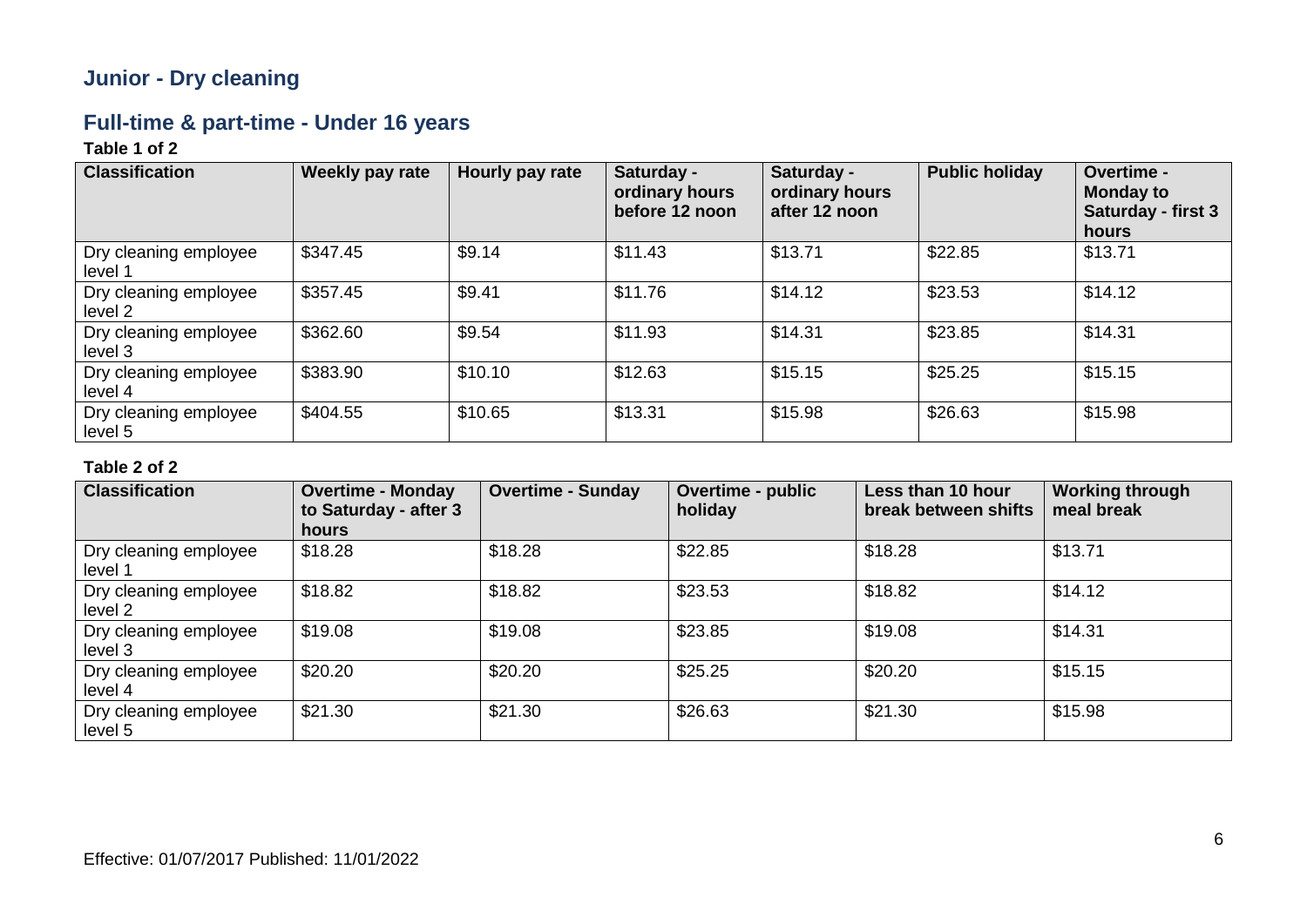# **Junior - Full-time & part-time - 16 years**

### **Table 1 of 2**

| <b>Classification</b>            | <b>Weekly pay rate</b> | Hourly pay rate | Saturday -<br>ordinary hours<br>before 12 noon | Saturday -<br>ordinary hours<br>after 12 noon | <b>Public holiday</b> | <b>Overtime -</b><br><b>Monday to</b><br><b>Saturday - first 3</b><br>hours |
|----------------------------------|------------------------|-----------------|------------------------------------------------|-----------------------------------------------|-----------------------|-----------------------------------------------------------------------------|
| Dry cleaning employee<br>level 1 | \$382.20               | \$10.06         | \$12.58                                        | \$15.09                                       | \$25.15               | \$15.09                                                                     |
| Dry cleaning employee<br>level 2 | \$393.20               | \$10.35         | \$12.94                                        | \$15.53                                       | \$25.88               | \$15.53                                                                     |
| Dry cleaning employee<br>level 3 | \$398.86               | \$10.50         | \$13.13                                        | \$15.75                                       | \$26.25               | \$15.75                                                                     |
| Dry cleaning employee<br>level 4 | \$422.29               | \$11.11         | \$13.89                                        | \$16.67                                       | \$27.78               | \$16.67                                                                     |
| Dry cleaning employee<br>level 5 | \$445.01               | \$11.71         | \$14.64                                        | \$17.57                                       | \$29.28               | \$17.57                                                                     |

| <b>Classification</b>            | <b>Overtime - Monday</b><br>to Saturday - after 3<br><b>hours</b> | <b>Overtime - Sunday</b> | Overtime - public<br>holiday | Less than 10 hour<br>break between shifts | <b>Working through</b><br>meal break |
|----------------------------------|-------------------------------------------------------------------|--------------------------|------------------------------|-------------------------------------------|--------------------------------------|
| Dry cleaning employee<br>level 1 | \$20.12                                                           | \$20.12                  | \$25.15                      | \$20.12                                   | \$15.09                              |
| Dry cleaning employee<br>level 2 | \$20.70                                                           | \$20.70                  | \$25.88                      | \$20.70                                   | \$15.53                              |
| Dry cleaning employee<br>level 3 | \$21.00                                                           | \$21.00                  | \$26.25                      | \$21.00                                   | \$15.75                              |
| Dry cleaning employee<br>level 4 | \$22.22                                                           | \$22.22                  | \$27.78                      | \$22.22                                   | \$16.67                              |
| Dry cleaning employee<br>level 5 | \$23.42                                                           | \$23.42                  | \$29.28                      | \$23.42                                   | \$17.57                              |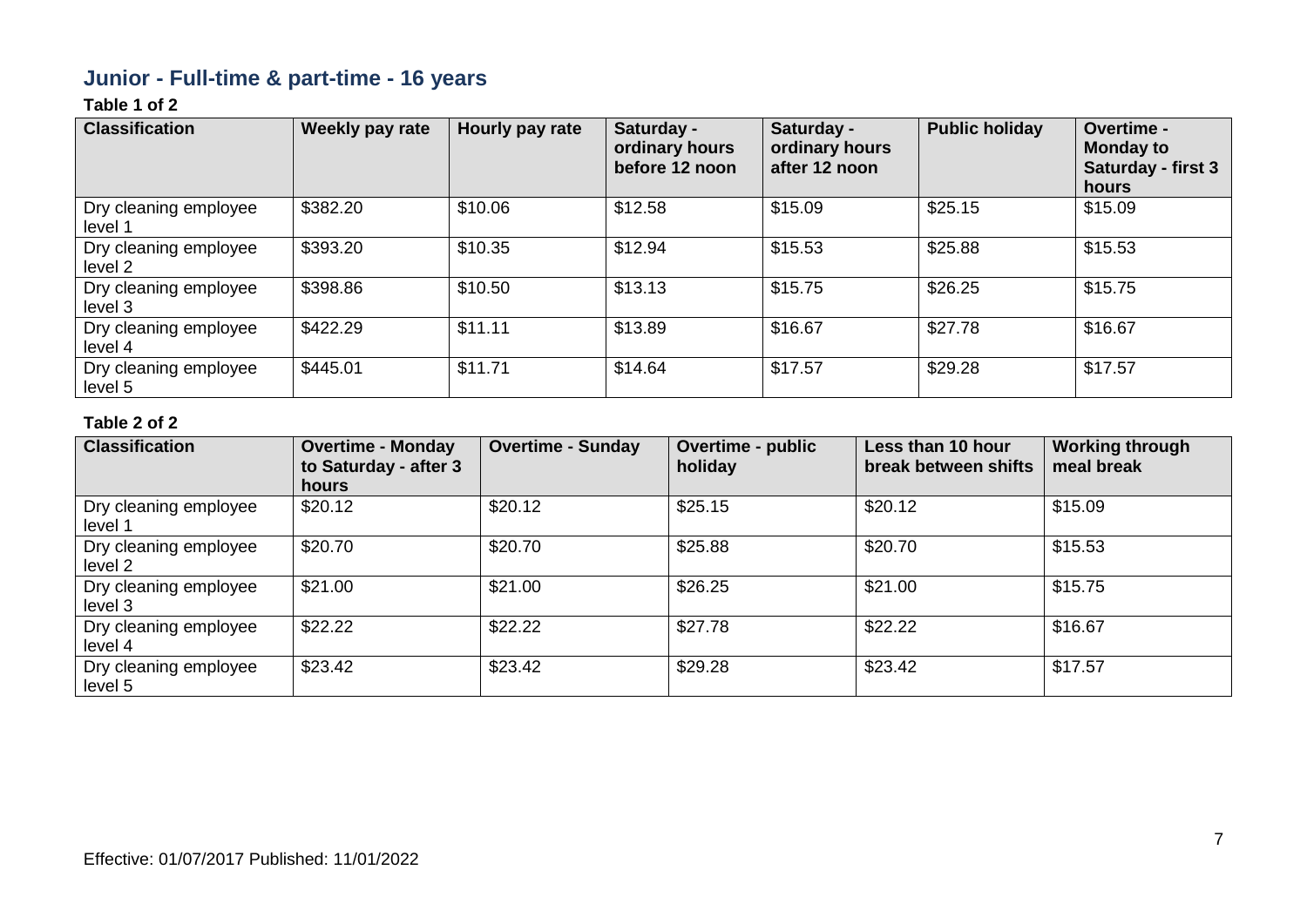# **Junior - Full-time & part-time - 17 years**

### **Table 1 of 2**

| <b>Classification</b>            | Weekly pay rate | Hourly pay rate | Saturday -<br>ordinary hours<br>before 12 noon | Saturday -<br>ordinary hours<br>after 12 noon | <b>Public holiday</b> | <b>Overtime -</b><br><b>Monday to</b><br><b>Saturday - first 3</b><br>hours |
|----------------------------------|-----------------|-----------------|------------------------------------------------|-----------------------------------------------|-----------------------|-----------------------------------------------------------------------------|
| Dry cleaning employee<br>level 1 | \$451.69        | \$11.89         | \$14.86                                        | \$17.84                                       | \$29.73               | \$17.84                                                                     |
| Dry cleaning employee<br>level 2 | \$464.69        | \$12.23         | \$15.29                                        | \$18.35                                       | \$30.58               | \$18.35                                                                     |
| Dry cleaning employee<br>level 3 | \$471.38        | \$12.40         | \$15.50                                        | \$18.60                                       | \$31.00               | \$18.60                                                                     |
| Dry cleaning employee<br>level 4 | \$499.07        | \$13.13         | \$16.41                                        | \$19.70                                       | \$32.83               | \$19.70                                                                     |
| Dry cleaning employee<br>level 5 | \$525.92        | \$13.84         | \$17.30                                        | \$20.76                                       | \$34.60               | \$20.76                                                                     |

| <b>Classification</b>            | <b>Overtime - Monday</b><br>to Saturday - after 3<br>hours | <b>Overtime - Sunday</b> | <b>Overtime - public</b><br>holiday | Less than 10 hour<br>break between shifts | <b>Working through</b><br>meal break |
|----------------------------------|------------------------------------------------------------|--------------------------|-------------------------------------|-------------------------------------------|--------------------------------------|
| Dry cleaning employee<br>level 1 | \$23.78                                                    | \$23.78                  | \$29.73                             | \$23.78                                   | \$17.84                              |
| Dry cleaning employee<br>level 2 | \$24.46                                                    | \$24.46                  | \$30.58                             | \$24.46                                   | \$18.35                              |
| Dry cleaning employee<br>level 3 | \$24.80                                                    | \$24.80                  | \$31.00                             | \$24.80                                   | \$18.60                              |
| Dry cleaning employee<br>level 4 | \$26.26                                                    | \$26.26                  | \$32.83                             | \$26.26                                   | \$19.70                              |
| Dry cleaning employee<br>level 5 | \$27.68                                                    | \$27.68                  | \$34.60                             | \$27.68                                   | \$20.76                              |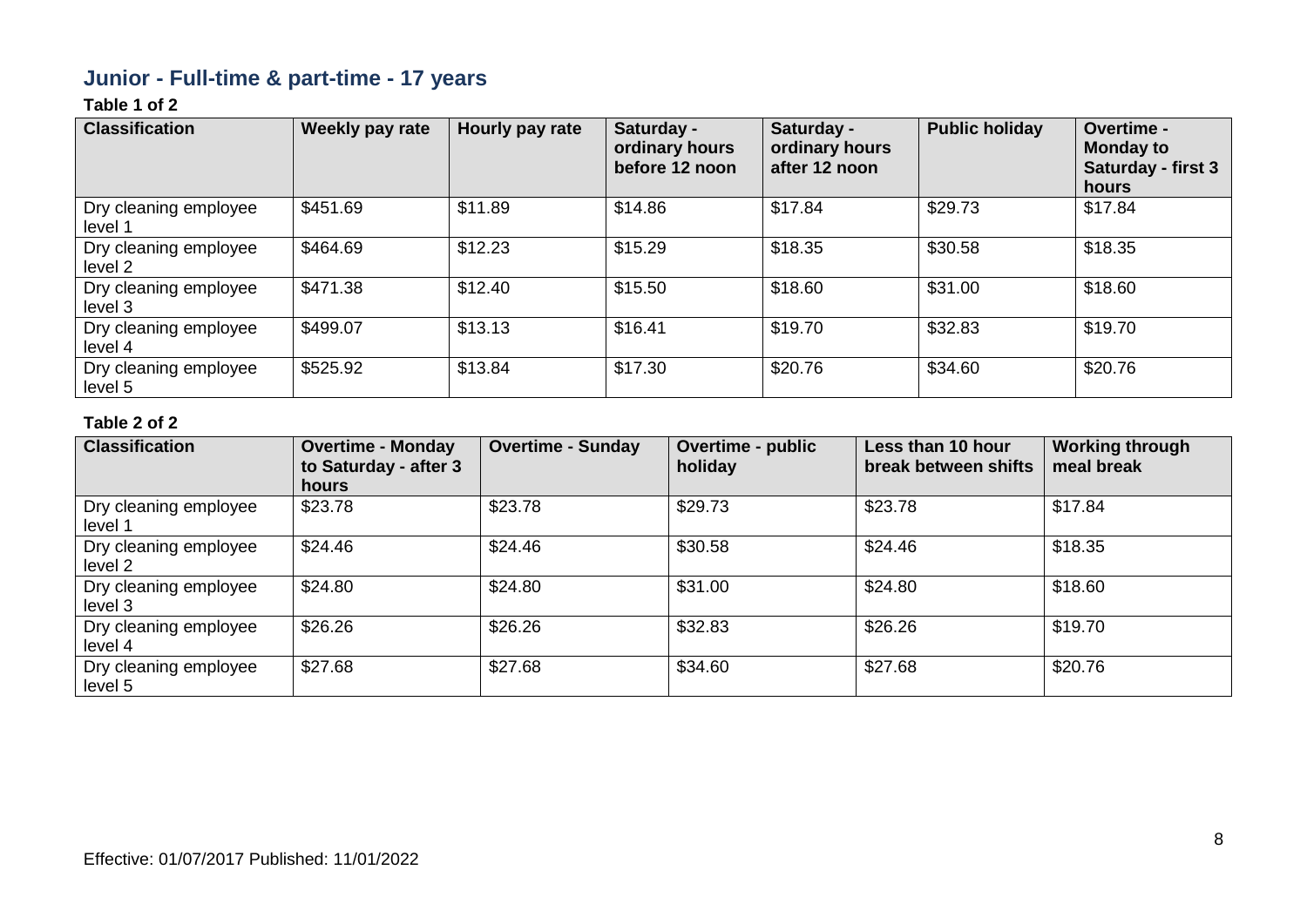# **Junior - Full-time & part-time - 18 years**

### **Table 1 of 3**

| <b>Classification</b>         | Weekly pay rate | Hourly pay rate | Saturday -<br>ordinary hours<br>before 12 noon | Saturday -<br>ordinary hours<br>after 12 noon | <b>Public holiday</b> | Overtime -<br><b>Monday to</b><br>Saturday - first<br>3 hours |
|-------------------------------|-----------------|-----------------|------------------------------------------------|-----------------------------------------------|-----------------------|---------------------------------------------------------------|
| Dry cleaning employee level 1 | \$521.18        | \$13.72         | \$17.15                                        | \$20.58                                       | \$34.30               | \$20.58                                                       |
| Dry cleaning employee level 2 | \$536.18        | \$14.11         | \$17.64                                        | \$21.17                                       | \$35.28               | \$21.17                                                       |
| Dry cleaning employee level 3 | \$543.90        | \$14.31         | \$17.89                                        | \$21.47                                       | \$35.78               | \$21.47                                                       |
| Dry cleaning employee level 4 | \$575.85        | \$15.15         | \$18.94                                        | \$22.73                                       | \$37.88               | \$22.73                                                       |
| Dry cleaning employee level 5 | \$606.83        | \$15.97         | \$19.96                                        | \$23.96                                       | \$39.93               | \$23.96                                                       |

#### **Table 2 of 3**

| <b>Classification</b>         | <b>Overtime -</b><br><b>Monday to</b><br>Saturday - after<br>3 hours | Overtime -<br><b>Sunday</b> | Overtime -<br>public holiday | Less than 10<br>hour break<br>between shifts | Working<br>through meal<br>break | Morning shift -<br><b>Monday to</b><br>Friday |
|-------------------------------|----------------------------------------------------------------------|-----------------------------|------------------------------|----------------------------------------------|----------------------------------|-----------------------------------------------|
| Dry cleaning employee level 1 | \$27.44                                                              | \$27.44                     | \$34.30                      | \$27.44                                      | \$20.58                          | \$15.78                                       |
| Dry cleaning employee level 2 | \$28.22                                                              | \$28.22                     | \$35.28                      | \$28.22                                      | \$21.17                          | \$16.23                                       |
| Dry cleaning employee level 3 | \$28.62                                                              | \$28.62                     | \$35.78                      | \$28.62                                      | \$21.47                          | \$16.46                                       |
| Dry cleaning employee level 4 | \$30.30                                                              | \$30.30                     | \$37.88                      | \$30.30                                      | \$22.73                          | \$17.42                                       |
| Dry cleaning employee level 5 | \$31.94                                                              | \$31.94                     | \$39.93                      | \$31.94                                      | \$23.96                          | \$18.37                                       |

| <b>Classification</b>         | <b>Afternoon shift -</b><br><b>Monday to Friday</b> | Night shift -<br><b>Monday to Friday</b> | Permanent night<br>shift - Monday to<br>Friday | Shiftwork - less than<br>3 successive shifts -<br><b>Monday to Friday -</b><br>first 3 hours | <b>Shiftwork - less than</b><br>3 successive shifts -<br>Monday to Friday -<br>after 3 hours |
|-------------------------------|-----------------------------------------------------|------------------------------------------|------------------------------------------------|----------------------------------------------------------------------------------------------|----------------------------------------------------------------------------------------------|
| Dry cleaning employee level 1 | \$15.78                                             | \$15.78                                  | \$17.84                                        | \$20.58                                                                                      | \$27.44                                                                                      |
| Dry cleaning employee level 2 | \$16.23                                             | \$16.23                                  | \$18.34                                        | \$21.17                                                                                      | \$28.22                                                                                      |
| Dry cleaning employee level 3 | \$16.46                                             | \$16.46                                  | \$18.60                                        | \$21.47                                                                                      | \$28.62                                                                                      |
| Dry cleaning employee level 4 | \$17.42                                             | \$17.42                                  | \$19.70                                        | \$22.73                                                                                      | \$30.30                                                                                      |
| Dry cleaning employee level 5 | \$18.37                                             | \$18.37                                  | \$20.76                                        | \$23.96                                                                                      | \$31.94                                                                                      |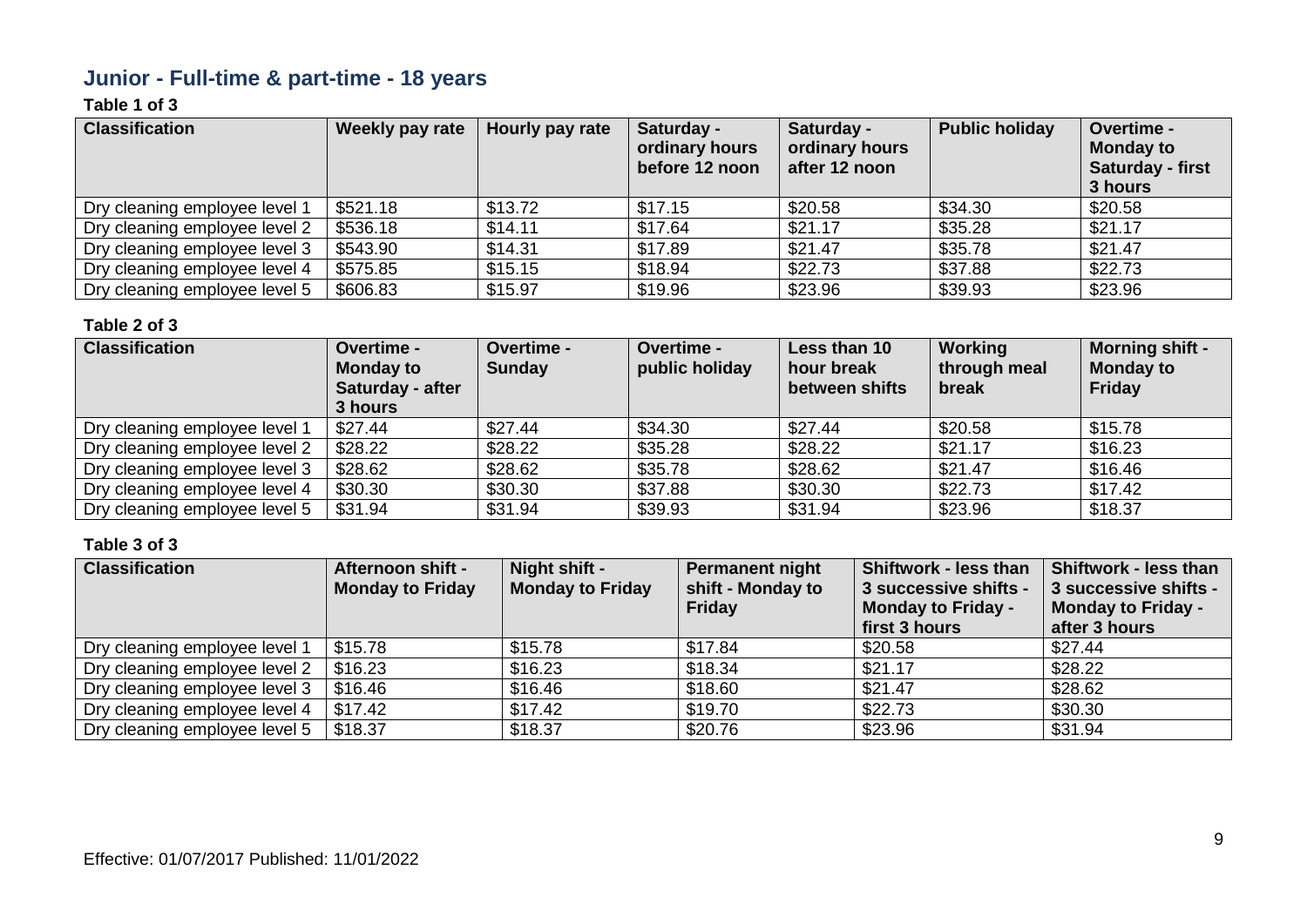# **Junior - Full-time & part-time - 19 years**

### **Table 1 of 3**

| <b>Classification</b>         | Weekly pay rate | Hourly pay rate | Saturday -<br>ordinary hours<br>before 12 noon | Saturday -<br>ordinary hours<br>after 12 noon | <b>Public holiday</b> | Overtime -<br><b>Monday to</b><br>Saturday - first<br>3 hours |
|-------------------------------|-----------------|-----------------|------------------------------------------------|-----------------------------------------------|-----------------------|---------------------------------------------------------------|
| Dry cleaning employee level 1 | \$590.67        | \$15.54         | \$19.43                                        | \$23.31                                       | \$38.85               | \$23.31                                                       |
| Dry cleaning employee level 2 | \$607.67        | \$15.99         | \$19.99                                        | \$23.99                                       | \$39.98               | \$23.99                                                       |
| Dry cleaning employee level 3 | \$616.42        | \$16.22         | \$20.28                                        | \$24.33                                       | \$40.55               | \$24.33                                                       |
| Dry cleaning employee level 4 | \$652.63        | \$17.17         | \$21.46                                        | \$25.76                                       | \$42.93               | \$25.76                                                       |
| Dry cleaning employee level 5 | \$687.74        | \$18.10         | \$22.63                                        | \$27.15                                       | \$45.25               | \$27.15                                                       |

#### **Table 2 of 3**

| <b>Classification</b>         | <b>Overtime -</b><br><b>Monday to</b><br>Saturday - after<br>3 hours | Overtime -<br><b>Sunday</b> | Overtime -<br>public holiday | Less than 10<br>hour break<br>between shifts | Working<br>through meal<br>break | Morning shift -<br><b>Monday to</b><br>Friday |
|-------------------------------|----------------------------------------------------------------------|-----------------------------|------------------------------|----------------------------------------------|----------------------------------|-----------------------------------------------|
| Dry cleaning employee level 1 | \$31.08                                                              | \$31.08                     | \$38.85                      | \$31.08                                      | \$23.31                          | \$17.87                                       |
| Dry cleaning employee level 2 | \$31.98                                                              | \$31.98                     | \$39.98                      | \$31.98                                      | \$23.99                          | \$18.39                                       |
| Dry cleaning employee level 3 | \$32.44                                                              | \$32.44                     | \$40.55                      | \$32.44                                      | \$24.33                          | \$18.65                                       |
| Dry cleaning employee level 4 | \$34.34                                                              | \$34.34                     | \$42.93                      | \$34.34                                      | \$25.76                          | \$19.75                                       |
| Dry cleaning employee level 5 | \$36.20                                                              | \$36.20                     | \$45.25                      | \$36.20                                      | \$27.15                          | \$20.82                                       |

| <b>Classification</b>         | Afternoon shift -<br><b>Monday to Friday</b> | Night shift -<br><b>Monday to Friday</b> | <b>Permanent night</b><br>shift - Monday to<br>Friday | Shiftwork - less than<br>3 successive shifts -<br><b>Monday to Friday -</b><br>first 3 hours | <b>Shiftwork - less than</b><br>3 successive shifts -<br><b>Monday to Friday -</b><br>after 3 hours |
|-------------------------------|----------------------------------------------|------------------------------------------|-------------------------------------------------------|----------------------------------------------------------------------------------------------|-----------------------------------------------------------------------------------------------------|
| Dry cleaning employee level 1 | \$17.87                                      | \$17.87                                  | \$20.20                                               | \$23.31                                                                                      | \$31.08                                                                                             |
| Dry cleaning employee level 2 | \$18.39                                      | \$18.39                                  | \$20.79                                               | \$23.99                                                                                      | \$31.98                                                                                             |
| Dry cleaning employee level 3 | \$18.65                                      | \$18.65                                  | \$21.09                                               | \$24.33                                                                                      | \$32.44                                                                                             |
| Dry cleaning employee level 4 | \$19.75                                      | \$19.75                                  | \$22.32                                               | \$25.76                                                                                      | \$34.34                                                                                             |
| Dry cleaning employee level 5 | \$20.82                                      | \$20.82                                  | \$23.53                                               | \$27.15                                                                                      | \$36.20                                                                                             |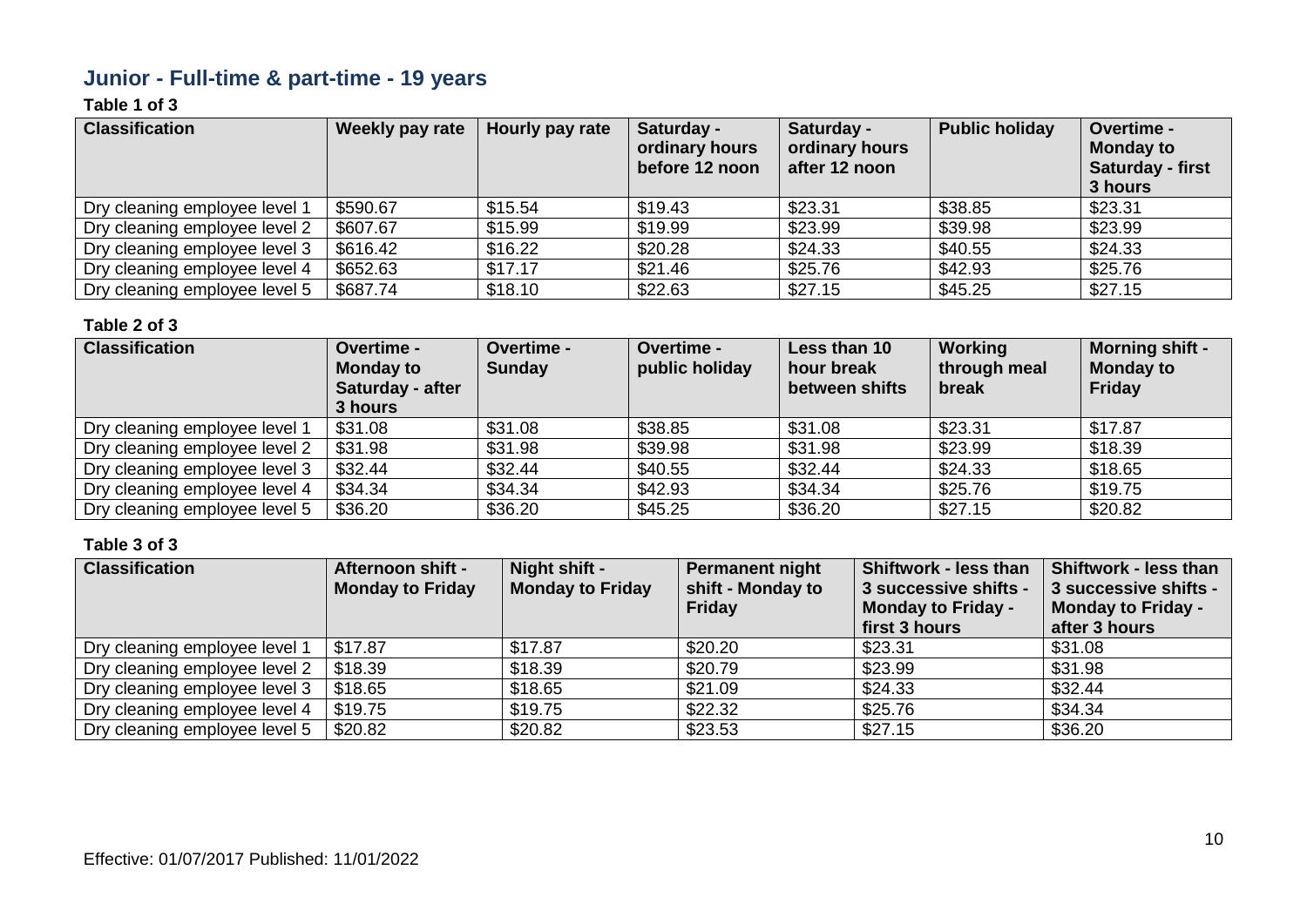# **Junior - Full-time & part-time - 20 years**

### **Table 1 of 3**

| <b>Classification</b>         | Weekly pay rate | Hourly pay rate | Saturday -<br>ordinary hours<br>before 12 noon | Saturday -<br>ordinary hours<br>after 12 noon | <b>Public holiday</b> | Overtime -<br><b>Monday to</b><br>Saturday - first<br>3 hours |
|-------------------------------|-----------------|-----------------|------------------------------------------------|-----------------------------------------------|-----------------------|---------------------------------------------------------------|
| Dry cleaning employee level 1 | \$646.26        | \$17.01         | \$21.26                                        | \$25.52                                       | \$42.53               | \$25.52                                                       |
| Dry cleaning employee level 2 | \$664.86        | \$17.50         | \$21.88                                        | \$26.25                                       | \$43.75               | \$26.25                                                       |
| Dry cleaning employee level 3 | \$674.44        | \$17.75         | \$22.19                                        | \$26.63                                       | \$44.38               | \$26.63                                                       |
| Dry cleaning employee level 4 | \$714.05        | \$18.79         | \$23.49                                        | \$28.19                                       | \$46.98               | \$28.19                                                       |
| Dry cleaning employee level 5 | \$752.46        | \$19.80         | \$24.75                                        | \$29.70                                       | \$49.50               | \$29.70                                                       |

#### **Table 2 of 3**

| <b>Classification</b>         | <b>Overtime -</b><br><b>Monday to</b><br>Saturday - after<br>3 hours | Overtime -<br><b>Sunday</b> | Overtime -<br>public holiday | Less than 10<br>hour break<br>between shifts | Working<br>through meal<br>break | Morning shift -<br><b>Monday to</b><br>Friday |
|-------------------------------|----------------------------------------------------------------------|-----------------------------|------------------------------|----------------------------------------------|----------------------------------|-----------------------------------------------|
| Dry cleaning employee level 1 | \$34.02                                                              | \$34.02                     | \$42.53                      | \$34.02                                      | \$25.52                          | \$19.56                                       |
| Dry cleaning employee level 2 | \$35.00                                                              | \$35.00                     | \$43.75                      | \$35.00                                      | \$26.25                          | \$20.13                                       |
| Dry cleaning employee level 3 | \$35.50                                                              | \$35.50                     | \$44.38                      | \$35.50                                      | \$26.63                          | \$20.41                                       |
| Dry cleaning employee level 4 | \$37.58                                                              | \$37.58                     | \$46.98                      | \$37.58                                      | \$28.19                          | \$21.61                                       |
| Dry cleaning employee level 5 | \$39.60                                                              | \$39.60                     | \$49.50                      | \$39.60                                      | \$29.70                          | \$22.77                                       |

| <b>Classification</b>         | Afternoon shift -<br><b>Monday to Friday</b> | Night shift -<br><b>Monday to Friday</b> | Permanent night<br>shift - Monday to<br>Friday | Shiftwork - less than<br>3 successive shifts -<br><b>Monday to Friday -</b><br>first 3 hours | <b>Shiftwork - less than</b><br>3 successive shifts -<br>Monday to Friday -<br>after 3 hours |
|-------------------------------|----------------------------------------------|------------------------------------------|------------------------------------------------|----------------------------------------------------------------------------------------------|----------------------------------------------------------------------------------------------|
| Dry cleaning employee level 1 | \$19.56                                      | \$19.56                                  | \$22.11                                        | \$25.52                                                                                      | \$34.02                                                                                      |
| Dry cleaning employee level 2 | \$20.13                                      | \$20.13                                  | \$22.75                                        | \$26.25                                                                                      | \$35.00                                                                                      |
| Dry cleaning employee level 3 | \$20.41                                      | \$20.41                                  | \$23.08                                        | \$26.63                                                                                      | \$35.50                                                                                      |
| Dry cleaning employee level 4 | \$21.61                                      | \$21.61                                  | \$24.43                                        | \$28.19                                                                                      | \$37.58                                                                                      |
| Dry cleaning employee level 5 | \$22.77                                      | \$22.77                                  | \$25.74                                        | \$29.70                                                                                      | \$39.60                                                                                      |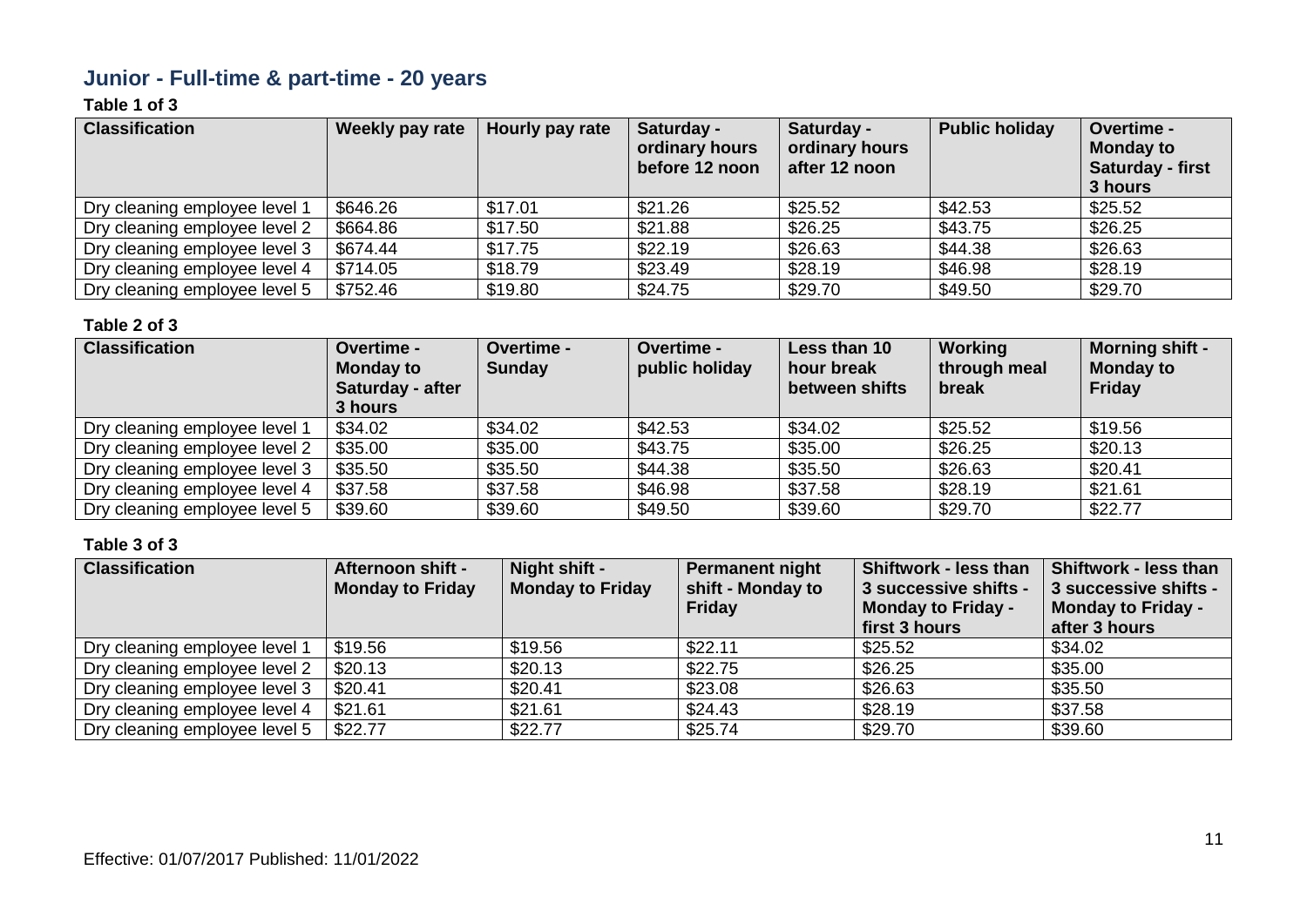# **Junior - Casual - Under 16 years**

### **Table 1 of 2**

| <b>Classification</b>         | Hourly pay rate | Saturday - ordinary  | <b>Saturday - ordinary</b> | <b>Public holiday</b> | <b>Overtime - Monday to</b> |
|-------------------------------|-----------------|----------------------|----------------------------|-----------------------|-----------------------------|
|                               |                 | hours before 12 noon | hours after 12 noon        |                       | Saturday - first 3 hours    |
| Dry cleaning employee level 1 | \$11.43         | \$13.71              | \$16.00                    | \$25.14               | \$16.00                     |
| Dry cleaning employee level 2 | \$11.76         | \$14.12              | \$16.47                    | \$25.88               | \$16.47                     |
| Dry cleaning employee level 3 | \$11.93         | \$14.31              | \$16.70                    | \$26.24               | \$16.70                     |
| Dry cleaning employee level 4 | \$12.63         | \$15.15              | \$17.68                    | \$27.78               | \$17.68                     |
| Dry cleaning employee level 5 | \$13.31         | \$15.98              | \$18.64                    | \$29.29               | \$18.64                     |

#### **Table 2 of 2**

| <b>Classification</b>         | <b>Overtime - Monday to</b> | <b>Overtime -</b> | Overtime - public | Less than 10 hour    | <b>Working through</b> |
|-------------------------------|-----------------------------|-------------------|-------------------|----------------------|------------------------|
|                               | Saturday - after 3 hours    | Sunday            | holiday           | break between shifts | meal break             |
| Dry cleaning employee level 1 | \$20.57                     | \$20.57           | \$25.14           | \$20.57              | \$16.00                |
| Dry cleaning employee level 2 | \$21.17                     | \$21.17           | \$25.88           | \$21.17              | \$16.47                |
| Dry cleaning employee level 3 | \$21.47                     | \$21.47           | \$26.24           | \$21.47              | \$16.70                |
| Dry cleaning employee level 4 | \$22.73                     | \$22.73           | \$27.78           | \$22.73              | \$17.68                |
| Dry cleaning employee level 5 | \$23.96                     | \$23.96           | \$29.29           | \$23.96              | \$18.64                |

# **Junior - Casual - 16 years**

#### **Table 1 of 2**

| <b>Classification</b>         | Hourly pay rate | <b>Saturday - ordinary</b><br>hours before 12 noon | <b>Saturday - ordinary</b><br>hours after 12 noon | <b>Public holiday</b> | <b>Overtime - Monday to</b><br><b>Saturday - first 3 hours</b> |
|-------------------------------|-----------------|----------------------------------------------------|---------------------------------------------------|-----------------------|----------------------------------------------------------------|
| Dry cleaning employee level 1 | \$12.58         | \$15.09                                            | \$17.61                                           | \$27.67               | \$17.61                                                        |
| Dry cleaning employee level 2 | \$12.94         | \$15.53                                            | \$18.11                                           | \$28.46               | \$18.11                                                        |
| Dry cleaning employee level 3 | \$13.13         | \$15.75                                            | \$18.38                                           | \$28.88               | \$18.38                                                        |
| Dry cleaning employee level 4 | \$13.89         | \$16.67                                            | \$19.44                                           | \$30.55               | \$19.44                                                        |
| Dry cleaning employee level 5 | \$14.64         | \$17.57                                            | \$20.49                                           | \$32.20               | \$20.49                                                        |

| <b>Classification</b>         | <b>Overtime - Monday to</b> | Overtime -    | <b>Overtime - public</b> | Less than 10 hour    | <b>Working through</b> |
|-------------------------------|-----------------------------|---------------|--------------------------|----------------------|------------------------|
|                               | Saturday - after 3 hours    | <b>Sunday</b> | holiday                  | break between shifts | meal break             |
| Dry cleaning employee level 1 | \$22.64                     | \$22.64       | \$27.67                  | \$22.64              | \$17.61                |
| Dry cleaning employee level 2 | \$23.29                     | \$23.29       | \$28.46                  | \$23.29              | \$18.11                |
| Dry cleaning employee level 3 | \$23.63                     | \$23.63       | \$28.88                  | \$23.63              | \$18.38                |
| Dry cleaning employee level 4 | \$25.00                     | \$25.00       | \$30.55                  | \$25.00              | \$19.44                |
| Dry cleaning employee level 5 | \$26.35                     | \$26.35       | \$32.20                  | \$26.35              | \$20.49                |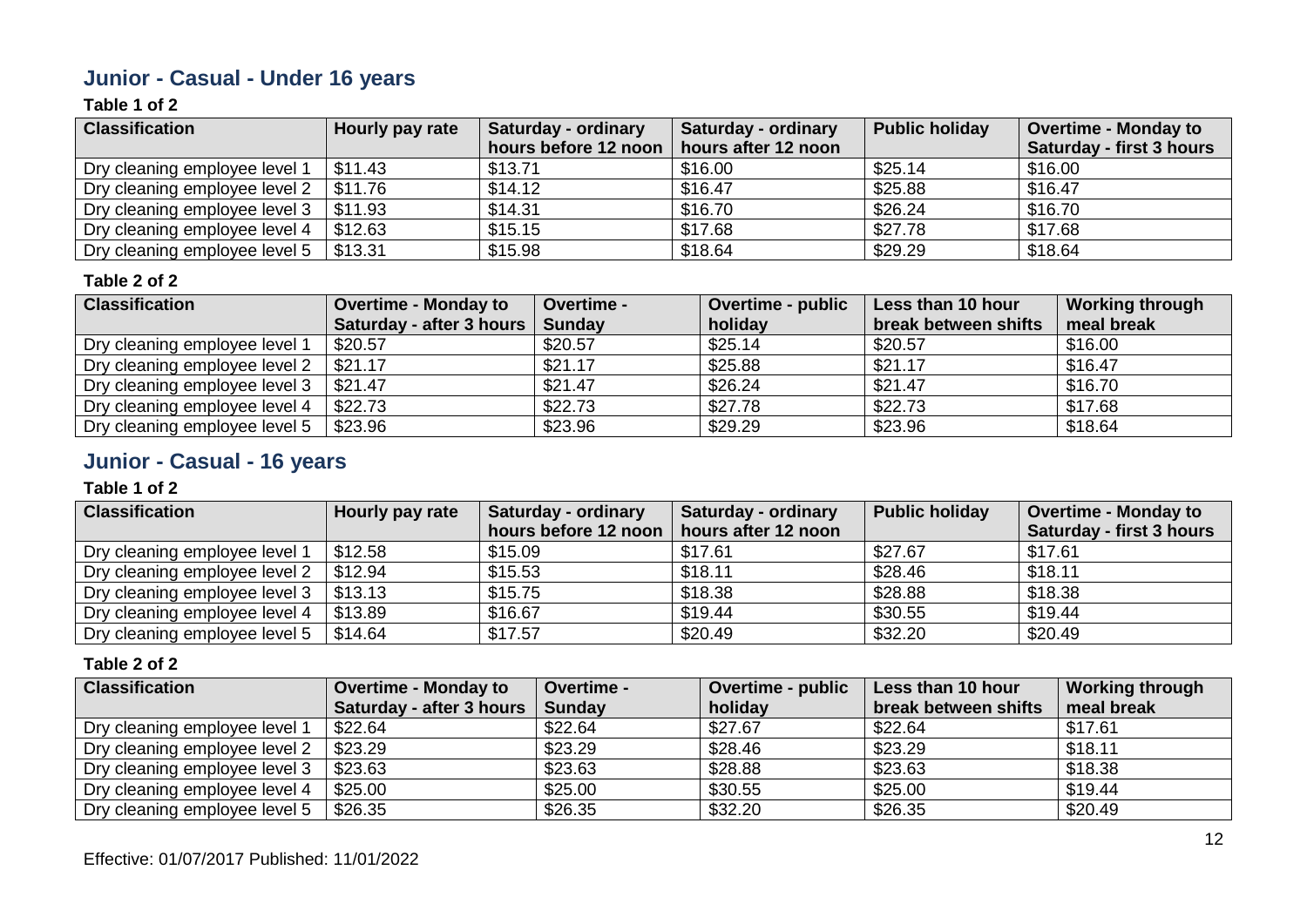# **Junior - Casual - 17 years**

### **Table 1 of 2**

| <b>Classification</b>         | Hourly pay rate | Saturday - ordinary  | <b>Saturday - ordinary</b> | <b>Public holiday</b> | <b>Overtime - Monday to</b> |
|-------------------------------|-----------------|----------------------|----------------------------|-----------------------|-----------------------------|
|                               |                 | hours before 12 noon | hours after 12 noon        |                       | Saturday - first 3 hours    |
| Dry cleaning employee level 1 | \$14.86         | \$17.84              | \$20.81                    | \$32.70               | \$20.81                     |
| Dry cleaning employee level 2 | \$15.29         | \$18.35              | \$21.40                    | \$33.63               | \$21.40                     |
| Dry cleaning employee level 3 | \$15.50         | \$18.60              | \$21.70                    | \$34.10               | \$21.70                     |
| Dry cleaning employee level 4 | \$16.41         | \$19.70              | \$22.98                    | \$36.11               | \$22.98                     |
| Dry cleaning employee level 5 | \$17.30         | \$20.76              | \$24.22                    | \$38.06               | \$24.22                     |

| <b>Classification</b>         | <b>Overtime - Monday to</b>       | <b>Overtime -</b> | <b>Overtime - public</b> | Less than 10 hour    | <b>Working through</b> |
|-------------------------------|-----------------------------------|-------------------|--------------------------|----------------------|------------------------|
|                               | Saturday - after 3 hours   Sunday |                   | holiday                  | break between shifts | meal break             |
| Dry cleaning employee level 1 | \$26.75                           | \$26.75           | \$32.70                  | \$26.75              | \$20.81                |
| Dry cleaning employee level 2 | \$27.52                           | \$27.52           | \$33.63                  | \$27.52              | \$21.40                |
| Dry cleaning employee level 3 | \$27.90                           | \$27.90           | \$34.10                  | \$27.90              | \$21.70                |
| Dry cleaning employee level 4 | \$29.54                           | \$29.54           | \$36.11                  | \$29.54              | \$22.98                |
| Dry cleaning employee level 5 | \$31.14                           | \$31.14           | \$38.06                  | \$31.14              | \$24.22                |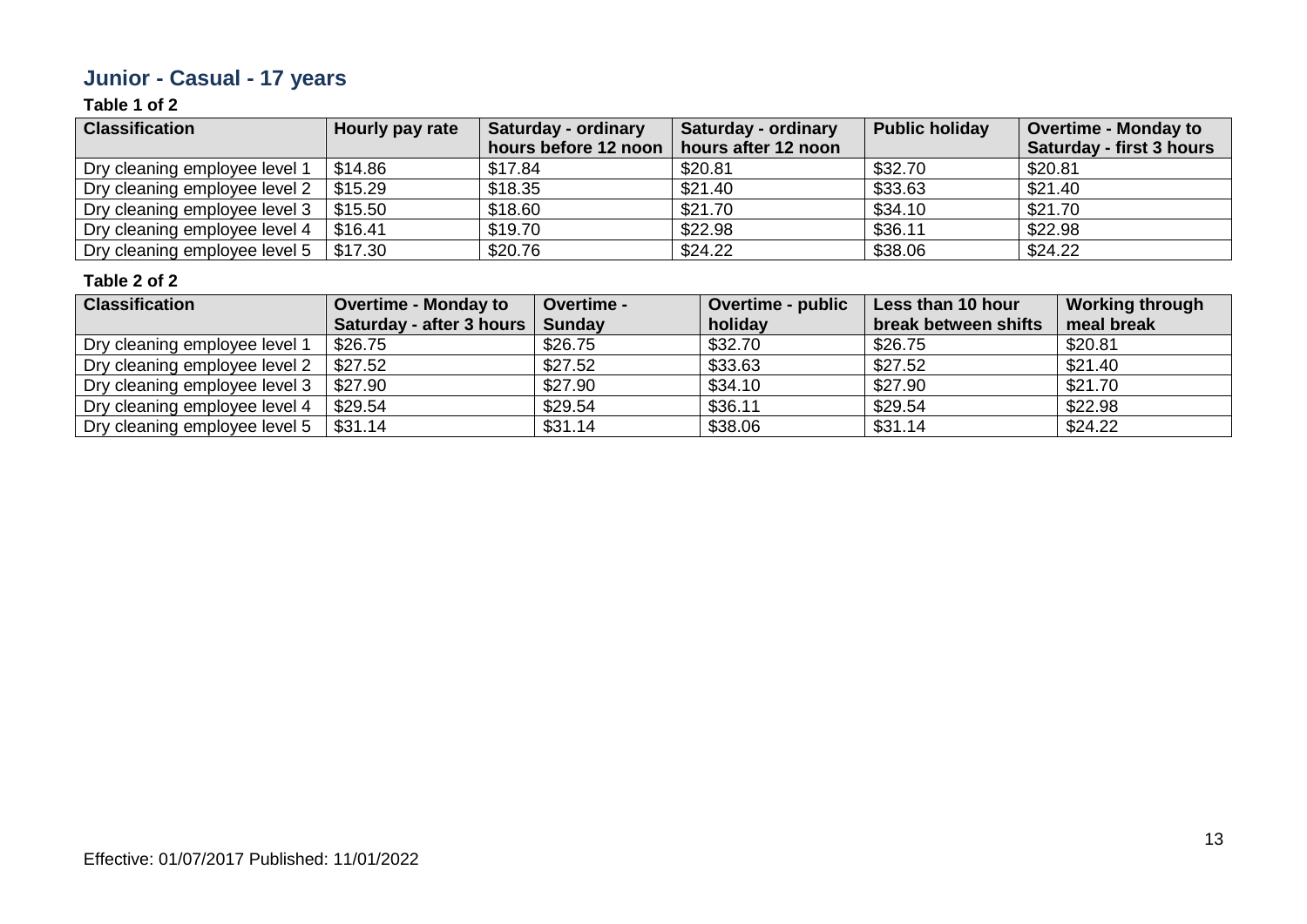# **Junior - Casual - 18 years**

### **Table 1 of 3**

| <b>Classification</b>         | Hourly pay rate | Saturday -<br>ordinary hours<br>before 12 noon | Saturday -<br>ordinary hours<br>after 12 noon | <b>Public holiday</b> | Overtime -<br><b>Monday to</b><br><b>Saturday - first</b><br>3 hours | Overtime -<br><b>Monday to</b><br>Saturday - after<br>3 hours |
|-------------------------------|-----------------|------------------------------------------------|-----------------------------------------------|-----------------------|----------------------------------------------------------------------|---------------------------------------------------------------|
| Dry cleaning employee level 1 | \$17.15         | \$20.58                                        | \$24.01                                       | \$37.73               | \$24.01                                                              | \$30.87                                                       |
| Dry cleaning employee level 2 | \$17.64         | \$21.17                                        | \$24.69                                       | \$38.80               | \$24.69                                                              | \$31.75                                                       |
| Dry cleaning employee level 3 | \$17.89         | \$21.47                                        | \$25.04                                       | \$39.35               | \$25.04                                                              | \$32.20                                                       |
| Dry cleaning employee level 4 | \$18.94         | \$22.73                                        | \$26.51                                       | \$41.66               | \$26.51                                                              | \$34.09                                                       |
| Dry cleaning employee level 5 | \$19.96         | \$23.96                                        | \$27.95                                       | \$43.92               | \$27.95                                                              | \$35.93                                                       |

#### **Table 2 of 3**

| <b>Classification</b>         | <b>Overtime - Sunday</b> | Overtime - public<br>holiday | Less than 10 hour<br>break between<br>shifts | <b>Working through</b><br>meal break | <b>Morning shift -</b><br><b>Monday to Friday</b> |
|-------------------------------|--------------------------|------------------------------|----------------------------------------------|--------------------------------------|---------------------------------------------------|
| Dry cleaning employee level 1 | \$30.87                  | \$37.73                      | \$30.87                                      | \$24.01                              | \$19.21                                           |
| Dry cleaning employee level 2 | \$31.75                  | \$38.80                      | \$31.75                                      | \$24.69                              | \$19.75                                           |
| Dry cleaning employee level 3 | \$32.20                  | \$39.35                      | \$32.20                                      | \$25.04                              | \$20.03                                           |
| Dry cleaning employee level 4 | \$34.09                  | \$41.66                      | \$34.09                                      | \$26.51                              | \$21.21                                           |
| Dry cleaning employee level 5 | \$35.93                  | \$43.92                      | \$35.93                                      | \$27.95                              | \$22.36                                           |

| <b>Classification</b>         | Afternoon shift -<br><b>Monday to Friday</b> | Night shift -<br><b>Monday to Friday</b> | <b>Permanent night</b><br>shift - Monday to<br>Friday | Shiftwork - less than<br>3 successive shifts -<br><b>Monday to Friday -</b><br>first 3 hours | <b>Shiftwork - less than</b><br>3 successive shifts -<br>Monday to Friday -<br>after 3 hours |
|-------------------------------|----------------------------------------------|------------------------------------------|-------------------------------------------------------|----------------------------------------------------------------------------------------------|----------------------------------------------------------------------------------------------|
| Dry cleaning employee level 1 | \$19.21                                      | \$19.21                                  | \$21.27                                               | \$24.01                                                                                      | \$30.87                                                                                      |
| Dry cleaning employee level 2 | \$19.75                                      | \$19.75                                  | \$21.87                                               | \$24.69                                                                                      | \$31.75                                                                                      |
| Dry cleaning employee level 3 | \$20.03                                      | \$20.03                                  | \$22.18                                               | \$25.04                                                                                      | \$32.20                                                                                      |
| Dry cleaning employee level 4 | \$21.21                                      | \$21.21                                  | \$23.48                                               | \$26.51                                                                                      | \$34.09                                                                                      |
| Dry cleaning employee level 5 | \$22.36                                      | \$22.36                                  | \$24.75                                               | \$27.95                                                                                      | \$35.93                                                                                      |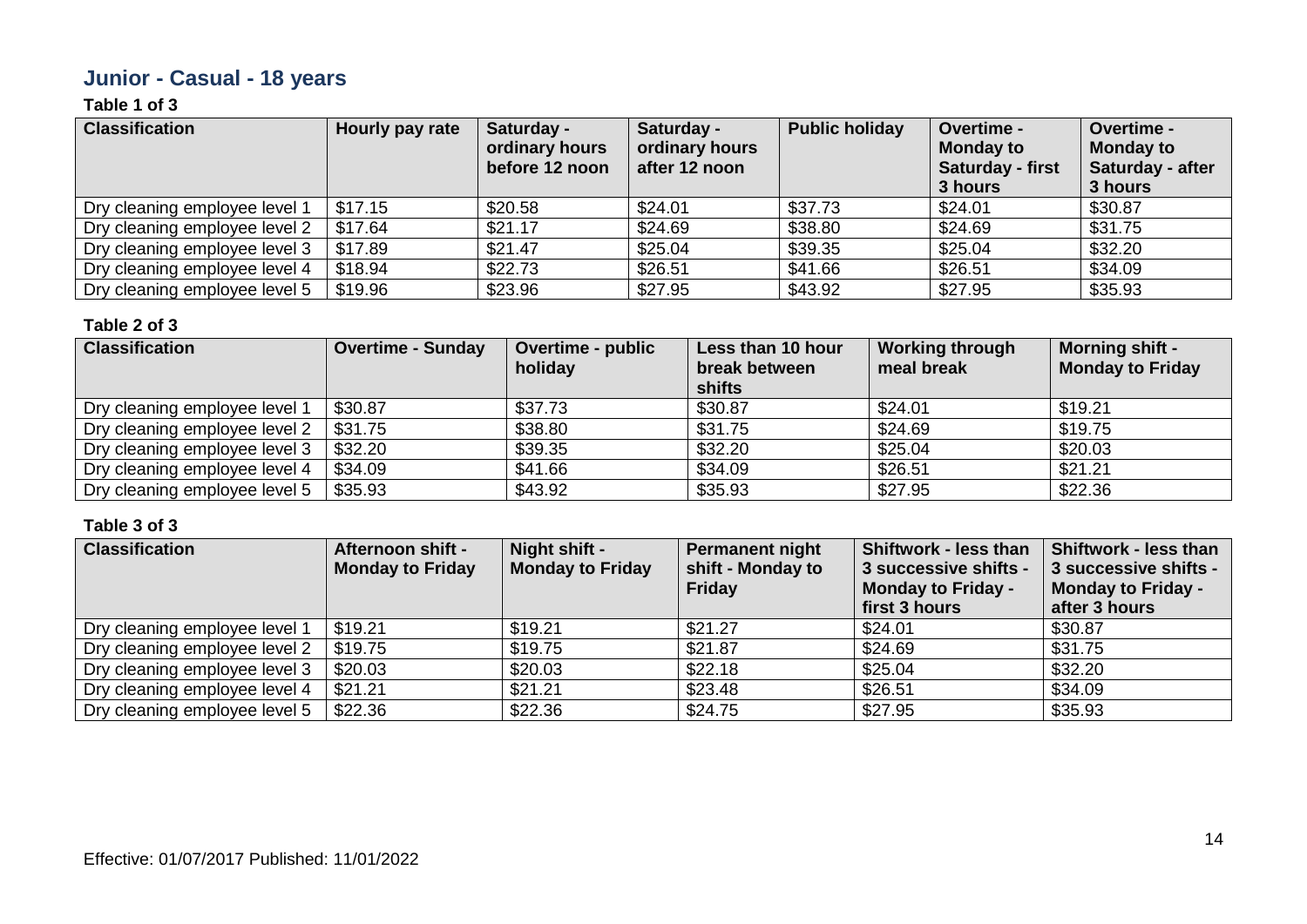# **Junior - Casual - 19 years**

### **Table 1 of 3**

| <b>Classification</b>         | Hourly pay rate | Saturday -<br>ordinary hours<br>before 12 noon | Saturday -<br>ordinary hours<br>after 12 noon | <b>Public holiday</b> | Overtime -<br><b>Monday to</b><br><b>Saturday - first</b><br>3 hours | Overtime -<br><b>Monday to</b><br>Saturday - after<br>3 hours |
|-------------------------------|-----------------|------------------------------------------------|-----------------------------------------------|-----------------------|----------------------------------------------------------------------|---------------------------------------------------------------|
| Dry cleaning employee level 1 | \$19.43         | \$23.31                                        | \$27.20                                       | \$42.74               | \$27.20                                                              | \$34.97                                                       |
| Dry cleaning employee level 2 | \$19.99         | \$23.99                                        | \$27.98                                       | \$43.97               | \$27.98                                                              | \$35.98                                                       |
| Dry cleaning employee level 3 | \$20.28         | \$24.33                                        | \$28.39                                       | \$44.61               | \$28.39                                                              | \$36.50                                                       |
| Dry cleaning employee level 4 | \$21.46         | \$25.76                                        | \$30.05                                       | \$47.22               | \$30.05                                                              | \$38.63                                                       |
| Dry cleaning employee level 5 | \$22.63         | \$27.15                                        | \$31.68                                       | \$49.78               | \$31.68                                                              | \$40.73                                                       |

#### **Table 2 of 3**

| <b>Classification</b>         | <b>Overtime - Sunday</b> | <b>Overtime - public</b><br>holiday | Less than 10 hour<br>break between<br>shifts | <b>Working through</b><br>meal break | <b>Morning shift -</b><br><b>Monday to Friday</b> |
|-------------------------------|--------------------------|-------------------------------------|----------------------------------------------|--------------------------------------|---------------------------------------------------|
| Dry cleaning employee level 1 | \$34.97                  | \$42.74                             | \$34.97                                      | \$27.20                              | \$21.76                                           |
| Dry cleaning employee level 2 | \$35.98                  | \$43.97                             | \$35.98                                      | \$27.98                              | \$22.39                                           |
| Dry cleaning employee level 3 | \$36.50                  | \$44.61                             | \$36.50                                      | \$28.39                              | \$22.71                                           |
| Dry cleaning employee level 4 | \$38.63                  | \$47.22                             | \$38.63                                      | \$30.05                              | \$24.04                                           |
| Dry cleaning employee level 5 | \$40.73                  | \$49.78                             | \$40.73                                      | \$31.68                              | \$25.34                                           |

| <b>Classification</b>         | Afternoon shift -<br><b>Monday to Friday</b> | Night shift -<br><b>Monday to Friday</b> | <b>Permanent night</b><br>shift - Monday to<br>Friday | Shiftwork - less than<br>3 successive shifts -<br><b>Monday to Friday -</b><br>first 3 hours | <b>Shiftwork - less than</b><br>3 successive shifts -<br>Monday to Friday -<br>after 3 hours |
|-------------------------------|----------------------------------------------|------------------------------------------|-------------------------------------------------------|----------------------------------------------------------------------------------------------|----------------------------------------------------------------------------------------------|
| Dry cleaning employee level 1 | \$21.76                                      | \$21.76                                  | \$24.09                                               | \$27.20                                                                                      | \$34.97                                                                                      |
| Dry cleaning employee level 2 | \$22.39                                      | \$22.39                                  | \$24.78                                               | \$27.98                                                                                      | \$35.98                                                                                      |
| Dry cleaning employee level 3 | \$22.71                                      | \$22.71                                  | \$25.14                                               | \$28.39                                                                                      | \$36.50                                                                                      |
| Dry cleaning employee level 4 | \$24.04                                      | \$24.04                                  | \$26.61                                               | \$30.05                                                                                      | \$38.63                                                                                      |
| Dry cleaning employee level 5 | \$25.34                                      | \$25.34                                  | \$28.06                                               | \$31.68                                                                                      | \$40.73                                                                                      |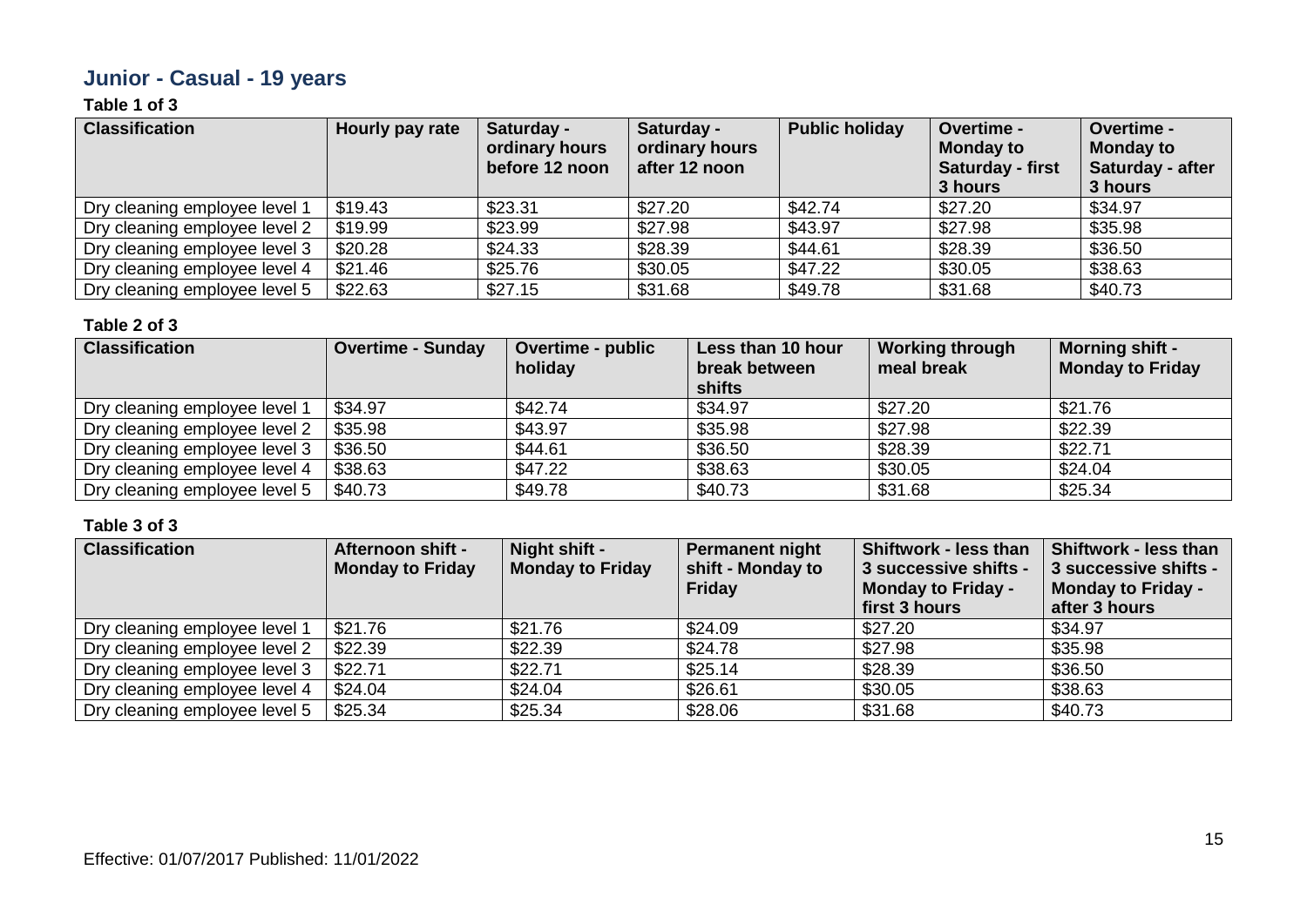# **Junior - Casual - 20 years**

### **Table 1 of 3**

| <b>Classification</b>         | Hourly pay rate | Saturday -<br>ordinary hours<br>before 12 noon | Saturday -<br>ordinary hours<br>after 12 noon | <b>Public holiday</b> | Overtime -<br><b>Monday to</b><br>Saturday - first<br>3 hours | Overtime -<br><b>Monday to</b><br>Saturday - after<br>3 hours |
|-------------------------------|-----------------|------------------------------------------------|-----------------------------------------------|-----------------------|---------------------------------------------------------------|---------------------------------------------------------------|
| Dry cleaning employee level 1 | \$21.26         | \$25.52                                        | \$29.77                                       | \$46.78               | \$29.77                                                       | \$38.27                                                       |
| Dry cleaning employee level 2 | \$21.88         | \$26.25                                        | \$30.63                                       | \$48.13               | \$30.63                                                       | \$39.38                                                       |
| Dry cleaning employee level 3 | \$22.19         | \$26.63                                        | \$31.06                                       | \$48.81               | \$31.06                                                       | \$39.94                                                       |
| Dry cleaning employee level 4 | \$23.49         | \$28.19                                        | \$32.88                                       | \$51.67               | \$32.88                                                       | \$42.28                                                       |
| Dry cleaning employee level 5 | \$24.75         | \$29.70                                        | \$34.65                                       | \$54.45               | \$34.65                                                       | \$44.55                                                       |

#### **Table 2 of 3**

| <b>Classification</b>         | <b>Overtime - Sunday</b> | Overtime - public<br>holiday | Less than 10 hour<br>break between<br><b>shifts</b> | <b>Working through</b><br>meal break | <b>Morning shift -</b><br><b>Monday to Friday</b> |
|-------------------------------|--------------------------|------------------------------|-----------------------------------------------------|--------------------------------------|---------------------------------------------------|
| Dry cleaning employee level 1 | \$38.27                  | \$46.78                      | \$38.27                                             | \$29.77                              | \$23.81                                           |
| Dry cleaning employee level 2 | \$39.38                  | \$48.13                      | \$39.38                                             | \$30.63                              | \$24.50                                           |
| Dry cleaning employee level 3 | \$39.94                  | \$48.81                      | \$39.94                                             | \$31.06                              | \$24.85                                           |
| Dry cleaning employee level 4 | \$42.28                  | \$51.67                      | \$42.28                                             | \$32.88                              | \$26.31                                           |
| Dry cleaning employee level 5 | \$44.55                  | \$54.45                      | \$44.55                                             | \$34.65                              | \$27.72                                           |

| <b>Classification</b>         | <b>Afternoon shift -</b><br><b>Monday to Friday</b> | Night shift -<br><b>Monday to Friday</b> | <b>Permanent night</b><br>shift - Monday to<br>Friday | <b>Shiftwork - less than</b><br>3 successive shifts -<br><b>Monday to Friday -</b><br>first 3 hours | Shiftwork - less than<br>3 successive shifts -<br><b>Monday to Friday -</b><br>after 3 hours |
|-------------------------------|-----------------------------------------------------|------------------------------------------|-------------------------------------------------------|-----------------------------------------------------------------------------------------------------|----------------------------------------------------------------------------------------------|
| Dry cleaning employee level 1 | \$23.81                                             | \$23.81                                  | \$26.37                                               | \$29.77                                                                                             | \$38.27                                                                                      |
| Dry cleaning employee level 2 | \$24.50                                             | \$24.50                                  | \$27.13                                               | \$30.63                                                                                             | \$39.38                                                                                      |
| Dry cleaning employee level 3 | \$24.85                                             | \$24.85                                  | \$27.51                                               | \$31.06                                                                                             | \$39.94                                                                                      |
| Dry cleaning employee level 4 | \$26.31                                             | \$26.31                                  | \$29.12                                               | \$32.88                                                                                             | \$42.28                                                                                      |
| Dry cleaning employee level 5 | \$27.72                                             | \$27.72                                  | \$30.69                                               | \$34.65                                                                                             | \$44.55                                                                                      |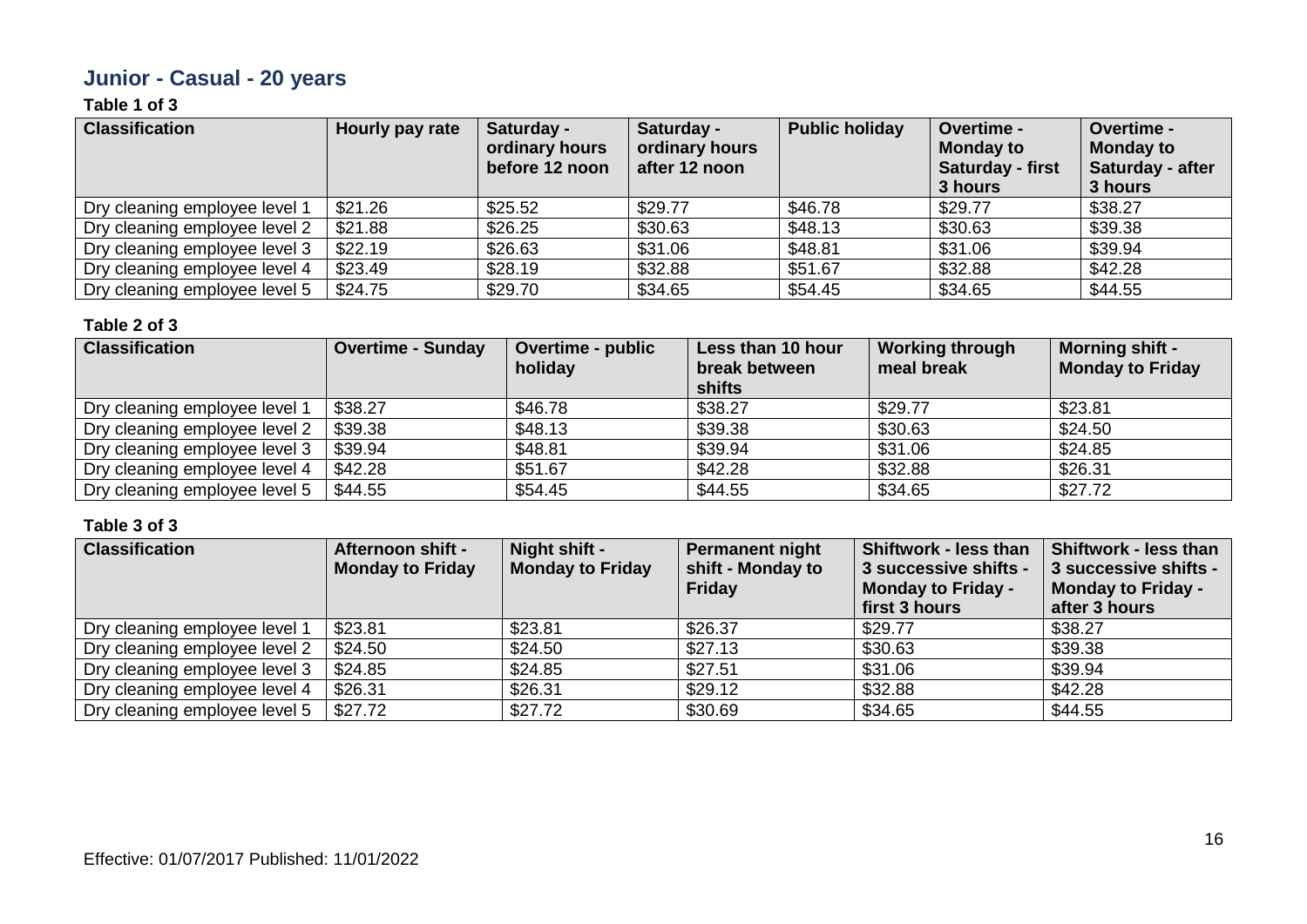# **Junior - Laundry**

# **Full-time & part-time - 17 years and under**

### **Table 1 of 2**

| <b>Classification</b>    | Weekly pay rate | Hourly pay rate | <b>Public holiday</b> | <b>Overtime - Monday to</b><br>Saturday - first 3 hours | <b>Overtime - Monday to</b><br>Saturday - after 3 hours |
|--------------------------|-----------------|-----------------|-----------------------|---------------------------------------------------------|---------------------------------------------------------|
| Laundry employee level 1 | \$422.76        | \$11.13         | \$27.83               | \$16.70                                                 | \$22.26                                                 |
| Laundry employee level 2 | \$437.94        | \$11.52         | \$28.80               | \$17.28                                                 | \$23.04                                                 |
| Laundry employee level 3 | \$456.36        | \$12.01         | \$30.03               | \$18.02                                                 | \$24.02                                                 |
| Laundry employee level 4 | \$468.54        | \$12.33         | \$30.83               | \$18.50                                                 | \$24.66                                                 |

| <b>Classification</b>    | <b>Overtime - Sunday</b> | Overtime - public holiday | Less than 10 hour break | Working through meal |
|--------------------------|--------------------------|---------------------------|-------------------------|----------------------|
|                          |                          |                           | between shifts          | break                |
| Laundry employee level 1 | \$22.26                  | \$27.83                   | \$22.26                 | \$16.70              |
| Laundry employee level 2 | \$23.04                  | \$28.80                   | \$23.04                 | \$17.28              |
| Laundry employee level 3 | \$24.02                  | \$30.03                   | \$24.02                 | \$18.02              |
| Laundry employee level 4 | \$24.66                  | \$30.83                   | \$24.66                 | \$18.50              |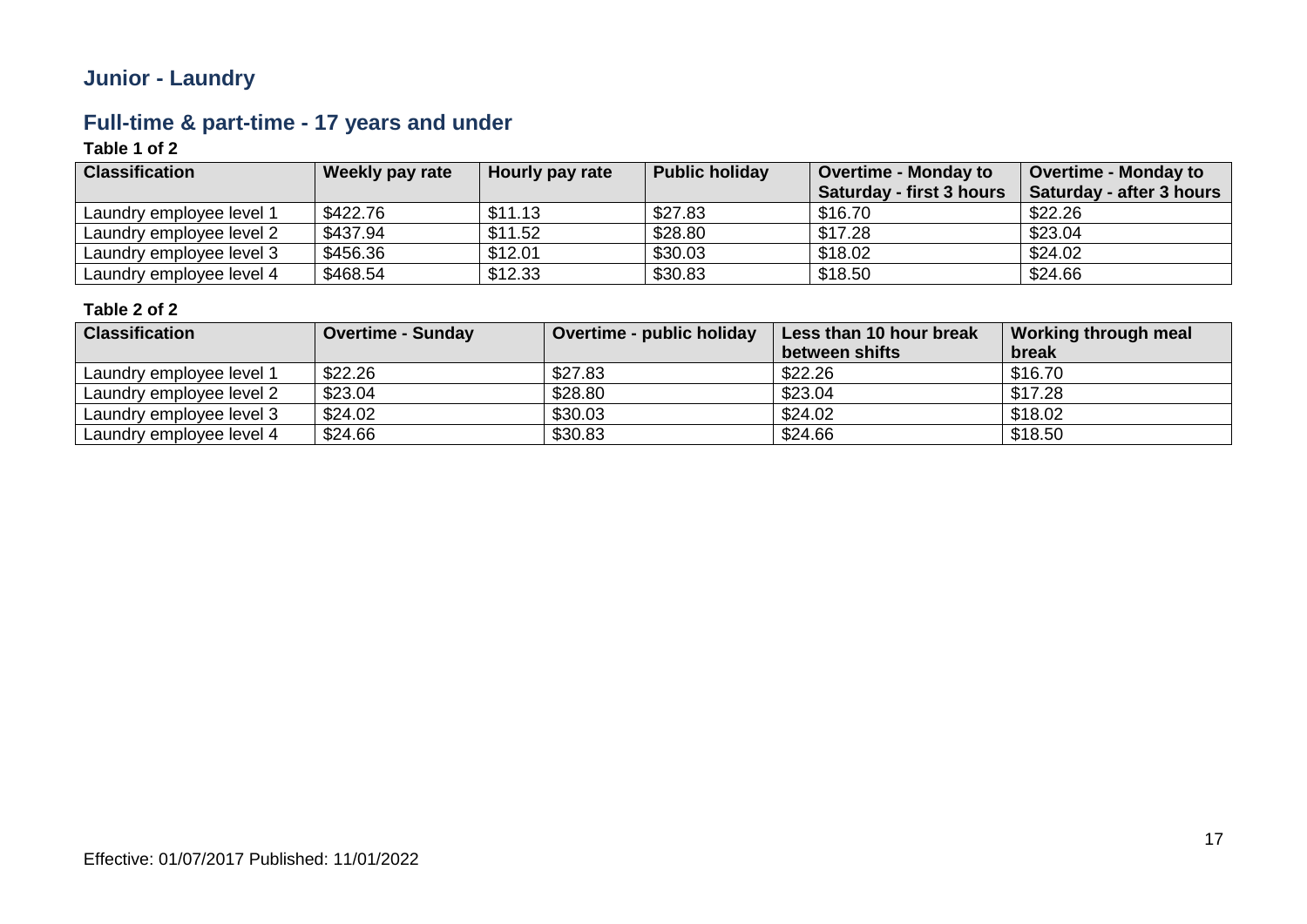# **Junior - Full-time & part-time - 18 years**

### **Table 1 of 3**

| <b>Classification</b>    | <b>Weekly pay</b><br>rate | Hourly pay rate | <b>Public holiday</b> | <b>Overtime -</b><br><b>Monday to</b><br><b>Saturday - first 3</b><br>hours | Overtime -<br><b>Monday to</b><br>Saturday - after<br>3 hours | Overtime -<br><b>Sunday</b> |
|--------------------------|---------------------------|-----------------|-----------------------|-----------------------------------------------------------------------------|---------------------------------------------------------------|-----------------------------|
| Laundry employee level 1 | \$528.45                  | \$13.91         | \$34.78               | \$20.87                                                                     | \$27.82                                                       | \$27.82                     |
| Laundry employee level 2 | \$547.43                  | \$14.41         | \$36.03               | \$21.62                                                                     | \$28.82                                                       | \$28.82                     |
| Laundry employee level 3 | \$570.45                  | \$15.01         | \$37.53               | \$22.52                                                                     | \$30.02                                                       | \$30.02                     |
| Laundry employee level 4 | \$585.68                  | \$15.41         | \$38.53               | \$23.12                                                                     | \$30.82                                                       | \$30.82                     |

#### **Table 2 of 3**

| <b>Classification</b>    | Overtime -     | Less than 10   | <b>Working through</b> | <b>Morning shift -</b> | Afternoon shift - | Night shift -    |
|--------------------------|----------------|----------------|------------------------|------------------------|-------------------|------------------|
|                          | public holiday | hour break     | meal break             | <b>Monday to</b>       | <b>Monday to</b>  | <b>Monday to</b> |
|                          |                | between shifts |                        | <b>Friday</b>          | Friday            | Friday           |
| Laundry employee level 1 | \$34.78        | \$27.82        | \$20.87                | \$16.00                | \$16.00           | \$16.00          |
| Laundry employee level 2 | \$36.03        | \$28.82        | \$21.62                | \$16.57                | \$16.57           | \$16.57          |
| Laundry employee level 3 | \$37.53        | \$30.02        | \$22.52                | \$17.26                | \$17.26           | \$17.26          |
| Laundry employee level 4 | \$38.53        | \$30.82        | \$23.12                | \$17.72                | \$17.72           | \$17.72          |

| <b>Classification</b>    | <b>Permanent night</b><br>shift - Monday to<br><b>Friday</b> | successive shifts (6<br>in six day workshop) -<br><b>Monday to Friday -</b><br>first 3 hours | Shiftwork - less than 5   Shiftwork - less than 5  <br>successive shifts (6 in<br>six day workshop) -<br><b>Monday to Friday -</b><br>after 3 hours | <b>Saturday</b><br>before 12<br>noon -<br>shiftworkers | Saturday after<br>12 noon -<br>shiftworkers | Sunday -<br>shiftwork |
|--------------------------|--------------------------------------------------------------|----------------------------------------------------------------------------------------------|-----------------------------------------------------------------------------------------------------------------------------------------------------|--------------------------------------------------------|---------------------------------------------|-----------------------|
| Laundry employee level 1 | \$18.08                                                      | \$20.87                                                                                      | \$27.82                                                                                                                                             | \$17.39                                                | \$20.87                                     | \$27.82               |
| Laundry employee level 2 | \$18.73                                                      | \$21.62                                                                                      | \$28.82                                                                                                                                             | \$18.01                                                | \$21.62                                     | \$28.82               |
| Laundry employee level 3 | \$19.51                                                      | \$22.52                                                                                      | \$30.02                                                                                                                                             | \$18.76                                                | \$22.52                                     | \$30.02               |
| Laundry employee level 4 | \$20.03                                                      | \$23.12                                                                                      | \$30.82                                                                                                                                             | \$19.26                                                | \$23.12                                     | \$30.82               |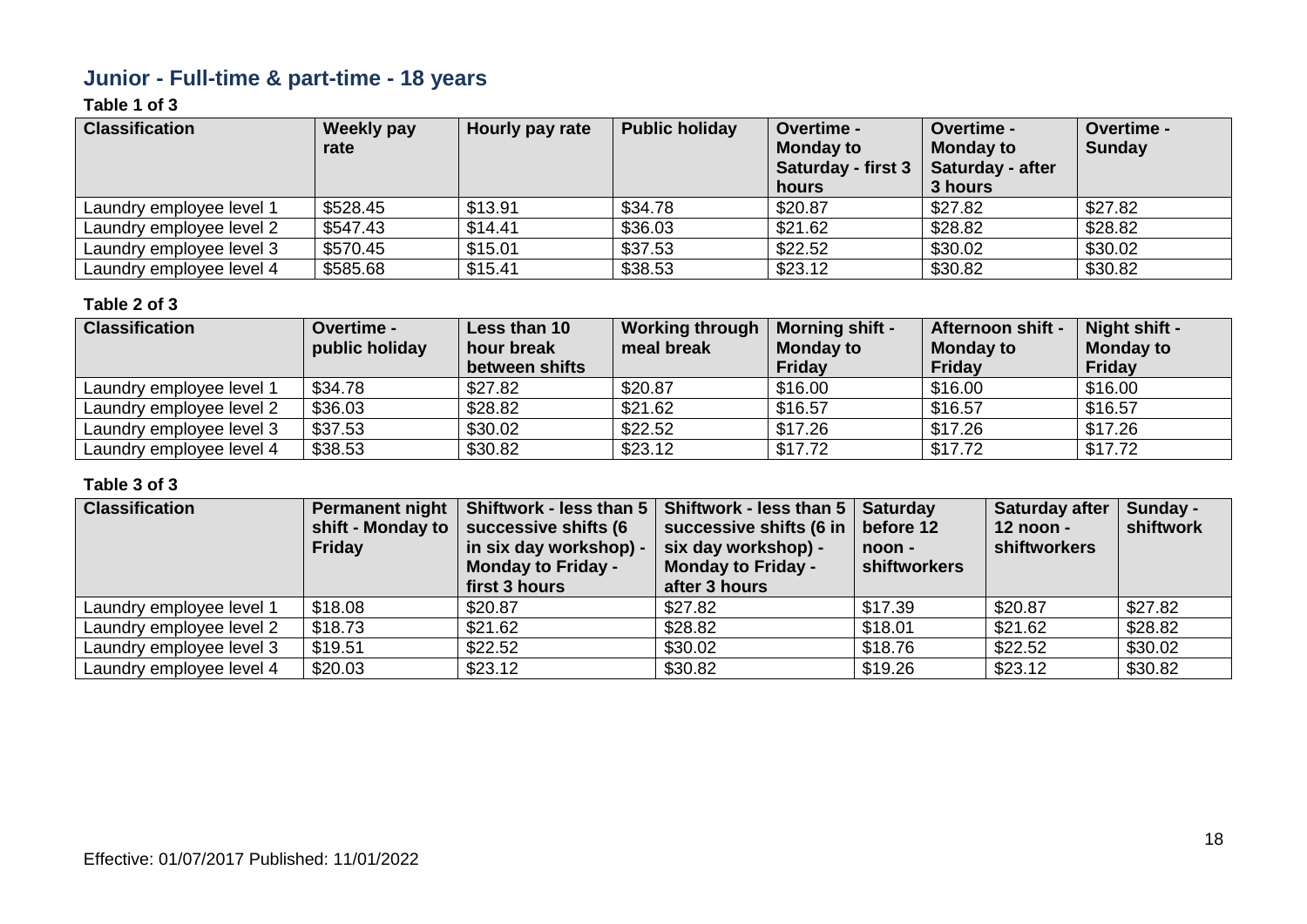# **Junior - Full-time & part-time - 19 years**

### **Table 1 of 3**

| <b>Classification</b>    | <b>Weekly pay rate</b> | Hourly pay rate | <b>Public holiday</b> | <b>Overtime -</b><br><b>Monday to</b><br><b>Saturday - first 3</b><br>hours | Overtime -<br><b>Monday to</b><br>Saturday - after<br>3 hours | Overtime -<br><b>Sunday</b> |
|--------------------------|------------------------|-----------------|-----------------------|-----------------------------------------------------------------------------|---------------------------------------------------------------|-----------------------------|
| Laundry employee level 1 | \$634.14               | \$16.69         | \$41.73               | \$25.04                                                                     | \$33.38                                                       | \$33.38                     |
| Laundry employee level 2 | \$656.91               | \$17.29         | \$43.23               | \$25.94                                                                     | \$34.58                                                       | \$34.58                     |
| Laundry employee level 3 | \$684.54               | \$18.01         | \$45.03               | \$27.02                                                                     | \$36.02                                                       | \$36.02                     |
| Laundry employee level 4 | \$702.81               | \$18.50         | \$46.25               | \$27.75                                                                     | \$37.00                                                       | \$37.00                     |

#### **Table 2 of 3**

| <b>Classification</b>    | Overtime -     | Less than 10   | <b>Working through</b> | <b>Morning shift -</b> | Afternoon shift - | Night shift -    |
|--------------------------|----------------|----------------|------------------------|------------------------|-------------------|------------------|
|                          | public holiday | hour break     | meal break             | <b>Monday to</b>       | <b>Monday to</b>  | <b>Monday to</b> |
|                          |                | between shifts |                        | <b>Friday</b>          | Friday            | Friday           |
| Laundry employee level 1 | \$41.73        | \$33.38        | \$25.04                | \$19.19                | \$19.19           | \$19.19          |
| Laundry employee level 2 | \$43.23        | \$34.58        | \$25.94                | \$19.88                | \$19.88           | \$19.88          |
| Laundry employee level 3 | \$45.03        | \$36.02        | \$27.02                | \$20.71                | \$20.71           | \$20.71          |
| Laundry employee level 4 | \$46.25        | \$37.00        | \$27.75                | \$21.28                | \$21.28           | \$21.28          |

| <b>Classification</b>    | <b>Permanent night</b><br>shift - Monday to<br><b>Friday</b> | Shiftwork - less than<br>5 successive shifts (6<br>in six day workshop) -<br><b>Monday to Friday -</b><br>first 3 hours | Shiftwork - less than<br>5 successive shifts (6<br>in six day workshop) -<br><b>Monday to Friday -</b><br>after 3 hours | <b>Saturday</b><br>before 12<br>noon -<br>shiftworkers | <b>Saturday after</b><br>$12$ noon -<br>shiftworkers | Sunday -<br>shiftwork |
|--------------------------|--------------------------------------------------------------|-------------------------------------------------------------------------------------------------------------------------|-------------------------------------------------------------------------------------------------------------------------|--------------------------------------------------------|------------------------------------------------------|-----------------------|
| Laundry employee level 1 | \$21.70                                                      | \$25.04                                                                                                                 | \$33.38                                                                                                                 | \$20.86                                                | \$25.04                                              | \$33.38               |
| Laundry employee level 2 | \$22.48                                                      | \$25.94                                                                                                                 | \$34.58                                                                                                                 | \$21.61                                                | \$25.94                                              | \$34.58               |
| Laundry employee level 3 | \$23.41                                                      | \$27.02                                                                                                                 | \$36.02                                                                                                                 | \$22.51                                                | \$27.02                                              | \$36.02               |
| Laundry employee level 4 | \$24.05                                                      | \$27.75                                                                                                                 | \$37.00                                                                                                                 | \$23.13                                                | \$27.75                                              | \$37.00               |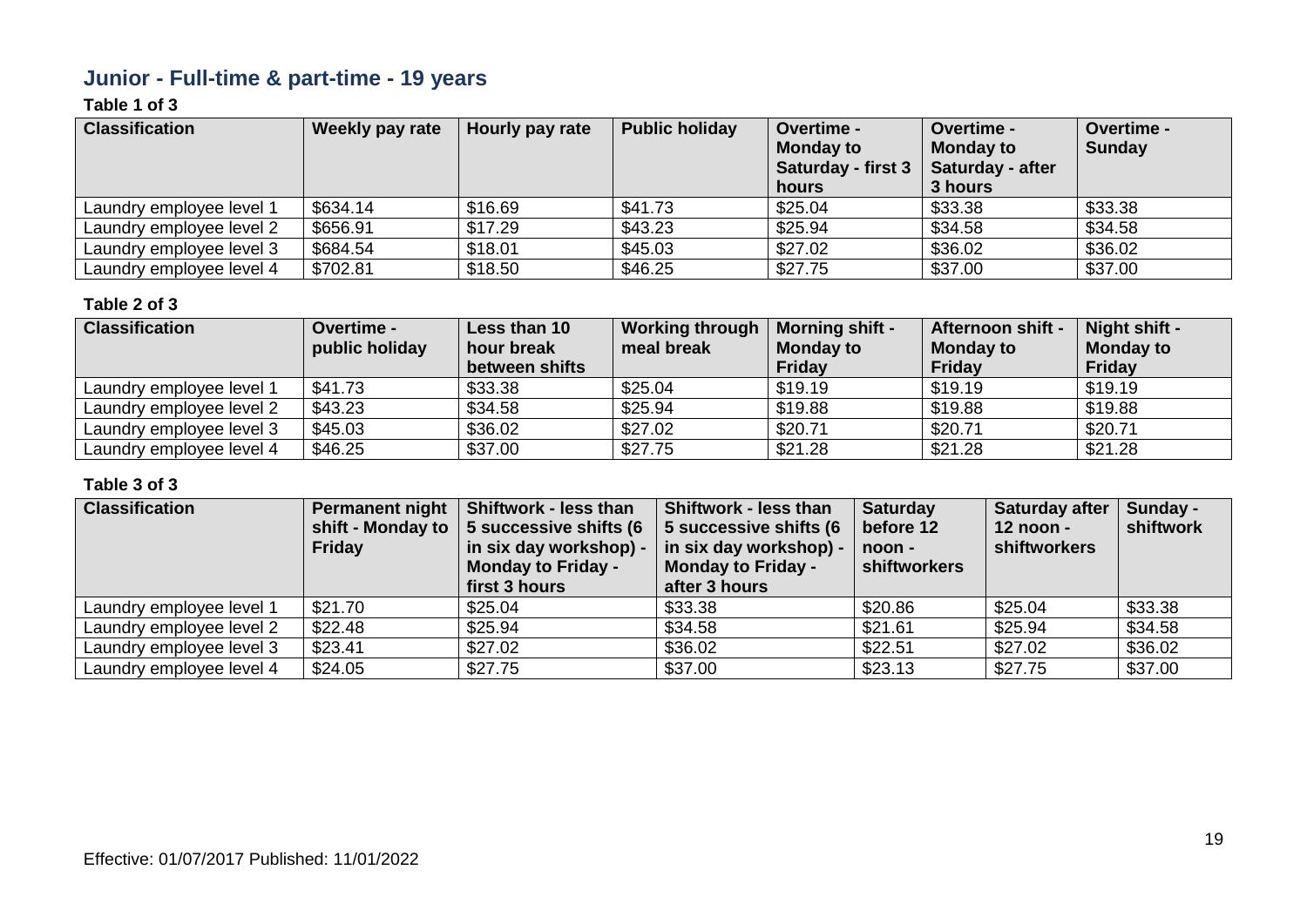# **Junior - Casual - 17 years and under**

### **Table 1 of 2**

| <b>Classification</b>    | Hourly pay rate | <b>Public holiday</b> | <b>Overtime - Monday to</b><br><b>Saturday - first 3 hours</b> | <b>Overtime - Monday to</b><br>Saturday - after 3 hours |
|--------------------------|-----------------|-----------------------|----------------------------------------------------------------|---------------------------------------------------------|
| Laundry employee level 1 | \$13.91         | \$30.61               | \$19.48                                                        | \$25.04                                                 |
| Laundry employee level 2 | \$14.40         | \$31.68               | \$20.16                                                        | \$25.92                                                 |
| Laundry employee level 3 | \$15.01         | \$33.03               | \$21.02                                                        | \$27.02                                                 |
| Laundry employee level 4 | \$15.41         | \$33.91               | \$21.58                                                        | \$27.74                                                 |

| <b>Classification</b>    | <b>Overtime - Sunday</b> | Overtime - public holiday | Less than 10 hour break | Working through meal |
|--------------------------|--------------------------|---------------------------|-------------------------|----------------------|
|                          |                          |                           | between shifts          | break                |
| Laundry employee level 1 | \$25.04                  | \$30.61                   | \$25.04                 | \$19.48              |
| Laundry employee level 2 | \$25.92                  | \$31.68                   | \$25.92                 | \$20.16              |
| Laundry employee level 3 | \$27.02                  | \$33.03                   | \$27.02                 | \$21.02              |
| Laundry employee level 4 | \$27.74                  | \$33.91                   | \$27.74                 | \$21.58              |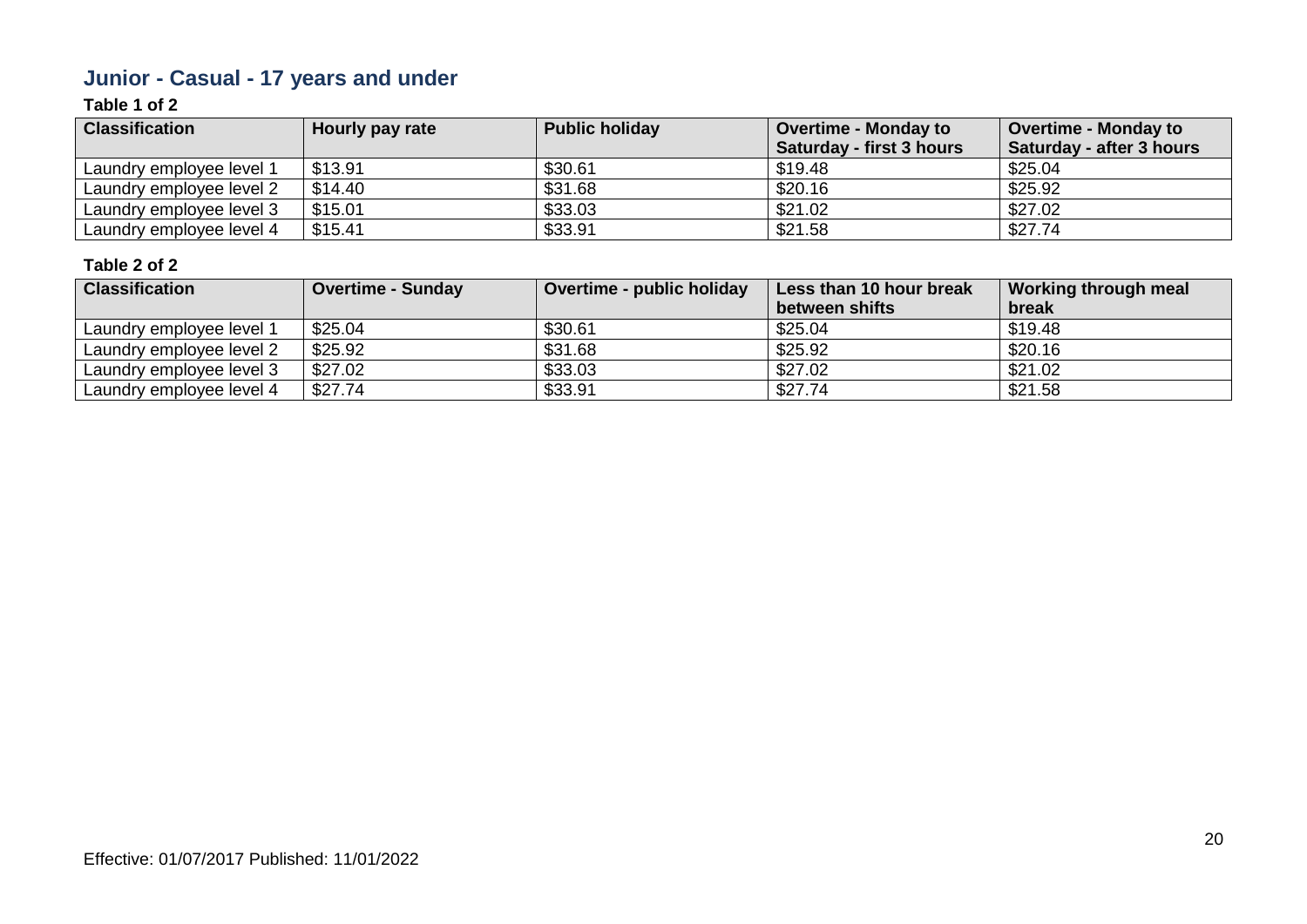# **Junior - Casual - 18 years**

### **Table 1 of 3**

| <b>Classification</b>    | Hourly pay rate | <b>Public holiday</b> | <b>Overtime -</b><br><b>Monday to</b><br><b>Saturday - first</b><br>3 hours | Overtime -<br><b>Monday to</b><br><b>Saturday - after</b><br>3 hours | <b>Overtime -</b><br><b>Sunday</b> | <b>Overtime -</b><br>public holiday |
|--------------------------|-----------------|-----------------------|-----------------------------------------------------------------------------|----------------------------------------------------------------------|------------------------------------|-------------------------------------|
| Laundry employee level 1 | \$17.39         | \$38.25               | \$24.34                                                                     | \$31.30                                                              | \$31.30                            | \$38.25                             |
| Laundry employee level 2 | \$18.01         | \$39.63               | \$25.22                                                                     | \$32.42                                                              | \$32.42                            | \$39.63                             |
| Laundry employee level 3 | \$18.76         | \$41.28               | \$26.27                                                                     | \$33.77                                                              | \$33.77                            | \$41.28                             |
| Laundry employee level 4 | \$19.26         | \$42.38               | \$26.97                                                                     | \$34.67                                                              | \$34.67                            | \$42.38                             |

#### **Table 2 of 3**

| <b>Classification</b>    | Less than 10 hour<br>break between<br>shifts | Working<br>through meal<br>break | <b>Morning shift -</b><br><b>Monday to</b><br><b>Friday</b> | Afternoon shift -<br><b>Monday to</b><br>Friday | Night shift -<br><b>Monday to</b><br>Friday | Permanent<br>night shift -<br><b>Monday to</b><br>Friday |
|--------------------------|----------------------------------------------|----------------------------------|-------------------------------------------------------------|-------------------------------------------------|---------------------------------------------|----------------------------------------------------------|
| Laundry employee level 1 | \$31.30                                      | \$24.34                          | \$19.47                                                     | \$19.47                                         | \$19.47                                     | \$21.56                                                  |
| Laundry employee level 2 | \$32.42                                      | \$25.22                          | \$20.17                                                     | \$20.17                                         | \$20.17                                     | \$22.34                                                  |
| Laundry employee level 3 | \$33.77                                      | \$26.27                          | \$21.01                                                     | \$21.01                                         | \$21.01                                     | \$23.27                                                  |
| Laundry employee level 4 | \$34.67                                      | \$26.97                          | \$21.57                                                     | \$21.57                                         | \$21.57                                     | \$23.89                                                  |

| <b>Classification</b>    | Shiftwork - less than 5<br>successive shifts (6 in<br>six day workshop) -<br><b>Monday to Friday -</b><br>first 3 hours | Shiftwork - less than 5<br>successive shifts (6 in<br>six day workshop) -<br><b>Monday to Friday -</b><br>after 3 hours | <b>Saturday before 12</b><br>noon -<br>shiftworkers | <b>Saturday after 12</b><br>noon -<br>shiftworkers | <b>Sunday - shiftwork</b> |
|--------------------------|-------------------------------------------------------------------------------------------------------------------------|-------------------------------------------------------------------------------------------------------------------------|-----------------------------------------------------|----------------------------------------------------|---------------------------|
| Laundry employee level 1 | \$24.34                                                                                                                 | \$31.30                                                                                                                 | \$20.87                                             | \$24.34                                            | \$31.30                   |
| Laundry employee level 2 | \$25.22                                                                                                                 | \$32.42                                                                                                                 | \$21.62                                             | \$25.22                                            | \$32.42                   |
| Laundry employee level 3 | \$26.27                                                                                                                 | \$33.77                                                                                                                 | \$22.52                                             | \$26.27                                            | \$33.77                   |
| Laundry employee level 4 | \$26.97                                                                                                                 | \$34.67                                                                                                                 | \$23.12                                             | \$26.97                                            | \$34.67                   |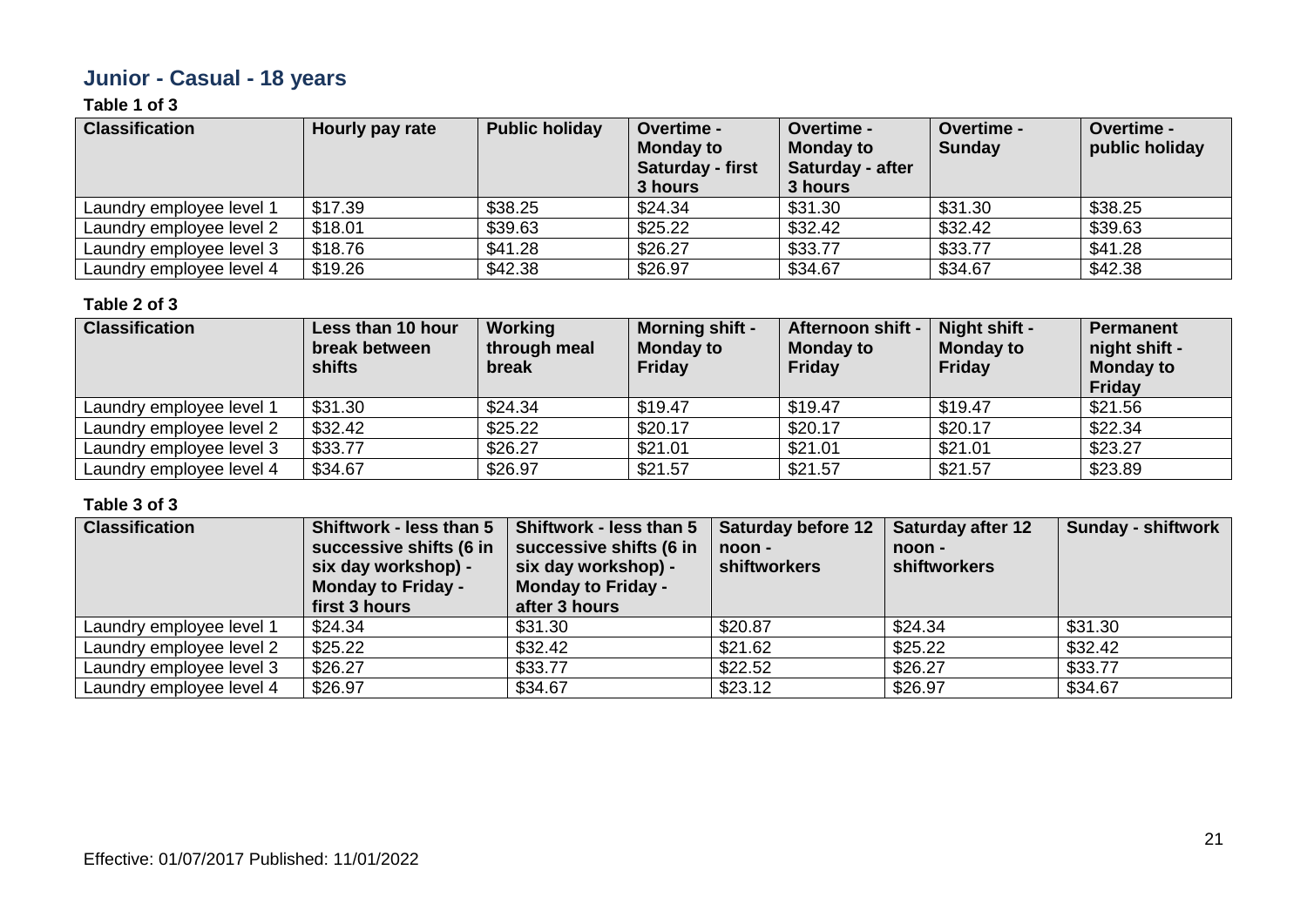# **Junior - Casual - 19 years**

### **Table 1 of 3**

| <b>Classification</b>    | Hourly pay rate | <b>Public holiday</b> | <b>Overtime -</b><br><b>Monday to</b><br><b>Saturday - first 3</b><br>hours | <b>Overtime -</b><br><b>Monday to</b><br>Saturday - after<br>3 hours | <b>Overtime -</b><br><b>Sunday</b> | Overtime -<br>public holiday |
|--------------------------|-----------------|-----------------------|-----------------------------------------------------------------------------|----------------------------------------------------------------------|------------------------------------|------------------------------|
| Laundry employee level 1 | \$20.86         | \$45.90               | \$29.21                                                                     | \$37.55                                                              | \$37.55                            | \$45.90                      |
| Laundry employee level 2 | \$21.61         | \$47.55               | \$30.26                                                                     | \$38.90                                                              | \$38.90                            | \$47.55                      |
| Laundry employee level 3 | \$22.51         | \$49.53               | \$31.52                                                                     | \$40.52                                                              | \$40.52                            | \$49.53                      |
| Laundry employee level 4 | \$23.13         | \$50.88               | \$32.38                                                                     | \$41.63                                                              | \$41.63                            | \$50.88                      |

#### **Table 2 of 3**

| <b>Classification</b>    | Less than 10   | <b>Working through</b> | <b>Morning shift -</b> | Afternoon shift - | Night shift -    | <b>Permanent night</b> |
|--------------------------|----------------|------------------------|------------------------|-------------------|------------------|------------------------|
|                          | hour break     | meal break             | <b>Monday to</b>       | <b>Monday to</b>  | <b>Monday to</b> | shift - Monday to      |
|                          | between shifts |                        | <b>Friday</b>          | <b>Friday</b>     | <b>Friday</b>    | <b>Friday</b>          |
| Laundry employee level 1 | \$37.55        | \$29.21                | \$23.37                | \$23.37           | \$23.37          | \$25.87                |
| Laundry employee level 2 | \$38.90        | \$30.26                | \$24.21                | \$24.21           | \$24.21          | \$26.80                |
| Laundry employee level 3 | \$40.52        | \$31.52                | \$25.21                | \$25.21           | \$25.21          | \$27.92                |
| Laundry employee level 4 | \$41.63        | \$32.38                | \$25.90                | \$25.90           | \$25.90          | \$28.68                |

| <b>Classification</b>    | Shiftwork - less than 5<br>successive shifts (6 in<br>six day workshop) -<br><b>Monday to Friday -</b><br>first 3 hours | Shiftwork - less than 5<br>successive shifts (6 in<br>six day workshop) -<br><b>Monday to Friday -</b><br>after 3 hours | <b>Saturday before 12</b><br>noon -<br>shiftworkers | <b>Saturday after 12</b><br>noon -<br>shiftworkers | <b>Sunday - shiftwork</b> |
|--------------------------|-------------------------------------------------------------------------------------------------------------------------|-------------------------------------------------------------------------------------------------------------------------|-----------------------------------------------------|----------------------------------------------------|---------------------------|
| Laundry employee level 1 | \$29.21                                                                                                                 | \$37.55                                                                                                                 | \$25.04                                             | \$29.21                                            | \$37.55                   |
| Laundry employee level 2 | \$30.26                                                                                                                 | \$38.90                                                                                                                 | \$25.94                                             | \$30.26                                            | \$38.90                   |
| Laundry employee level 3 | \$31.52                                                                                                                 | \$40.52                                                                                                                 | \$27.02                                             | \$31.52                                            | \$40.52                   |
| Laundry employee level 4 | \$32.38                                                                                                                 | \$41.63                                                                                                                 | \$27.75                                             | \$32.38                                            | \$41.63                   |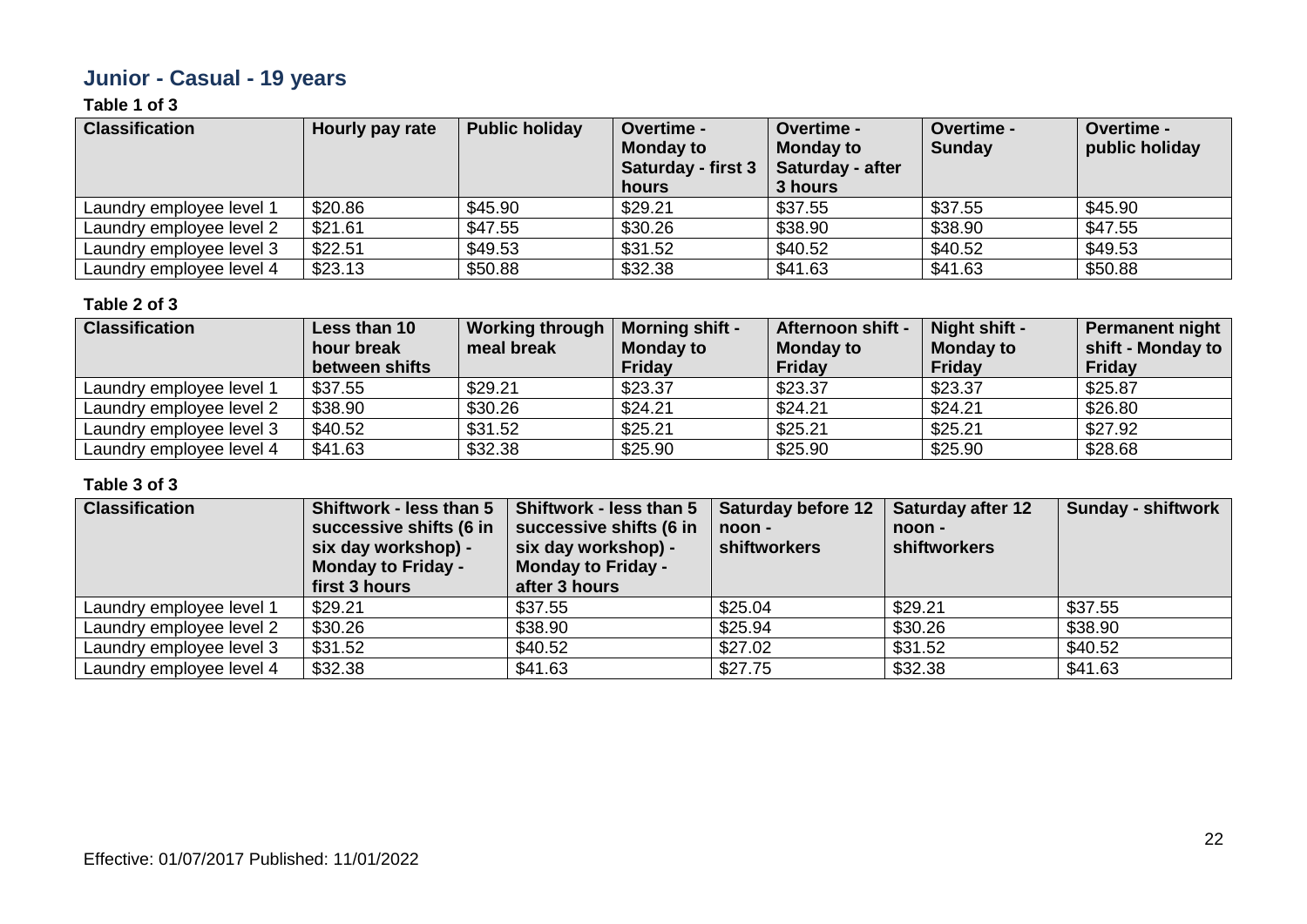# **Apprentice - Dry cleaning - Started before 1 Jan 2014**

Note: Employees under the age of 18 years cannot work shiftwork.

#### **Table 1 of 3**

| <b>Classification</b>      | Weekly pay<br>rate | Hourly pay rate | Saturday -<br>ordinary hours<br>before 12 noon | Saturday -<br>ordinary hours<br>after 12 noon | <b>Public holiday</b> | <b>Overtime - Monday</b><br>to Saturday - first 3<br>hours |
|----------------------------|--------------------|-----------------|------------------------------------------------|-----------------------------------------------|-----------------------|------------------------------------------------------------|
| 1st year - first 6 months  | \$364.10           | \$9.58          | \$11.98                                        | \$14.37                                       | \$23.95               | \$14.37                                                    |
| 1st year - second 6 months | \$404.55           | \$10.65         | \$13.31                                        | \$15.98                                       | \$26.63               | \$15.98                                                    |
| 2nd year                   | \$485.45           | \$12.78         | \$15.98                                        | \$19.17                                       | \$31.95               | \$19.17                                                    |
| 3rd year - first 6 months  | \$606.85           | \$15.97         | \$19.96                                        | \$23.96                                       | \$39.93               | \$23.96                                                    |
| 3rd year - second 6 months | \$728.20           | \$19.16         | \$23.95                                        | \$28.74                                       | \$47.90               | \$28.74                                                    |

#### **Table 2 of 3**

| <b>Classification</b>      | <b>Overtime - Monday</b> | Overtime -    | <b>Overtime -</b> | Less than 10   | Working      | <b>Morning shift -</b> |
|----------------------------|--------------------------|---------------|-------------------|----------------|--------------|------------------------|
|                            | to Saturday - after      | <b>Sunday</b> | public holiday    | hour break     | through meal | <b>Monday to</b>       |
|                            | 3 hours                  |               |                   | between shifts | break        | Friday                 |
| 1st year - first 6 months  | \$19.16                  | \$19.16       | \$23.95           | \$19.16        | \$14.37      | \$11.02                |
| 1st year - second 6 months | \$21.30                  | \$21.30       | \$26.63           | \$21.30        | \$15.98      | \$12.25                |
| 2nd year                   | \$25.56                  | \$25.56       | \$31.95           | \$25.56        | \$19.17      | \$14.70                |
| 3rd year - first 6 months  | \$31.94                  | \$31.94       | \$39.93           | \$31.94        | \$23.96      | \$18.37                |
| 3rd year - second 6 months | \$38.32                  | \$38.32       | \$47.90           | \$38.32        | \$28.74      | \$22.03                |

| <b>Classification</b>      | Afternoon shift -<br><b>Monday to Friday</b> | Night shift -<br><b>Monday to Friday</b> | <b>Permanent night</b><br>shift - Monday to<br>Friday | <b>Shiftwork - less than</b><br>3 successive shifts -<br><b>Monday to Friday -</b><br>first 3 hours | Shiftwork - less than<br>3 successive shifts -<br>Monday to Friday -<br>after 3 hours |
|----------------------------|----------------------------------------------|------------------------------------------|-------------------------------------------------------|-----------------------------------------------------------------------------------------------------|---------------------------------------------------------------------------------------|
| 1st year - first 6 months  | \$11.02                                      | \$11.02                                  | \$12.45                                               | \$14.37                                                                                             | \$19.16                                                                               |
| 1st year - second 6 months | \$12.25                                      | \$12.25                                  | \$13.85                                               | \$15.98                                                                                             | \$21.30                                                                               |
| 2nd year                   | \$14.70                                      | \$14.70                                  | \$16.61                                               | \$19.17                                                                                             | \$25.56                                                                               |
| 3rd year - first 6 months  | \$18.37                                      | \$18.37                                  | \$20.76                                               | \$23.96                                                                                             | \$31.94                                                                               |
| 3rd year - second 6 months | \$22.03                                      | \$22.03                                  | \$24.91                                               | \$28.74                                                                                             | \$38.32                                                                               |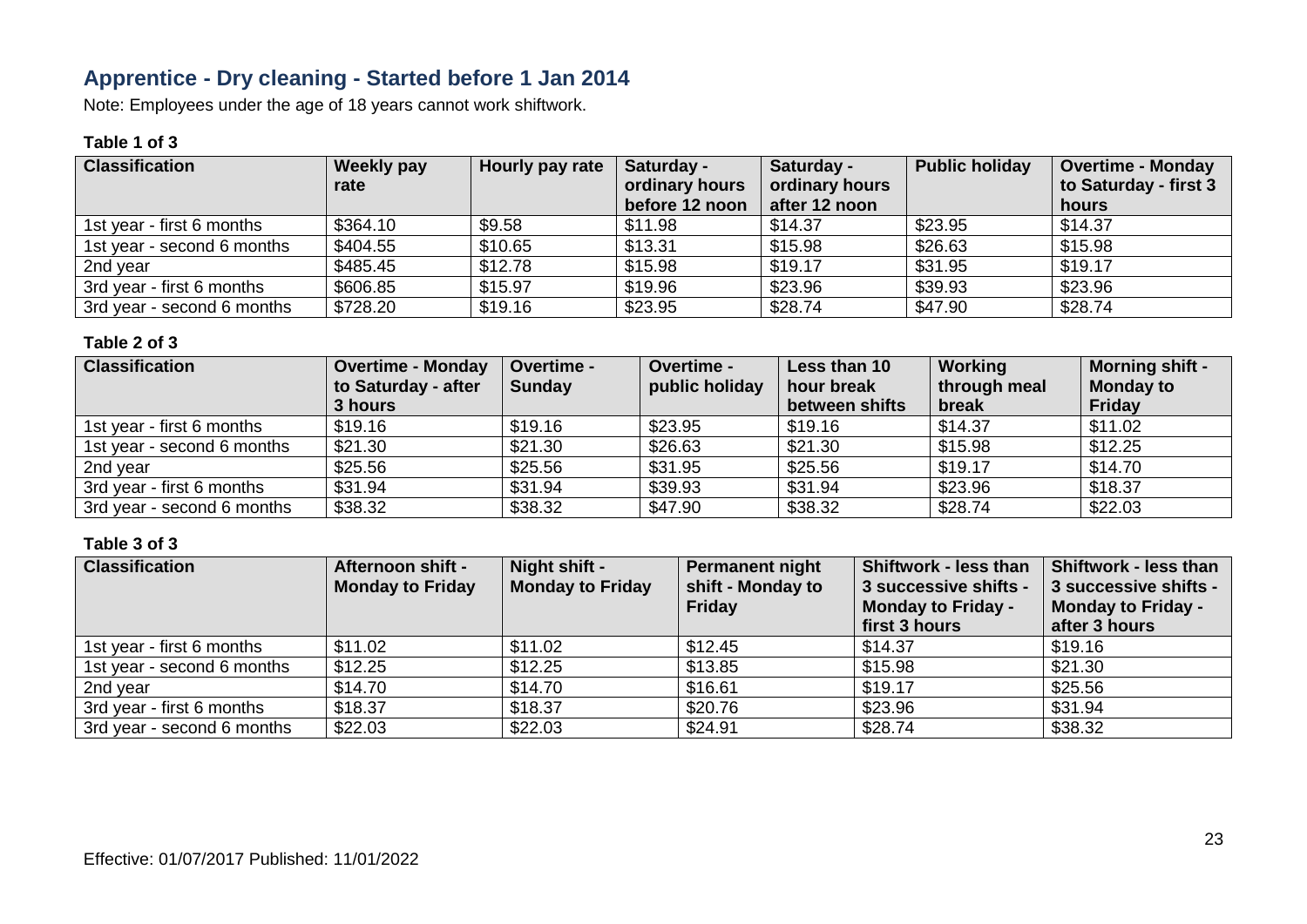### **Apprentice - Dry cleaning - Started after 1 Jan 2014 - Did not complete year 12**

Note: Employees under the age of 18 years cannot work shiftwork.

#### **Table 1 of 3**

| <b>Classification</b>      | <b>Weekly pay</b><br>rate | Hourly pay rate | Saturday -<br>ordinary hours<br>before 12 noon | Saturday -<br>ordinary hours<br>after 12 noon | <b>Public holiday</b> | <b>Overtime - Monday</b><br>to Saturday - first 3<br>hours |
|----------------------------|---------------------------|-----------------|------------------------------------------------|-----------------------------------------------|-----------------------|------------------------------------------------------------|
| 1st vear                   | \$404.55                  | \$10.65         | \$13.31                                        | \$15.98                                       | \$26.63               | \$15.98                                                    |
| 2nd year                   | \$485.45                  | \$12.78         | \$15.98                                        | \$19.17                                       | \$31.95               | \$19.17                                                    |
| 3rd year - first 6 months  | \$606.85                  | \$15.97         | \$19.96                                        | \$23.96                                       | \$39.93               | \$23.96                                                    |
| 3rd year - second 6 months | \$728.20                  | \$19.16         | \$23.95                                        | \$28.74                                       | \$47.90               | \$28.74                                                    |

#### **Table 2 of 3**

| <b>Classification</b>      | <b>Overtime - Monday</b><br>to Saturday - after | <b>Overtime -</b><br><b>Sunday</b> | <b>Overtime -</b><br>public holiday | Less than 10<br>hour break | <b>Working</b><br>through meal | <b>Morning shift -</b><br><b>Monday to</b> |
|----------------------------|-------------------------------------------------|------------------------------------|-------------------------------------|----------------------------|--------------------------------|--------------------------------------------|
|                            | 3 hours                                         |                                    |                                     | between shifts             | break                          | Friday                                     |
| 1st year                   | \$21.30                                         | \$21.30                            | \$26.63                             | \$21.30                    | \$15.98                        | \$12.25                                    |
| 2nd year                   | \$25.56                                         | \$25.56                            | \$31.95                             | \$25.56                    | \$19.17                        | \$14.70                                    |
| 3rd year - first 6 months  | \$31.94                                         | \$31.94                            | \$39.93                             | \$31.94                    | \$23.96                        | \$18.37                                    |
| 3rd year - second 6 months | \$38.32                                         | \$38.32                            | \$47.90                             | \$38.32                    | \$28.74                        | \$22.03                                    |

| <b>Classification</b>      | Afternoon shift -<br><b>Monday to Friday</b> | Night shift -<br><b>Monday to Friday</b> | <b>Permanent night</b><br>shift - Monday to<br>Friday | <b>Shiftwork - less than</b><br>3 successive shifts -<br><b>Monday to Friday -</b><br>first 3 hours | Shiftwork - less than<br>3 successive shifts -<br><b>Monday to Friday -</b><br>after 3 hours |
|----------------------------|----------------------------------------------|------------------------------------------|-------------------------------------------------------|-----------------------------------------------------------------------------------------------------|----------------------------------------------------------------------------------------------|
| 1st year                   | \$12.25                                      | \$12.25                                  | \$13.85                                               | \$15.98                                                                                             | \$21.30                                                                                      |
| 2nd year                   | \$14.70                                      | \$14.70                                  | \$16.61                                               | \$19.17                                                                                             | \$25.56                                                                                      |
| 3rd year - first 6 months  | \$18.37                                      | \$18.37                                  | \$20.76                                               | \$23.96                                                                                             | \$31.94                                                                                      |
| 3rd year - second 6 months | \$22.03                                      | \$22.03                                  | \$24.91                                               | \$28.74                                                                                             | \$38.32                                                                                      |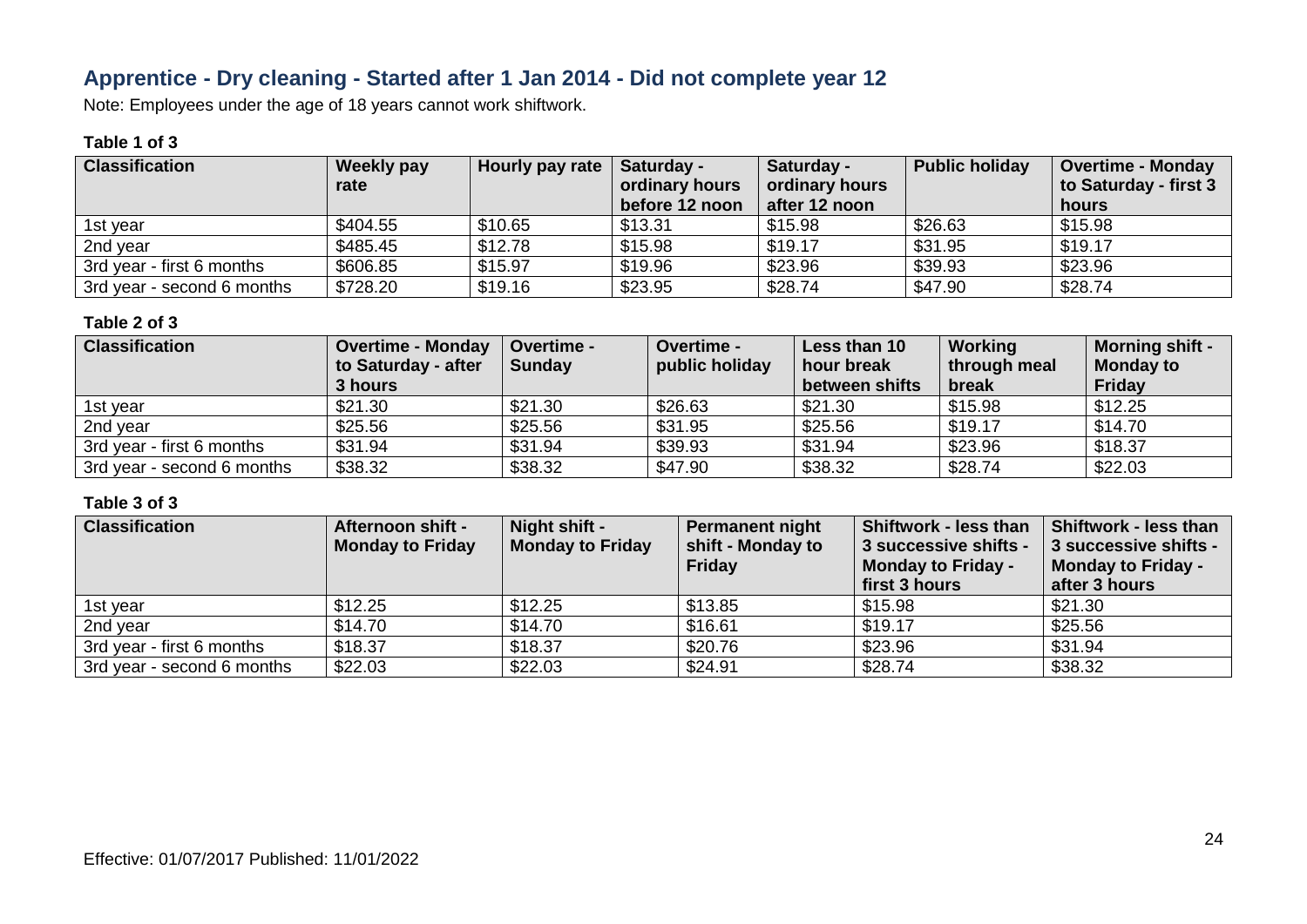# **Apprentice - Dry cleaning - Started after 1 Jan 2014 - Completed year 12**

Note: Employees under the age of 18 years cannot work shiftwork.

### **Table 1 of 3**

| <b>Classification</b>      | <b>Weekly pay</b><br>rate | Hourly pay rate | Saturday -<br>ordinary hours | <b>Saturday -</b><br>ordinary hours | <b>Public holiday</b> | <b>Overtime - Monday</b><br>to Saturday - first 3 |
|----------------------------|---------------------------|-----------------|------------------------------|-------------------------------------|-----------------------|---------------------------------------------------|
|                            |                           |                 | before 12 noon               | after 12 noon                       |                       | hours                                             |
| 1st vear                   | \$445.00                  | \$11.71         | \$14.64                      | \$17.57                             | \$29.28               | \$17.57                                           |
| 2nd year                   | \$525.90                  | \$13.84         | \$17.30                      | \$20.76                             | \$34.60               | \$20.76                                           |
| 3rd year - first 6 months  | \$606.85                  | \$15.97         | \$19.96                      | \$23.96                             | \$39.93               | \$23.96                                           |
| 3rd year - second 6 months | \$728.20                  | \$19.16         | \$23.95                      | \$28.74                             | \$47.90               | \$28.74                                           |

#### **Table 2 of 3**

| <b>Classification</b>      | <b>Overtime - Monday</b> | <b>Overtime -</b> | <b>Overtime -</b> | Less than 10   | <b>Working</b> | <b>Morning shift -</b> |
|----------------------------|--------------------------|-------------------|-------------------|----------------|----------------|------------------------|
|                            | to Saturday - after      | <b>Sunday</b>     | public holiday    | hour break     | through meal   | <b>Monday to</b>       |
|                            | 3 hours                  |                   |                   | between shifts | break          | Friday                 |
| 1st year                   | \$23.42                  | \$23.42           | \$29.28           | \$23.42        | \$17.57        | \$13.47                |
| 2nd year                   | \$27.68                  | \$27.68           | \$34.60           | \$27.68        | \$20.76        | \$15.92                |
| 3rd year - first 6 months  | \$31.94                  | \$31.94           | \$39.93           | \$31.94        | \$23.96        | \$18.37                |
| 3rd year - second 6 months | \$38.32                  | \$38.32           | \$47.90           | \$38.32        | \$28.74        | \$22.03                |

| <b>Classification</b>      | Afternoon shift -<br><b>Monday to Friday</b> | Night shift -<br><b>Monday to Friday</b> | <b>Permanent night</b><br>shift - Monday to<br>Friday | <b>Shiftwork - less than</b><br>3 successive shifts -<br><b>Monday to Friday -</b><br>first 3 hours | Shiftwork - less than<br>3 successive shifts -<br><b>Monday to Friday -</b><br>after 3 hours |
|----------------------------|----------------------------------------------|------------------------------------------|-------------------------------------------------------|-----------------------------------------------------------------------------------------------------|----------------------------------------------------------------------------------------------|
| 1st year                   | \$13.47                                      | \$13.47                                  | \$15.22                                               | \$17.57                                                                                             | \$23.42                                                                                      |
| 2nd year                   | \$15.92                                      | \$15.92                                  | \$17.99                                               | \$20.76                                                                                             | \$27.68                                                                                      |
| 3rd year - first 6 months  | \$18.37                                      | \$18.37                                  | \$20.76                                               | \$23.96                                                                                             | \$31.94                                                                                      |
| 3rd year - second 6 months | \$22.03                                      | \$22.03                                  | \$24.91                                               | \$28.74                                                                                             | \$38.32                                                                                      |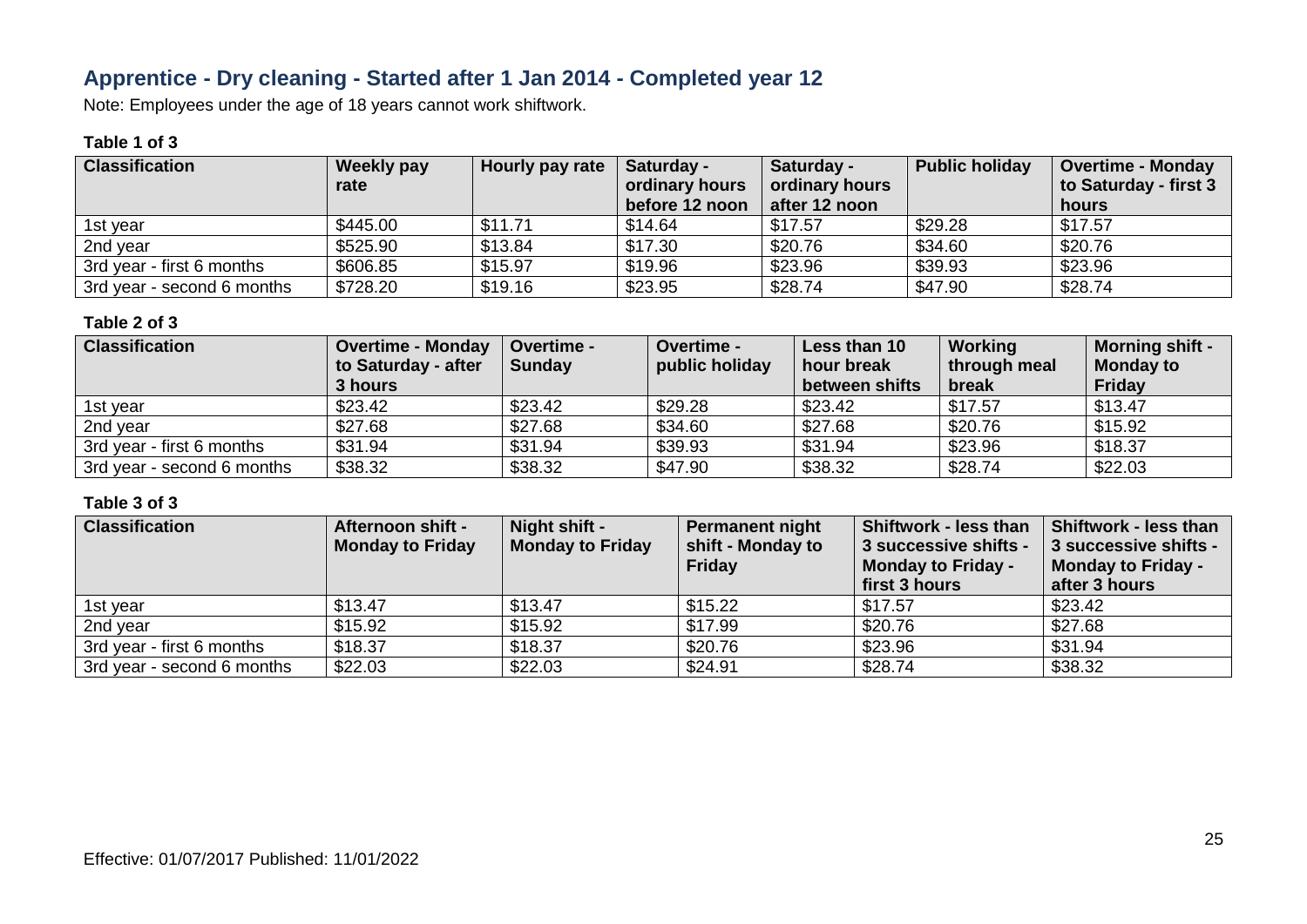# **Adult Apprentice - Dry cleaning - Started before 1 Jan 2014**

### **Table 1 of 3**

| <b>Classification</b>      | <b>Weekly pay</b><br>rate | Hourly pay rate | Saturday -<br>ordinary hours | Saturday -<br>ordinary hours | <b>Public holiday</b> | <b>Overtime - Monday</b><br>to Saturday - first 3 |
|----------------------------|---------------------------|-----------------|------------------------------|------------------------------|-----------------------|---------------------------------------------------|
|                            |                           |                 | before 12 noon               | after 12 noon                |                       | hours                                             |
| 1st year - first 6 months  | \$364.10                  | \$9.58          | \$11.98                      | \$14.37                      | \$23.95               | \$14.37                                           |
| 1st year - second 6 months | \$404.55                  | \$10.65         | \$13.31                      | \$15.98                      | \$26.63               | \$15.98                                           |
| 2nd year                   | \$485.45                  | \$12.78         | \$15.98                      | \$19.17                      | \$31.95               | \$19.17                                           |
| 3rd year - first 6 months  | \$606.85                  | \$15.97         | \$19.96                      | \$23.96                      | \$39.93               | \$23.96                                           |
| 3rd year - second 6 months | \$728.20                  | \$19.16         | \$23.95                      | \$28.74                      | \$47.90               | \$28.74                                           |

#### **Table 2 of 3**

| <b>Classification</b>      | <b>Overtime - Monday</b><br>to Saturday - after<br>3 hours | <b>Overtime -</b><br><b>Sunday</b> | <b>Overtime -</b><br>public holiday | Less than 10<br>hour break<br>between shifts | Working<br>through meal<br>break | <b>Morning shift -</b><br><b>Monday to</b><br><b>Friday</b> |
|----------------------------|------------------------------------------------------------|------------------------------------|-------------------------------------|----------------------------------------------|----------------------------------|-------------------------------------------------------------|
| 1st year - first 6 months  | \$19.16                                                    | \$19.16                            | \$23.95                             | \$19.16                                      | \$14.37                          | \$11.02                                                     |
| 1st year - second 6 months | \$21.30                                                    | \$21.30                            | \$26.63                             | \$21.30                                      | \$15.98                          | \$12.25                                                     |
| 2nd year                   | \$25.56                                                    | \$25.56                            | \$31.95                             | \$25.56                                      | \$19.17                          | \$14.70                                                     |
| 3rd year - first 6 months  | \$31.94                                                    | \$31.94                            | \$39.93                             | \$31.94                                      | \$23.96                          | \$18.37                                                     |
| 3rd year - second 6 months | \$38.32                                                    | \$38.32                            | \$47.90                             | \$38.32                                      | \$28.74                          | \$22.03                                                     |

| <b>Classification</b>      | <b>Afternoon shift -</b><br><b>Monday to Friday</b> | Night shift -<br><b>Monday to Friday</b> | <b>Permanent night</b><br>shift - Monday to<br>Friday | Shiftwork - less than<br>3 successive shifts -<br><b>Monday to Friday -</b><br>first 3 hours | Shiftwork - less than<br>3 successive shifts -<br><b>Monday to Friday -</b><br>after 3 hours |
|----------------------------|-----------------------------------------------------|------------------------------------------|-------------------------------------------------------|----------------------------------------------------------------------------------------------|----------------------------------------------------------------------------------------------|
| 1st year - first 6 months  | \$11.02                                             | \$11.02                                  | \$12.45                                               | \$14.37                                                                                      | \$19.16                                                                                      |
| 1st year - second 6 months | \$12.25                                             | \$12.25                                  | \$13.85                                               | \$15.98                                                                                      | \$21.30                                                                                      |
| 2nd year                   | \$14.70                                             | \$14.70                                  | \$16.61                                               | \$19.17                                                                                      | \$25.56                                                                                      |
| 3rd year - first 6 months  | \$18.37                                             | \$18.37                                  | \$20.76                                               | \$23.96                                                                                      | \$31.94                                                                                      |
| 3rd year - second 6 months | \$22.03                                             | \$22.03                                  | \$24.91                                               | \$28.74                                                                                      | \$38.32                                                                                      |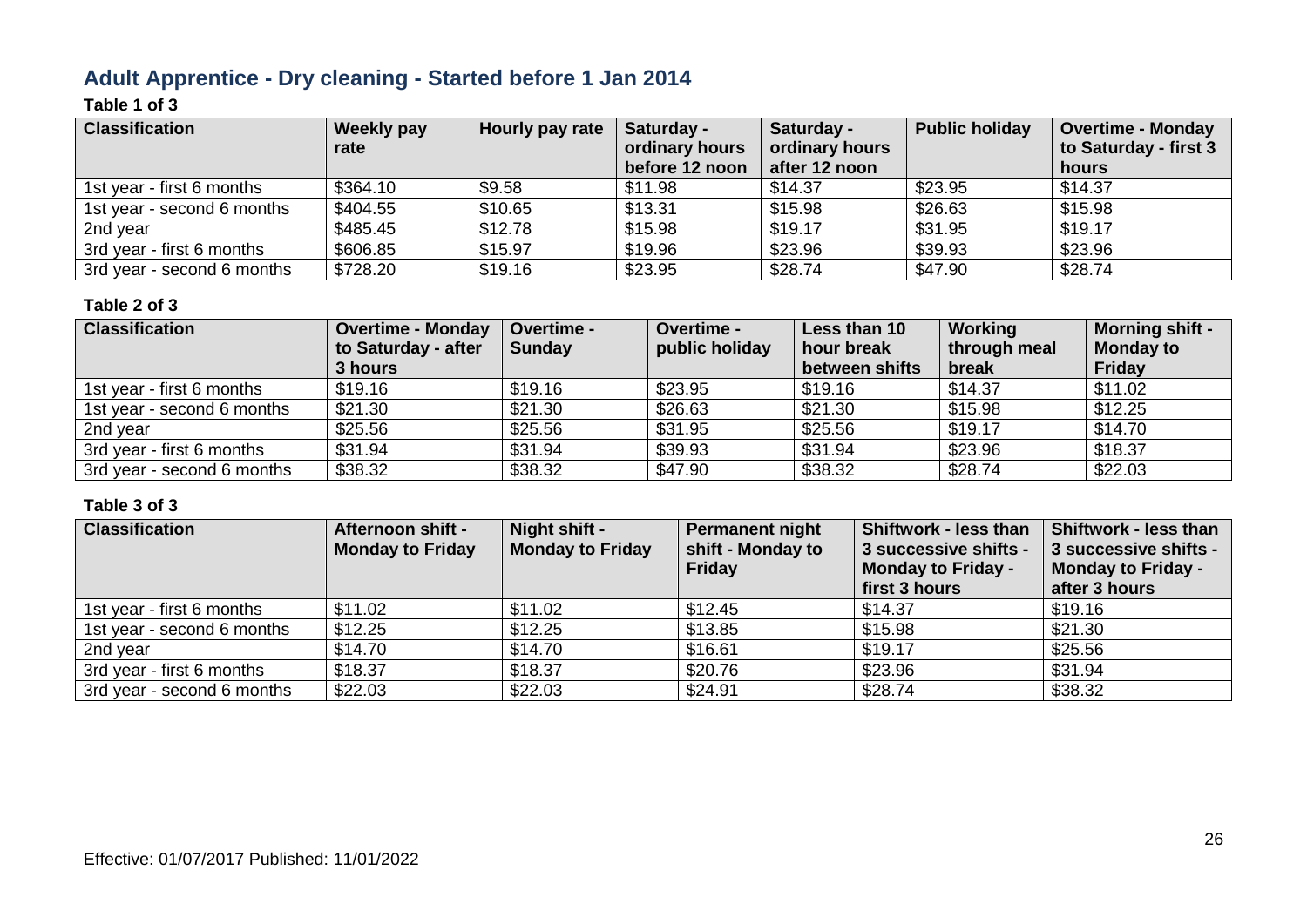# **Adult Apprentice - Dry cleaning - Started after 1 Jan 2014**

### **Table 1 of 3**

| <b>Classification</b>      | <b>Weekly pay</b><br>rate | Hourly pay rate | Saturday -<br>ordinary hours<br>before 12 noon | Saturday -<br>ordinary hours<br>after 12 noon | <b>Public holiday</b> | <b>Overtime - Monday</b><br>to Saturday - first 3<br>hours |
|----------------------------|---------------------------|-----------------|------------------------------------------------|-----------------------------------------------|-----------------------|------------------------------------------------------------|
| 1st year                   | \$647.28                  | \$17.03         | \$21.29                                        | \$25.55                                       | \$42.58               | \$25.55                                                    |
| 2nd year                   | \$694.90                  | \$18.29         | \$22.86                                        | \$27.44                                       | \$45.73               | \$27.44                                                    |
| 3rd year - first 6 months  | \$694.90                  | \$18.29         | \$22.86                                        | \$27.44                                       | \$45.73               | \$27.44                                                    |
| 3rd year - second 6 months | \$728.20                  | \$19.16         | \$23.95                                        | \$28.74                                       | \$47.90               | \$28.74                                                    |

#### **Table 2 of 3**

| <b>Classification</b>      | <b>Overtime - Monday</b> | Overtime -    | <b>Overtime -</b> | Less than 10   | <b>Working</b> | <b>Morning shift -</b> |
|----------------------------|--------------------------|---------------|-------------------|----------------|----------------|------------------------|
|                            | to Saturday - after      | <b>Sunday</b> | public holiday    | hour break     | through meal   | <b>Monday to</b>       |
|                            | 3 hours                  |               |                   | between shifts | break          | Friday                 |
| 1st vear                   | \$34.06                  | \$34.06       | \$42.58           | \$34.06        | \$25.55        | \$19.58                |
| 2nd year                   | \$36.58                  | \$36.58       | \$45.73           | \$36.58        | \$27.44        | \$21.03                |
| 3rd year - first 6 months  | \$36.58                  | \$36.58       | \$45.73           | \$36.58        | \$27.44        | \$21.03                |
| 3rd year - second 6 months | \$38.32                  | \$38.32       | \$47.90           | \$38.32        | \$28.74        | \$22.03                |

| <b>Classification</b>      | Afternoon shift -<br><b>Monday to Friday</b> | Night shift -<br><b>Monday to Friday</b> | <b>Permanent night</b><br>shift - Monday to<br>Friday | <b>Shiftwork - less than</b><br>3 successive shifts -<br>Monday to Friday -<br>first 3 hours | <b>Shiftwork - less than</b><br>3 successive shifts -<br><b>Monday to Friday -</b><br>after 3 hours |
|----------------------------|----------------------------------------------|------------------------------------------|-------------------------------------------------------|----------------------------------------------------------------------------------------------|-----------------------------------------------------------------------------------------------------|
| 1st year                   | \$19.58                                      | \$19.58                                  | \$22.14                                               | \$25.55                                                                                      | \$34.06                                                                                             |
| 2nd year                   | \$21.03                                      | \$21.03                                  | \$23.78                                               | \$27.44                                                                                      | \$36.58                                                                                             |
| 3rd year - first 6 months  | \$21.03                                      | \$21.03                                  | \$23.78                                               | \$27.44                                                                                      | \$36.58                                                                                             |
| 3rd year - second 6 months | \$22.03                                      | \$22.03                                  | \$24.91                                               | \$28.74                                                                                      | \$38.32                                                                                             |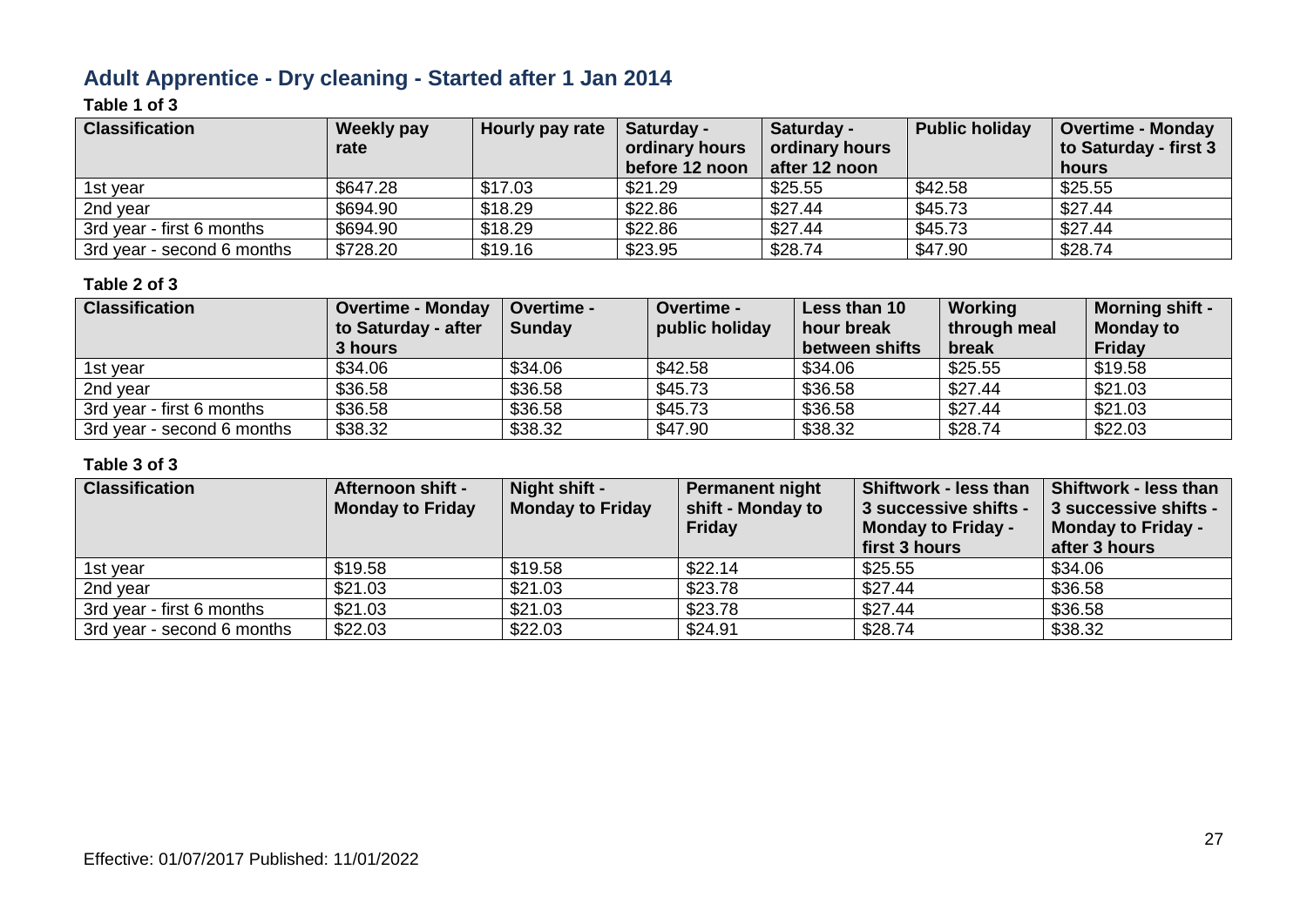# **Apprentice - Laundry - Started before 1 Jan 2014**

Note: Employees under the age of 18 years cannot work shiftwork.

#### **Table 1 of 3**

| <b>Classification</b>      | <b>Weekly pay</b><br>rate | Hourly pay rate | <b>Public holiday</b> | <b>Overtime - Monday</b><br>to Saturday - first 3 | <b>Overtime - Monday</b><br>to Saturday - after 3   Sunday | Overtime - |
|----------------------------|---------------------------|-----------------|-----------------------|---------------------------------------------------|------------------------------------------------------------|------------|
|                            |                           |                 |                       | hours                                             | hours                                                      |            |
| 1st year - first 6 months  | \$364.10                  | \$9.58          | \$23.95               | \$14.37                                           | \$19.16                                                    | \$19.16    |
| 1st year - second 6 months | \$404.55                  | \$10.65         | \$26.63               | \$15.98                                           | \$21.30                                                    | \$21.30    |
| 2nd year                   | \$485.45                  | \$12.78         | \$31.95               | \$19.17                                           | \$25.56                                                    | \$25.56    |
| 3rd year - first 6 months  | \$606.85                  | \$15.97         | \$39.93               | \$23.96                                           | \$31.94                                                    | \$31.94    |
| 3rd year - second 6 months | \$728.20                  | \$19.16         | \$47.90               | \$28.74                                           | \$38.32                                                    | \$38.32    |

#### **Table 2 of 3**

| <b>Classification</b>      | Overtime -     | Less than 10   | Working      | <b>Morning shift -</b> | <b>Afternoon shift -</b> | Night shift -    |
|----------------------------|----------------|----------------|--------------|------------------------|--------------------------|------------------|
|                            | public holiday | hour break     | through meal | <b>Monday to</b>       | <b>Monday to</b>         | <b>Monday to</b> |
|                            |                | between shifts | break        | <b>Friday</b>          | Friday                   | <b>Friday</b>    |
| 1st year - first 6 months  | \$23.95        | \$19.16        | \$14.37      | \$11.02                | \$11.02                  | \$11.02          |
| 1st year - second 6 months | \$26.63        | \$21.30        | \$15.98      | \$12.25                | \$12.25                  | \$12.25          |
| 2nd year                   | \$31.95        | \$25.56        | \$19.17      | \$14.70                | \$14.70                  | \$14.70          |
| 3rd year - first 6 months  | \$39.93        | \$31.94        | \$23.96      | \$18.37                | \$18.37                  | \$18.37          |
| 3rd year - second 6 months | \$47.90        | \$38.32        | \$28.74      | \$22.03                | \$22.03                  | \$22.03          |

| <b>Classification</b>      | <b>Permanent night</b><br>shift - Monday<br>to Friday | successive shifts (6<br>in six day workshop) -<br><b>Monday to Friday -</b><br>first 3 hours | Shiftwork - less than $5 \mid$ Shiftwork - less than $5 \mid$<br>successive shifts (6 in<br>six day workshop) -<br><b>Monday to Friday -</b><br>after 3 hours | <b>Saturday</b><br>before 12<br>noon -<br>shiftworkers | <b>Saturday after</b><br>12 noon -<br>shiftworkers | Sunday -<br>shiftwork |
|----------------------------|-------------------------------------------------------|----------------------------------------------------------------------------------------------|---------------------------------------------------------------------------------------------------------------------------------------------------------------|--------------------------------------------------------|----------------------------------------------------|-----------------------|
| 1st year - first 6 months  | \$12.45                                               | \$14.37                                                                                      | \$19.16                                                                                                                                                       | \$11.98                                                | \$14.37                                            | \$19.16               |
| 1st year - second 6 months | \$13.85                                               | \$15.98                                                                                      | \$21.30                                                                                                                                                       | \$13.31                                                | \$15.98                                            | \$21.30               |
| 2nd year                   | \$16.61                                               | \$19.17                                                                                      | \$25.56                                                                                                                                                       | \$15.98                                                | \$19.17                                            | \$25.56               |
| 3rd year - first 6 months  | \$20.76                                               | \$23.96                                                                                      | \$31.94                                                                                                                                                       | \$19.96                                                | \$23.96                                            | \$31.94               |
| 3rd year - second 6 months | \$24.91                                               | \$28.74                                                                                      | \$38.32                                                                                                                                                       | \$23.95                                                | \$28.74                                            | \$38.32               |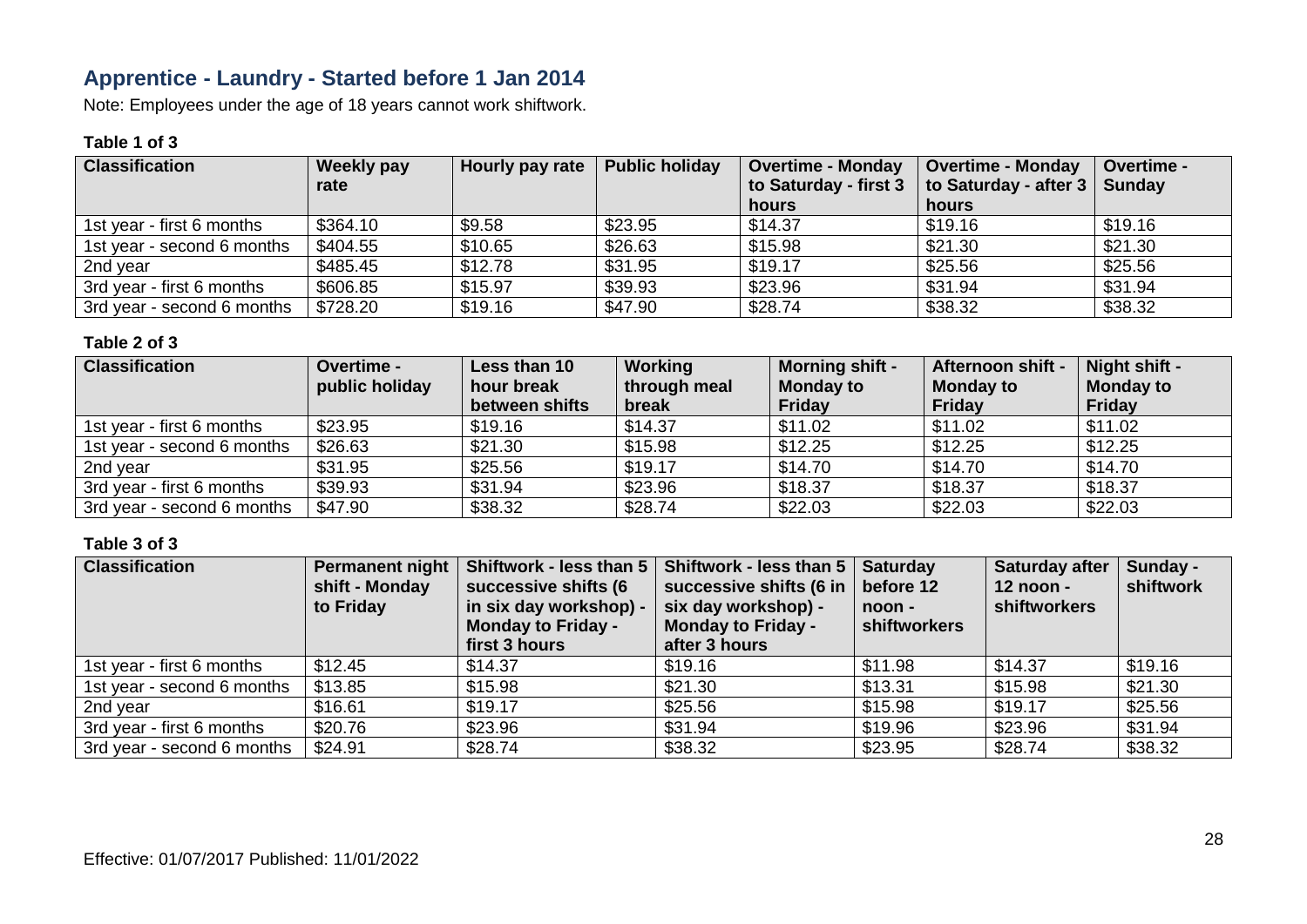# **Apprentice - Laundry - Started after 1 Jan 2014 - Did not complete year 12**

Note: Employees under the age of 18 years cannot work shiftwork.

#### **Table 1 of 3**

| <b>Classification</b>      | <b>Weekly pay</b><br>rate | Hourly pay rate | <b>Public holiday</b> | <b>Overtime - Monday</b><br>to Saturday - first 3<br>hours | <b>Overtime - Monday</b><br>to Saturday - after<br>3 hours | <b>Overtime -</b><br><b>Sunday</b> |
|----------------------------|---------------------------|-----------------|-----------------------|------------------------------------------------------------|------------------------------------------------------------|------------------------------------|
| 1st year                   | \$404.55                  | \$10.65         | \$26.63               | \$15.98                                                    | \$21.30                                                    | \$21.30                            |
| 2nd year                   | \$485.45                  | \$12.78         | \$31.95               | \$19.17                                                    | \$25.56                                                    | \$25.56                            |
| 3rd year - first 6 months  | \$606.85                  | \$15.97         | \$39.93               | \$23.96                                                    | \$31.94                                                    | \$31.94                            |
| 3rd year - second 6 months | \$728.20                  | \$19.16         | \$47.90               | \$28.74                                                    | \$38.32                                                    | \$38.32                            |

#### **Table 2 of 3**

| <b>Classification</b>      | <b>Overtime -</b> | Less than 10   | Working      | <b>Morning shift -</b> | <b>Afternoon shift -</b> | Night shift -    |
|----------------------------|-------------------|----------------|--------------|------------------------|--------------------------|------------------|
|                            | public holiday    | hour break     | through meal | <b>Monday to</b>       | <b>Monday to</b>         | <b>Monday to</b> |
|                            |                   | between shifts | break        | Friday                 | <b>Friday</b>            | <b>Friday</b>    |
| 1st year                   | \$26.63           | \$21.30        | \$15.98      | \$12.25                | \$12.25                  | \$12.25          |
| 2nd year                   | \$31.95           | \$25.56        | \$19.17      | \$14.70                | \$14.70                  | \$14.70          |
| 3rd year - first 6 months  | \$39.93           | \$31.94        | \$23.96      | \$18.37                | \$18.37                  | \$18.37          |
| 3rd year - second 6 months | \$47.90           | \$38.32        | \$28.74      | \$22.03                | \$22.03                  | \$22.03          |

| <b>Classification</b>      | Permanent<br>night shift -<br><b>Monday to</b><br>Friday | successive shifts (6<br>in six day workshop) -<br><b>Monday to Friday -</b><br>first 3 hours | Shiftwork - less than 5   Shiftwork - less than 5  <br>successive shifts (6 in<br>six day workshop) -<br><b>Monday to Friday -</b><br>after 3 hours | <b>Saturday</b><br>before 12<br>noon -<br><b>shiftworkers</b> | <b>Saturday</b><br>after 12 noon<br>shiftworkers | Sunday -<br>shiftwork |
|----------------------------|----------------------------------------------------------|----------------------------------------------------------------------------------------------|-----------------------------------------------------------------------------------------------------------------------------------------------------|---------------------------------------------------------------|--------------------------------------------------|-----------------------|
| 1st year                   | \$13.85                                                  | \$15.98                                                                                      | \$21.30                                                                                                                                             | \$13.31                                                       | \$15.98                                          | \$21.30               |
| 2nd year                   | \$16.61                                                  | \$19.17                                                                                      | \$25.56                                                                                                                                             | \$15.98                                                       | \$19.17                                          | \$25.56               |
| 3rd year - first 6 months  | \$20.76                                                  | \$23.96                                                                                      | \$31.94                                                                                                                                             | \$19.96                                                       | \$23.96                                          | \$31.94               |
| 3rd year - second 6 months | \$24.91                                                  | \$28.74                                                                                      | \$38.32                                                                                                                                             | \$23.95                                                       | \$28.74                                          | \$38.32               |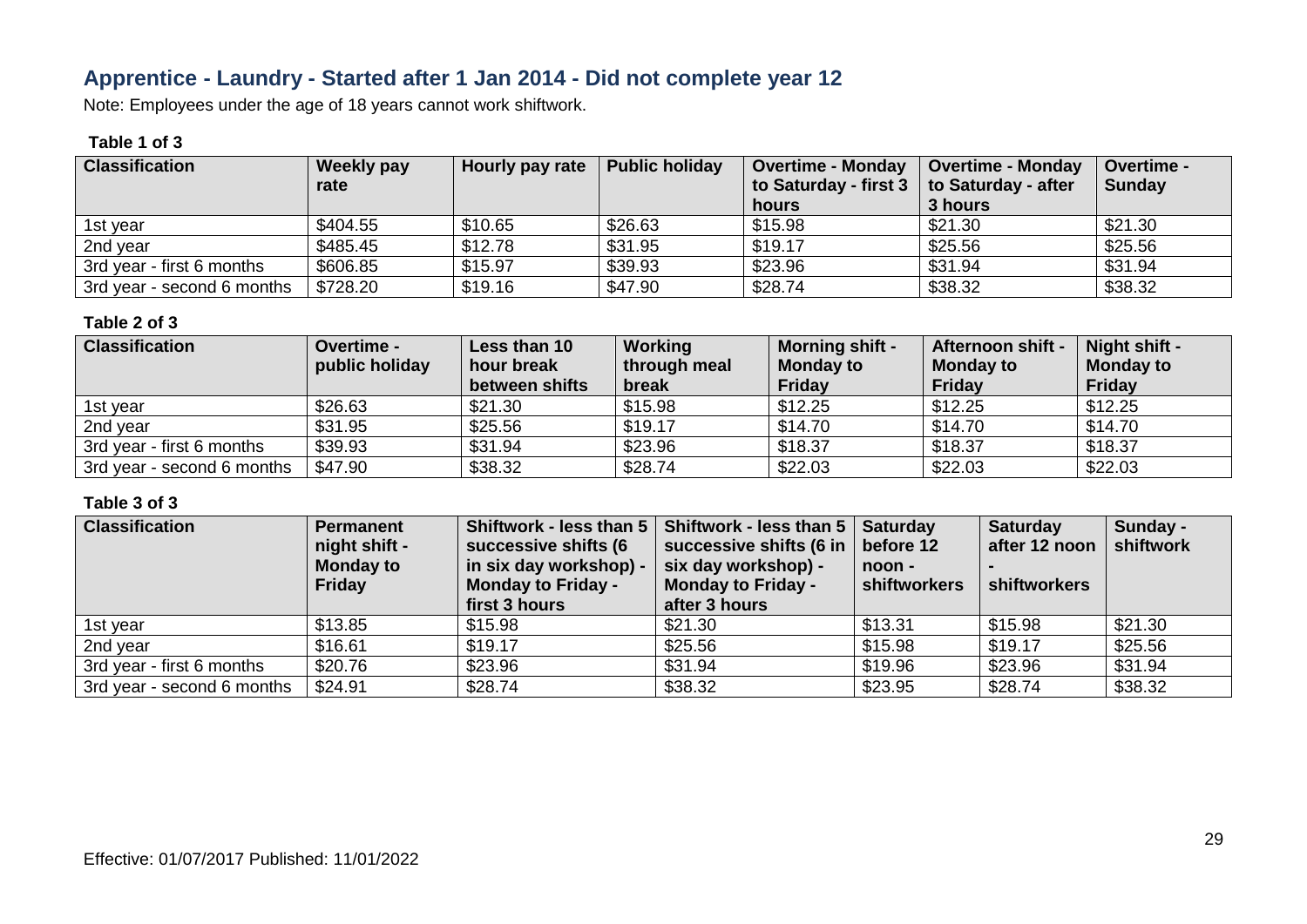# **Apprentice - Laundry - Started after 1 Jan 2014 - Completed year 12**

Note: Employees under the age of 18 years cannot work shiftwork.

### **Table 1 of 3**

| <b>Classification</b>      | <b>Weekly pay</b><br>rate | Hourly pay rate | <b>Public holiday</b> | <b>Overtime - Monday</b><br>to Saturday - first 3 | <b>Overtime - Monday</b><br>to Saturday - after 3   Sunday | Overtime - |
|----------------------------|---------------------------|-----------------|-----------------------|---------------------------------------------------|------------------------------------------------------------|------------|
|                            |                           |                 |                       | hours                                             | hours                                                      |            |
| 1st year                   | \$445.00                  | \$11.71         | \$29.28               | \$17.57                                           | \$23.42                                                    | \$23.42    |
| 2nd year                   | \$525.90                  | \$13.84         | \$34.60               | \$20.76                                           | \$27.68                                                    | \$27.68    |
| 3rd year - first 6 months  | \$606.85                  | \$15.97         | \$39.93               | \$23.96                                           | \$31.94                                                    | \$31.94    |
| 3rd year - second 6 months | \$728.20                  | \$19.16         | \$47.90               | \$28.74                                           | \$38.32                                                    | \$38.32    |

#### **Table 2 of 3**

| <b>Classification</b>      | <b>Overtime -</b> | Less than 10   | Working      | <b>Morning shift -</b> | <b>Afternoon shift -</b> | Night shift -    |
|----------------------------|-------------------|----------------|--------------|------------------------|--------------------------|------------------|
|                            | public holiday    | hour break     | through meal | <b>Monday to</b>       | <b>Monday to</b>         | <b>Monday to</b> |
|                            |                   | between shifts | break        | Friday                 | <b>Friday</b>            | <b>Friday</b>    |
| 1st year                   | \$29.28           | \$23.42        | \$17.57      | \$13.47                | \$13.47                  | \$13.47          |
| 2nd year                   | \$34.60           | \$27.68        | \$20.76      | \$15.92                | \$15.92                  | \$15.92          |
| 3rd year - first 6 months  | \$39.93           | \$31.94        | \$23.96      | \$18.37                | \$18.37                  | \$18.37          |
| 3rd year - second 6 months | \$47.90           | \$38.32        | \$28.74      | \$22.03                | \$22.03                  | \$22.03          |

| <b>Classification</b>      | <b>Friday</b> | Permanent night   Shiftwork - less than<br>shift - Monday to $\vert$ 5 successive shifts (6<br>in six day workshop)<br>- Monday to Friday -<br>first 3 hours | <b>Shiftwork - less than</b><br>5 successive shifts (6<br>in six day workshop)<br>- Monday to Friday -<br>after 3 hours | <b>Saturday</b><br>before 12<br>noon -<br>shiftworkers | <b>Saturday</b><br>after 12 noon<br>shiftworkers | Sunday -<br>shiftwork |
|----------------------------|---------------|--------------------------------------------------------------------------------------------------------------------------------------------------------------|-------------------------------------------------------------------------------------------------------------------------|--------------------------------------------------------|--------------------------------------------------|-----------------------|
| 1st year                   | \$15.22       | \$17.57                                                                                                                                                      | \$23.42                                                                                                                 | \$14.64                                                | \$17.57                                          | \$23.42               |
| 2nd year                   | \$17.99       | \$20.76                                                                                                                                                      | \$27.68                                                                                                                 | \$17.30                                                | \$20.76                                          | \$27.68               |
| 3rd year - first 6 months  | \$20.76       | \$23.96                                                                                                                                                      | \$31.94                                                                                                                 | \$19.96                                                | \$23.96                                          | \$31.94               |
| 3rd year - second 6 months | \$24.91       | \$28.74                                                                                                                                                      | \$38.32                                                                                                                 | \$23.95                                                | \$28.74                                          | \$38.32               |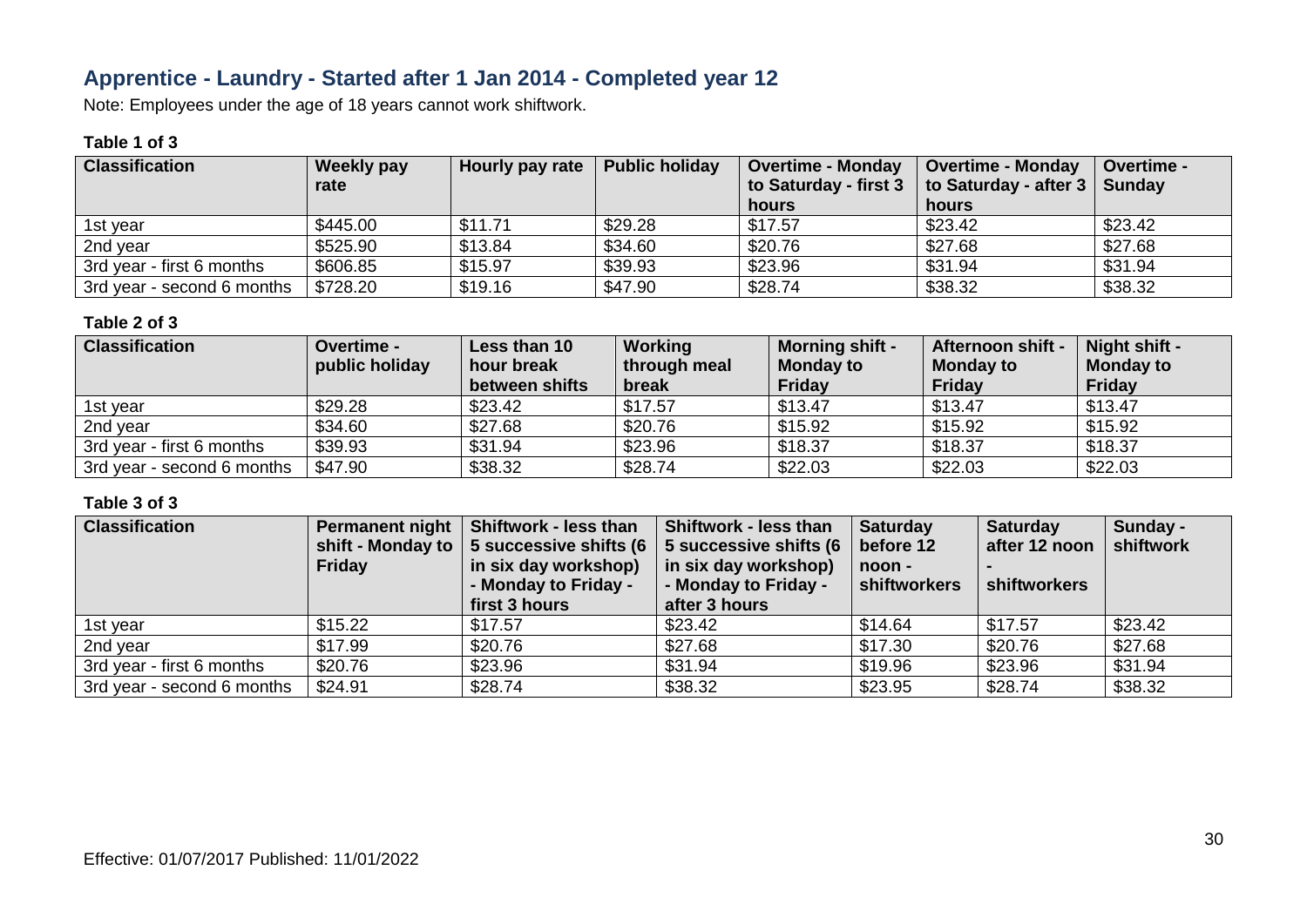# **Adult Apprentice - Laundry - Started before 1 Jan 2014**

### **Table 1 of 3**

| <b>Classification</b>      | <b>Weekly pay</b><br>rate | Hourly pay rate | <b>Public holiday</b> | Overtime - Monday<br>to Saturday - first 3 | <b>Overtime - Monday</b><br>to Saturday - after 3 | <b>Overtime -</b><br><b>Sunday</b> |
|----------------------------|---------------------------|-----------------|-----------------------|--------------------------------------------|---------------------------------------------------|------------------------------------|
|                            |                           |                 |                       | hours                                      | hours                                             |                                    |
| 1st year - first 6 months  | \$364.10                  | \$9.58          | \$23.95               | \$14.37                                    | \$19.16                                           | \$19.16                            |
| 1st year - second 6 months | \$404.55                  | \$10.65         | \$26.63               | \$15.98                                    | \$21.30                                           | \$21.30                            |
| 2nd year                   | \$485.45                  | \$12.78         | \$31.95               | \$19.17                                    | \$25.56                                           | \$25.56                            |
| 3rd year - first 6 months  | \$606.85                  | \$15.97         | \$39.93               | \$23.96                                    | \$31.94                                           | \$31.94                            |
| 3rd year - second 6 months | \$728.20                  | \$19.16         | \$47.90               | \$28.74                                    | \$38.32                                           | \$38.32                            |

#### **Table 2 of 3**

| <b>Classification</b>      | <b>Overtime -</b><br>public holiday | Less than 10<br>hour break<br>between shifts | Working<br>through meal<br>break | <b>Morning shift -</b><br><b>Monday to</b><br><b>Friday</b> | Afternoon shift -<br><b>Monday to</b><br><b>Friday</b> | Night shift -<br><b>Monday to</b><br><b>Friday</b> |
|----------------------------|-------------------------------------|----------------------------------------------|----------------------------------|-------------------------------------------------------------|--------------------------------------------------------|----------------------------------------------------|
| 1st year - first 6 months  | \$23.95                             | \$19.16                                      | \$14.37                          | \$11.02                                                     | \$11.02                                                | \$11.02                                            |
| 1st year - second 6 months | \$26.63                             | \$21.30                                      | \$15.98                          | \$12.25                                                     | \$12.25                                                | \$12.25                                            |
| 2nd year                   | \$31.95                             | \$25.56                                      | \$19.17                          | \$14.70                                                     | \$14.70                                                | \$14.70                                            |
| 3rd year - first 6 months  | \$39.93                             | \$31.94                                      | \$23.96                          | \$18.37                                                     | \$18.37                                                | \$18.37                                            |
| 3rd year - second 6 months | \$47.90                             | \$38.32                                      | \$28.74                          | \$22.03                                                     | \$22.03                                                | \$22.03                                            |

| <b>Classification</b>      | Friday  | Permanent night   Shiftwork - less than<br>shift - Monday to $\vert$ 5 successive shifts (6<br>in six day workshop)<br>- Monday to Friday -<br>first 3 hours | Shiftwork - less than<br>5 successive shifts (6<br>in six day workshop)<br>- Monday to Friday -<br>after 3 hours | <b>Saturday</b><br>before 12<br>noon -<br>shiftworkers | <b>Saturday</b><br>after 12 noon<br>shiftworkers | Sunday -<br>shiftwork |
|----------------------------|---------|--------------------------------------------------------------------------------------------------------------------------------------------------------------|------------------------------------------------------------------------------------------------------------------|--------------------------------------------------------|--------------------------------------------------|-----------------------|
| 1st year - first 6 months  | \$12.45 | \$14.37                                                                                                                                                      | \$19.16                                                                                                          | \$11.98                                                | \$14.37                                          | \$19.16               |
| 1st year - second 6 months | \$13.85 | \$15.98                                                                                                                                                      | \$21.30                                                                                                          | \$13.31                                                | \$15.98                                          | \$21.30               |
| 2nd year                   | \$16.61 | \$19.17                                                                                                                                                      | \$25.56                                                                                                          | \$15.98                                                | \$19.17                                          | \$25.56               |
| 3rd year - first 6 months  | \$20.76 | \$23.96                                                                                                                                                      | \$31.94                                                                                                          | \$19.96                                                | \$23.96                                          | \$31.94               |
| 3rd year - second 6 months | \$24.91 | \$28.74                                                                                                                                                      | \$38.32                                                                                                          | \$23.95                                                | \$28.74                                          | \$38.32               |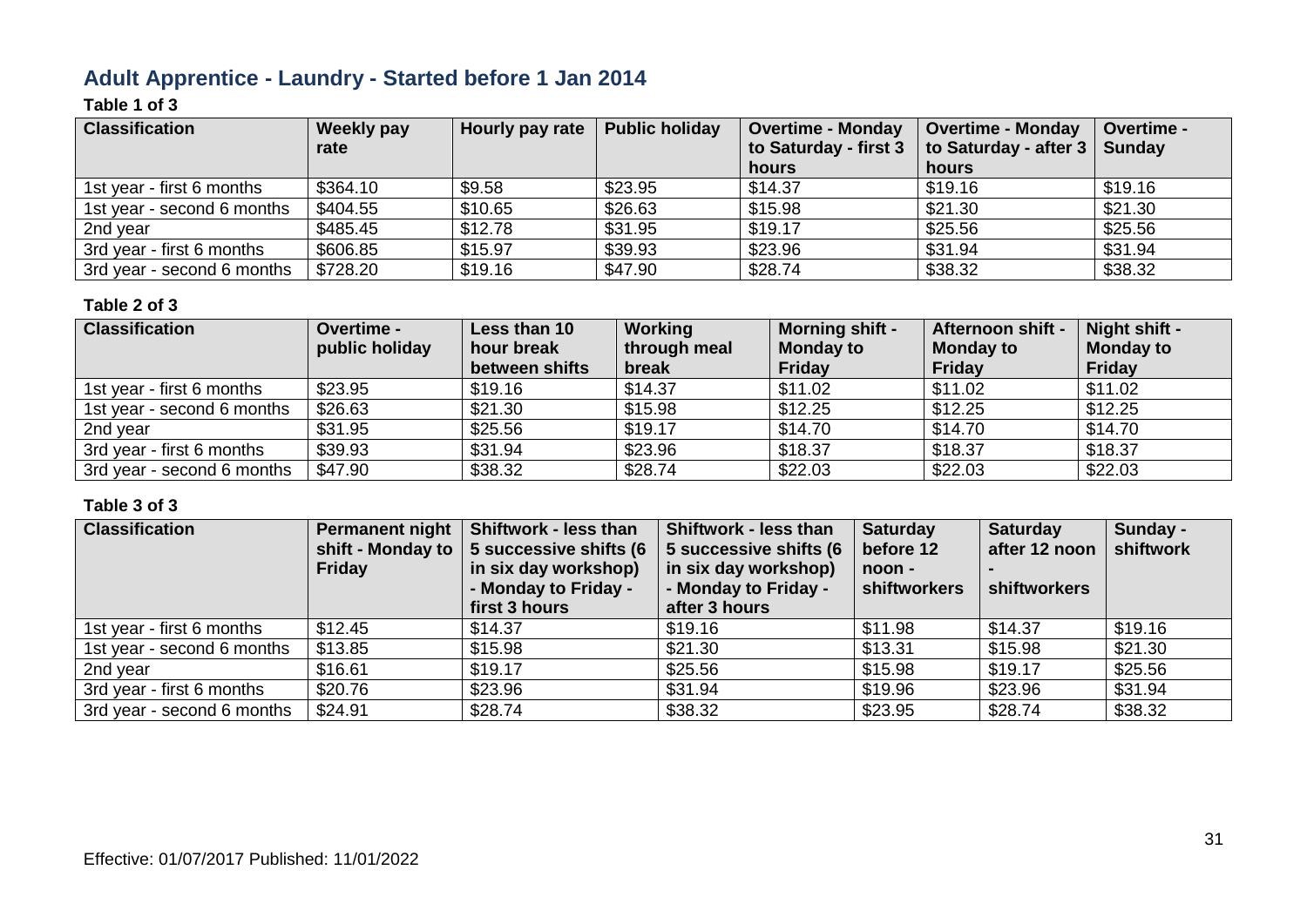# **Adult Apprentice - Laundry - Started after 1 Jan 2014**

### **Table 1 of 3**

| <b>Classification</b>      | <b>Weekly pay</b><br>rate | Hourly pay rate | <b>Public holiday</b> | <b>Overtime - Monday</b><br>to Saturday - first 3<br>hours | <b>Overtime - Monday</b><br>to Saturday - after 3   Sunday<br>hours | Overtime - |
|----------------------------|---------------------------|-----------------|-----------------------|------------------------------------------------------------|---------------------------------------------------------------------|------------|
| 1st year                   | \$647.28                  | \$17.03         | \$42.58               | \$25.55                                                    | \$34.06                                                             | \$34.06    |
| 2nd year                   | \$694.90                  | \$18.29         | \$45.73               | \$27.44                                                    | \$36.58                                                             | \$36.58    |
| 3rd year - first 6 months  | \$694.90                  | \$18.29         | \$45.73               | \$27.44                                                    | \$36.58                                                             | \$36.58    |
| 3rd year - second 6 months | \$728.20                  | \$19.16         | \$47.90               | \$28.74                                                    | \$38.32                                                             | \$38.32    |

#### **Table 2 of 3**

| <b>Classification</b>      | Overtime -     | Less than 10   | Working      | <b>Morning shift -</b> | Afternoon shift - | Night shift -    |
|----------------------------|----------------|----------------|--------------|------------------------|-------------------|------------------|
|                            | public holiday | hour break     | through meal | <b>Monday to</b>       | <b>Monday to</b>  | <b>Monday to</b> |
|                            |                | between shifts | break        | <b>Friday</b>          | <b>Friday</b>     | <b>Friday</b>    |
| 1st year                   | \$42.58        | \$34.06        | \$25.55      | \$19.58                | \$19.58           | \$19.58          |
| 2nd year                   | \$45.73        | \$36.58        | \$27.44      | \$21.03                | \$21.03           | \$21.03          |
| 3rd year - first 6 months  | \$45.73        | \$36.58        | \$27.44      | \$21.03                | \$21.03           | \$21.03          |
| 3rd year - second 6 months | \$47.90        | \$38.32        | \$28.74      | \$22.03                | \$22.03           | \$22.03          |

| <b>Classification</b>      | <b>Friday</b> | Permanent night   Shiftwork - less than<br>shift - Monday to $\vert$ 5 successive shifts (6<br>in six day workshop)<br>- Monday to Friday -<br>first 3 hours | Shiftwork - less than<br>5 successive shifts (6<br>in six day workshop)<br>- Monday to Friday -<br>after 3 hours | <b>Saturday</b><br>before 12<br>noon -<br>shiftworkers | <b>Saturday</b><br>after 12 noon<br>shiftworkers | Sunday -<br>shiftwork |
|----------------------------|---------------|--------------------------------------------------------------------------------------------------------------------------------------------------------------|------------------------------------------------------------------------------------------------------------------|--------------------------------------------------------|--------------------------------------------------|-----------------------|
| 1st year                   | \$22.14       | \$25.55                                                                                                                                                      | \$34.06                                                                                                          | \$21.29                                                | \$25.55                                          | \$34.06               |
| 2nd year                   | \$23.78       | \$27.44                                                                                                                                                      | \$36.58                                                                                                          | \$22.86                                                | \$27.44                                          | \$36.58               |
| 3rd year - first 6 months  | \$23.78       | \$27.44                                                                                                                                                      | \$36.58                                                                                                          | \$22.86                                                | \$27.44                                          | \$36.58               |
| 3rd year - second 6 months | \$24.91       | \$28.74                                                                                                                                                      | \$38.32                                                                                                          | \$23.95                                                | \$28.74                                          | \$38.32               |